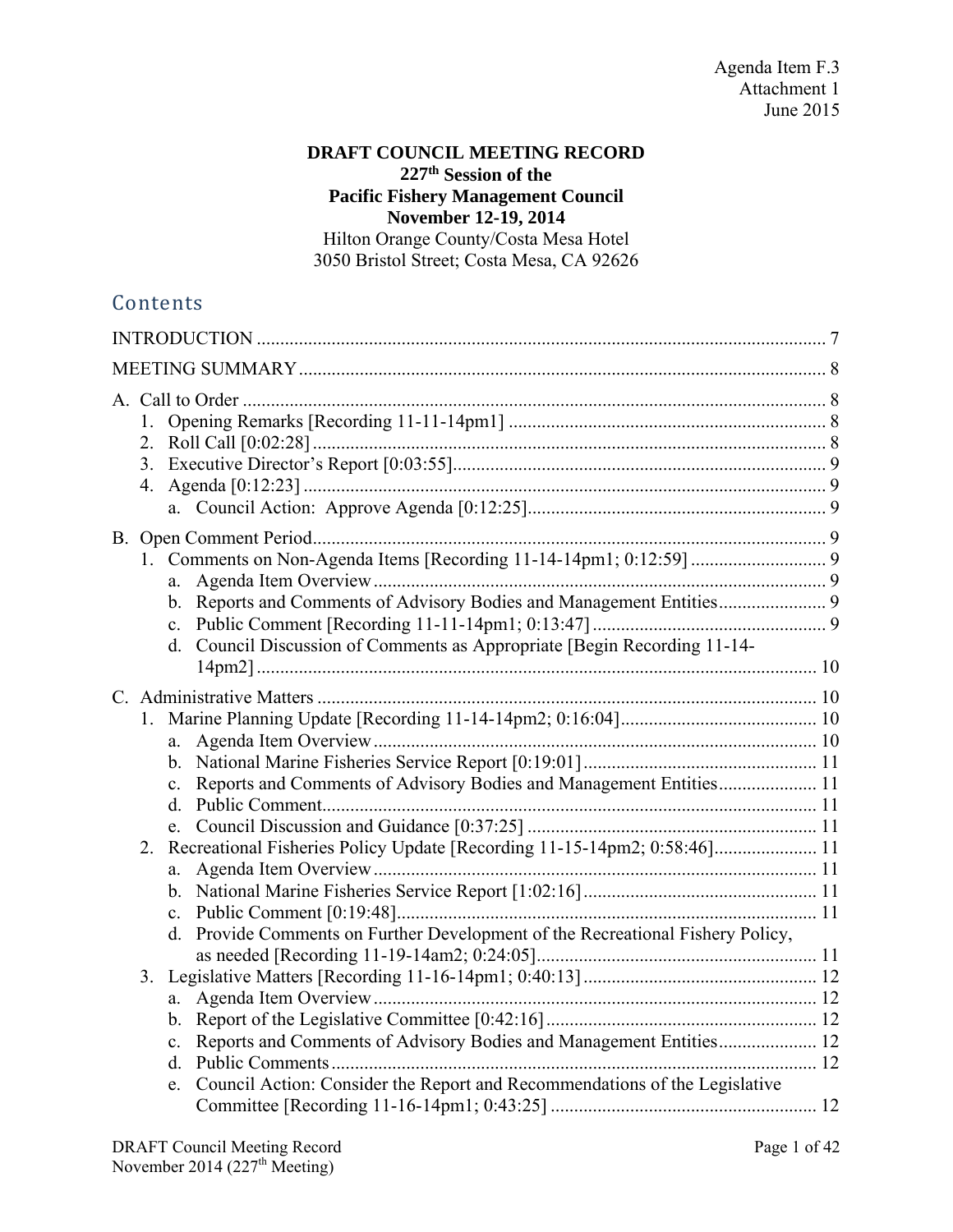|    | a.                                                                                             |    |
|----|------------------------------------------------------------------------------------------------|----|
|    | b.                                                                                             |    |
|    | Reports and Comments of Advisory Bodies and Management Entities [1:05:07] 13<br>$\mathbf{c}$ . |    |
|    | d.                                                                                             |    |
|    | Council Action: Consider Adoption of Electronic Technology Plan, and Provide<br>e.             |    |
|    | Guidance of Further Development and Implementation [Recording 11-16-                           |    |
|    |                                                                                                |    |
| 5. | National Marine Fisheries Service West Coast Region Strategic Plan [Recording 11-              |    |
|    |                                                                                                |    |
|    | a.                                                                                             |    |
|    | b.                                                                                             |    |
|    | Reports and Comments of Advisory Bodies and Management Entities [1:01:48] 13<br>$\mathbf{c}$ . |    |
|    | d.                                                                                             |    |
|    | Council Action: Consider National Marine Fisheries Service Strategic Plan and<br>e.            |    |
|    | Provide Guidance as Necessary [Recording 11-19-14am2; 1:25:02] 14                              |    |
| 6. | Approval of Council Meeting Minutes [Begin Recording 11-19-14pm1]  14                          |    |
|    | a.                                                                                             |    |
|    | b. Council Action: Approve Council Minutes from Previous Meeting(s) 14                         |    |
| 7. |                                                                                                |    |
|    | a.                                                                                             |    |
|    | b.                                                                                             |    |
|    | Reports and Comments of Advisory Bodies and Management Entities[0:  14<br>$\mathbf{c}$ .       |    |
|    |                                                                                                |    |
|    | Council Action: Consider Budget Committee Recommendations [Recording 11-<br>e.                 |    |
|    |                                                                                                |    |
| 8. | Advisory Body Position Appointments and Council Operating Procedures                           |    |
|    |                                                                                                |    |
|    | a.                                                                                             |    |
|    | Reports and Comments of Advisory Bodies and Management Entities [0:0:44:43] 15<br>b.           |    |
|    | $\mathbf{c}$ .                                                                                 | 15 |
|    | Council Action: Consider Appointments to Advisory Bodies Including Changes<br>d.               |    |
|    | and Nominees for the 2013-2015 Term; Adopt Changes to Council Operating                        |    |
|    |                                                                                                |    |
|    | 9. Future Council Meeting Agenda and Workload Planning [Recording 11-19-14pm1;                 |    |
|    |                                                                                                |    |
|    | a.                                                                                             |    |
|    | Reports and Comments of Advisory Bodies and Management Entities [1:16:03] 16<br>b.             |    |
|    | $\mathbf{c}$ .                                                                                 |    |
|    | d. Council Discussion and Guidance on Future Meeting Agenda and Workload                       |    |
|    |                                                                                                |    |
|    |                                                                                                |    |
|    |                                                                                                |    |
|    | a.                                                                                             |    |
|    | b.                                                                                             |    |
|    | Reports and Comments of Advisory Bodies and Management Entities 17<br>$\mathbf{c}$ .           |    |
|    |                                                                                                |    |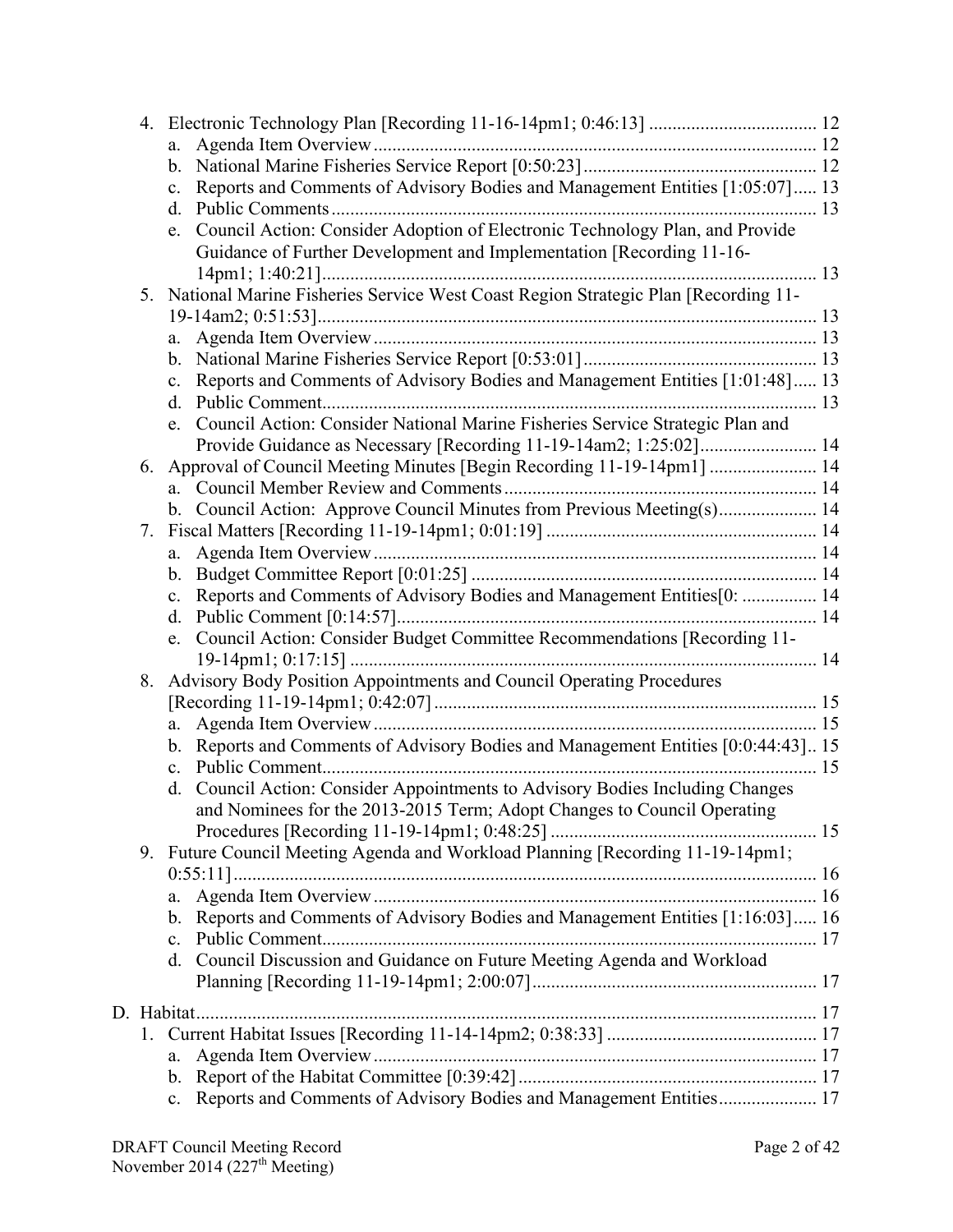|              | d.<br>e.       | Council Action: Consider Habitat Committee Recommendations [0:49:12]  17        |  |  |  |  |  |
|--------------|----------------|---------------------------------------------------------------------------------|--|--|--|--|--|
|              |                |                                                                                 |  |  |  |  |  |
|              |                | 1. National Marine Fisheries Service Report [Recording 11-15-14am1; 0:02:28] 17 |  |  |  |  |  |
|              | a.             |                                                                                 |  |  |  |  |  |
|              |                |                                                                                 |  |  |  |  |  |
|              |                |                                                                                 |  |  |  |  |  |
|              | d.             | Reports and Comments of Advisory Bodies and Management Entities 18              |  |  |  |  |  |
|              | e.             |                                                                                 |  |  |  |  |  |
|              | f.             |                                                                                 |  |  |  |  |  |
|              | 2.             |                                                                                 |  |  |  |  |  |
|              | a.             |                                                                                 |  |  |  |  |  |
|              |                | b. Reports and Comments of Advisory Bodies and Management Entities [0:47:36] 18 |  |  |  |  |  |
|              |                |                                                                                 |  |  |  |  |  |
|              |                | d. Council Action: Adopt Final Preferred Alternative for the Pacific Sardine    |  |  |  |  |  |
|              | 3.             | Methodology Preliminary Topic Selection and Review Process [0:17:00] 19         |  |  |  |  |  |
|              | a.             |                                                                                 |  |  |  |  |  |
|              |                | b. Reports and Comments of Advisory Bodies and Management Entities 19           |  |  |  |  |  |
|              |                |                                                                                 |  |  |  |  |  |
|              |                | d. Council Action: Consider Methodology Topics for Review and Provide           |  |  |  |  |  |
|              |                |                                                                                 |  |  |  |  |  |
|              |                |                                                                                 |  |  |  |  |  |
| $F_{\rm{c}}$ |                |                                                                                 |  |  |  |  |  |
|              |                | 1. National Marine Fisheries Report [Begin Recording 11-15-14pm1]  19           |  |  |  |  |  |
|              | a.             |                                                                                 |  |  |  |  |  |
|              |                |                                                                                 |  |  |  |  |  |
|              | $\mathbf{c}$ . |                                                                                 |  |  |  |  |  |
|              | d.             | Reports and Comments of Advisory Bodies and Management Entities 20              |  |  |  |  |  |
|              | e.             |                                                                                 |  |  |  |  |  |
|              | f.             |                                                                                 |  |  |  |  |  |
|              |                |                                                                                 |  |  |  |  |  |
|              |                |                                                                                 |  |  |  |  |  |
|              |                | b. Reports and Comments of Advisory Bodies and Management Entities [0:31:00] 20 |  |  |  |  |  |
|              | $\mathbf{c}$ . | d. Council Action: Adopt Final Methodology Changes and Conservation             |  |  |  |  |  |
|              |                |                                                                                 |  |  |  |  |  |
|              |                |                                                                                 |  |  |  |  |  |
|              |                |                                                                                 |  |  |  |  |  |
|              |                | 3. Preseason Salmon Management Schedule for 2015 [Recording 11-15-14pm2;        |  |  |  |  |  |
|              |                |                                                                                 |  |  |  |  |  |
|              | a.             |                                                                                 |  |  |  |  |  |
|              | $c_{\cdot}$    | b. Reports and Comments of Advisory Bodies and Management Entities 22           |  |  |  |  |  |
|              |                | d. Council Action: Adopt a 2015 Preseason Management Schedule [0:52:27] 22      |  |  |  |  |  |
|              | 4.             | Lower Columbia Coho Harvest Matrix [Recording 11-16-14am1; 0:00:57] 22          |  |  |  |  |  |
|              | a.             |                                                                                 |  |  |  |  |  |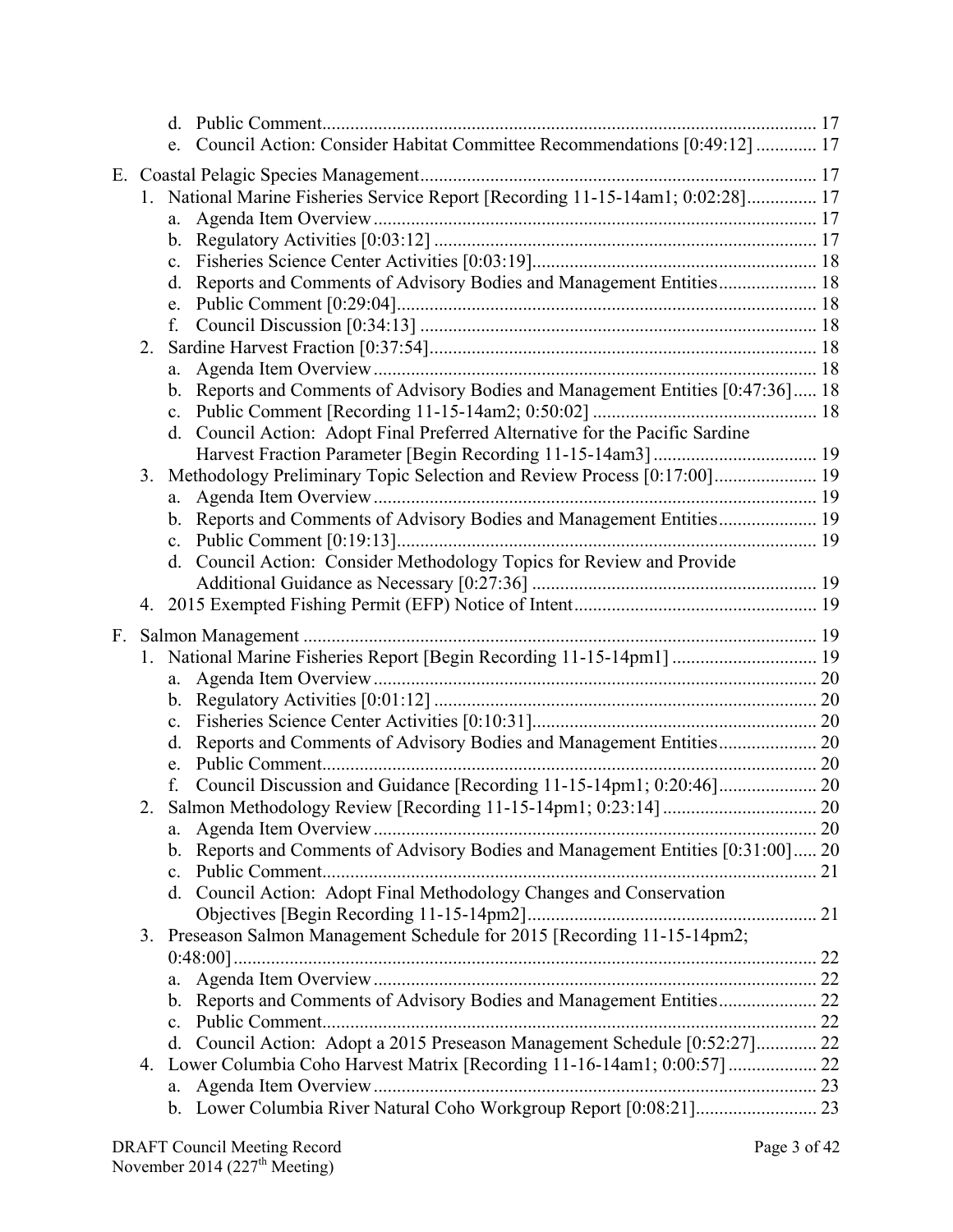|    |         | c. Reports and Comments of Advisory Bodies and Management Entities [0:39:10] 23                                                                             |    |
|----|---------|-------------------------------------------------------------------------------------------------------------------------------------------------------------|----|
|    |         | e. Council Action: Adopt Final Recommendations for any Changes to the Lower<br>Columbia River Natural Coho Harvest Matrix [Start Recording 11-16-14am2]  23 |    |
|    |         |                                                                                                                                                             | 24 |
|    |         | 1. 2015 Pacific Halibut Catch Sharing Plan and Regulations [Recording 11-16-14am2;                                                                          |    |
|    | a.      |                                                                                                                                                             |    |
|    |         | b. Reports and Comments of Advisory Bodies and Management Entities [0:26:54] 24                                                                             |    |
|    |         | d. Council Action: Adopt Final Changes to the 2015 Pacific Halibut Catch Sharing                                                                            |    |
|    |         |                                                                                                                                                             |    |
|    |         |                                                                                                                                                             |    |
|    | 1.      | Report on the Atlantis Model Review [Begin Recording 11-16-14pm2] 26                                                                                        |    |
|    |         |                                                                                                                                                             |    |
|    |         | b. Reports and Comments of Advisory Bodies and Management Entities [0:47:29] 26                                                                             |    |
|    |         | d. Council Action: Consider use of the Atlantis Model for Fishery Impact                                                                                    |    |
|    |         | Evaluation and Provide Additional Guidance as necessary [Recording 11-16-                                                                                   |    |
|    |         |                                                                                                                                                             |    |
| I. |         |                                                                                                                                                             |    |
|    |         | 1. National Marine Fisheries Report [Begin Recording 11-17-14am1]  27                                                                                       |    |
|    |         |                                                                                                                                                             |    |
|    |         |                                                                                                                                                             |    |
|    |         | c. Reports and Comments of Advisory Bodies and Management Entities 27                                                                                       |    |
|    |         |                                                                                                                                                             |    |
|    | e.      |                                                                                                                                                             |    |
|    | 2.      |                                                                                                                                                             |    |
|    |         |                                                                                                                                                             |    |
|    |         |                                                                                                                                                             |    |
|    | d.      | Reports and Comments of Advisory Bodies and Management Entities [0:28:52] 28                                                                                |    |
|    |         |                                                                                                                                                             |    |
|    | f.      | Council Action: Consider Reports on International Activities and Adopt                                                                                      |    |
|    |         | Recommendations for U.S. Delegations to the 11 <sup>th</sup> Regular Session of the                                                                         |    |
|    |         | Western and Central Pacific Fisheries Commission as Appropriate [Begin]                                                                                     |    |
|    |         |                                                                                                                                                             | 28 |
|    |         | 3. Bluefin Tuna Management Measures for 2015-2016 Fisheries [Begin Recording 11-                                                                            |    |
|    |         |                                                                                                                                                             |    |
|    | a.      |                                                                                                                                                             |    |
|    | $b_{-}$ | Reports and Comments of Advisory Bodies and Management Entities [0:07:25] 29                                                                                |    |
|    |         | d. Council Action: Adopt Final Preferred Alternatives for Bluefin Tuna                                                                                      |    |
|    |         | Management Measures for 2015-2016 Fisheries [Begin Recording 11-17-14pm2] 30                                                                                |    |
|    |         |                                                                                                                                                             |    |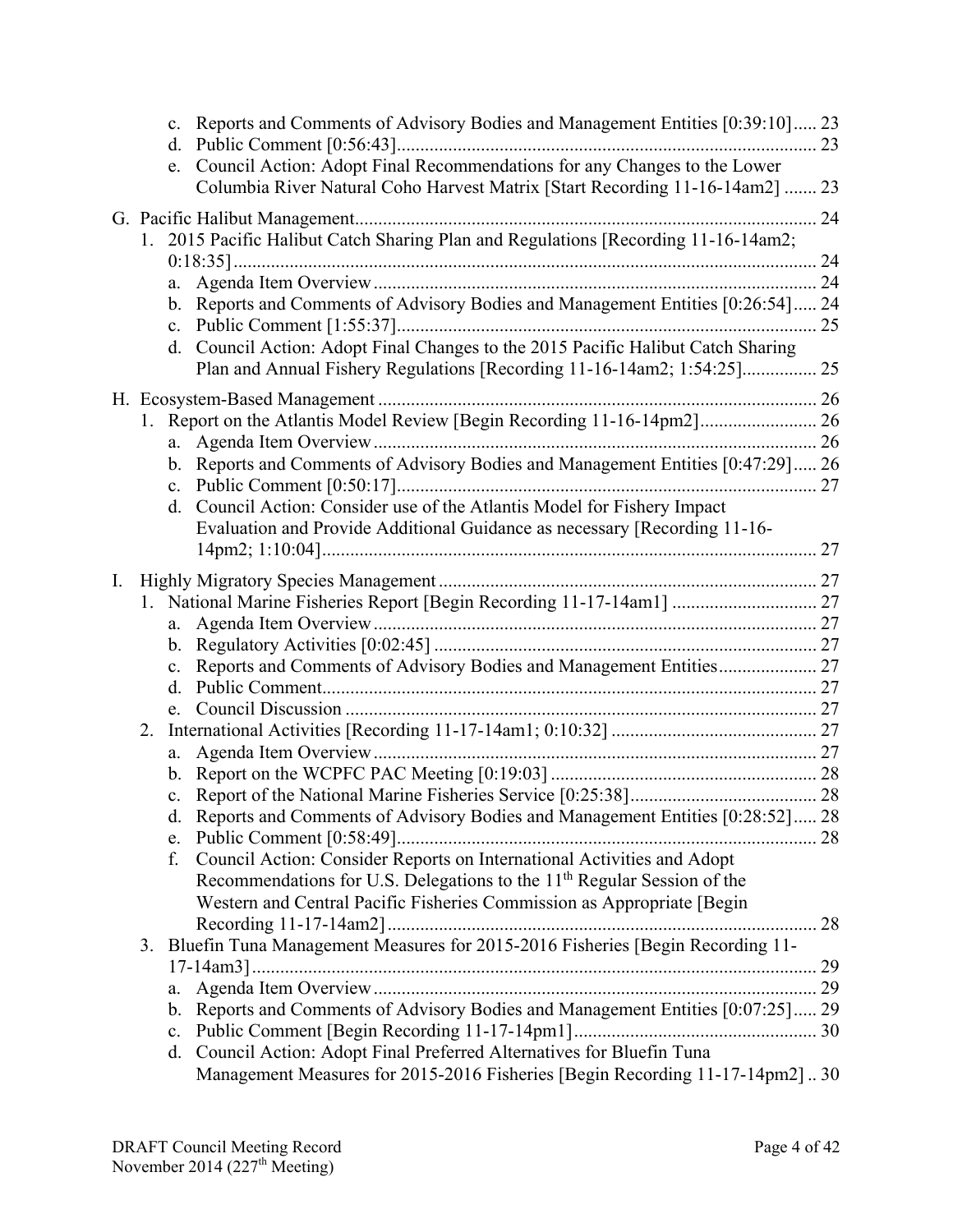|    |    | 4. Drift Gillnet Hard Caps and Other Adopted Priorities for 2015-2016 Fisheries         |  |
|----|----|-----------------------------------------------------------------------------------------|--|
|    |    |                                                                                         |  |
|    |    | a.                                                                                      |  |
|    |    | b. Reports and Comments of Advisory Bodies and Management Entities [0:29:36]  31        |  |
|    |    |                                                                                         |  |
|    |    | Council Action: Consider Associated Workload and Scheduling Issues for Drift<br>d.      |  |
|    |    | Gillnet Hard Caps and Other Adopted Priority Issues as Necessary [Begin                 |  |
|    |    |                                                                                         |  |
| J. |    |                                                                                         |  |
|    |    | 1. National Marine Fisheries Service Report [Begin Recording 11-18-14am2]  35           |  |
|    |    | a.                                                                                      |  |
|    |    |                                                                                         |  |
|    |    |                                                                                         |  |
|    |    | Reports and Comments of Advisory Bodies and Management Entities [033:59] 35<br>d.       |  |
|    |    | e.                                                                                      |  |
|    |    | f.                                                                                      |  |
|    | 2. |                                                                                         |  |
|    |    | a.                                                                                      |  |
|    |    | b. Reports and Comments of Advisory Bodies and Management Entities [1:40:22] 35         |  |
|    |    |                                                                                         |  |
|    |    | d. Council Action: Adopt Range of Alternatives for Widow Rockfish Reallocation          |  |
|    |    |                                                                                         |  |
|    | 3. | Initial Consideration of Blackgill Rockfish Reallocation [Recording 11-18-14pm2;        |  |
|    |    |                                                                                         |  |
|    |    | a.                                                                                      |  |
|    |    | b. Reports and Comments of Advisory Bodies and Management Entities [0:54:14] 37         |  |
|    |    |                                                                                         |  |
|    |    | d. Council Action: Identify, Prioritize, and Schedule Issues for Changes in the         |  |
|    |    | Blackgill Rockfish Allocation from Restructuring the South of 40°10' Slope              |  |
|    |    |                                                                                         |  |
|    | 4. | Groundfish Management Ongoing Rulemaking [Begin Recording 11-18-14pm3]  38              |  |
|    |    |                                                                                         |  |
|    |    | Reports and Comments of Advisory Bodies and Management Entities [0:07:47] 38<br>$b_{-}$ |  |
|    |    | c.                                                                                      |  |
|    |    | Council Action: Consider Action and Additional Guidance for Issues Related to<br>d.     |  |
|    |    |                                                                                         |  |
|    |    | 5. Economic Data Collection Report on Fishery Status and Overview on Social Science     |  |
|    |    |                                                                                         |  |
|    |    | a.                                                                                      |  |
|    |    | b.                                                                                      |  |
|    |    | Reports and Comments of Advisory Bodies and Management Entities [1:11:21] 39<br>c.      |  |
|    |    | d.                                                                                      |  |
|    |    | e.                                                                                      |  |
|    | 6. | Methodology Review Process Council Operating Procedure [Recording 11-19-                |  |
|    |    |                                                                                         |  |
|    |    |                                                                                         |  |
|    |    |                                                                                         |  |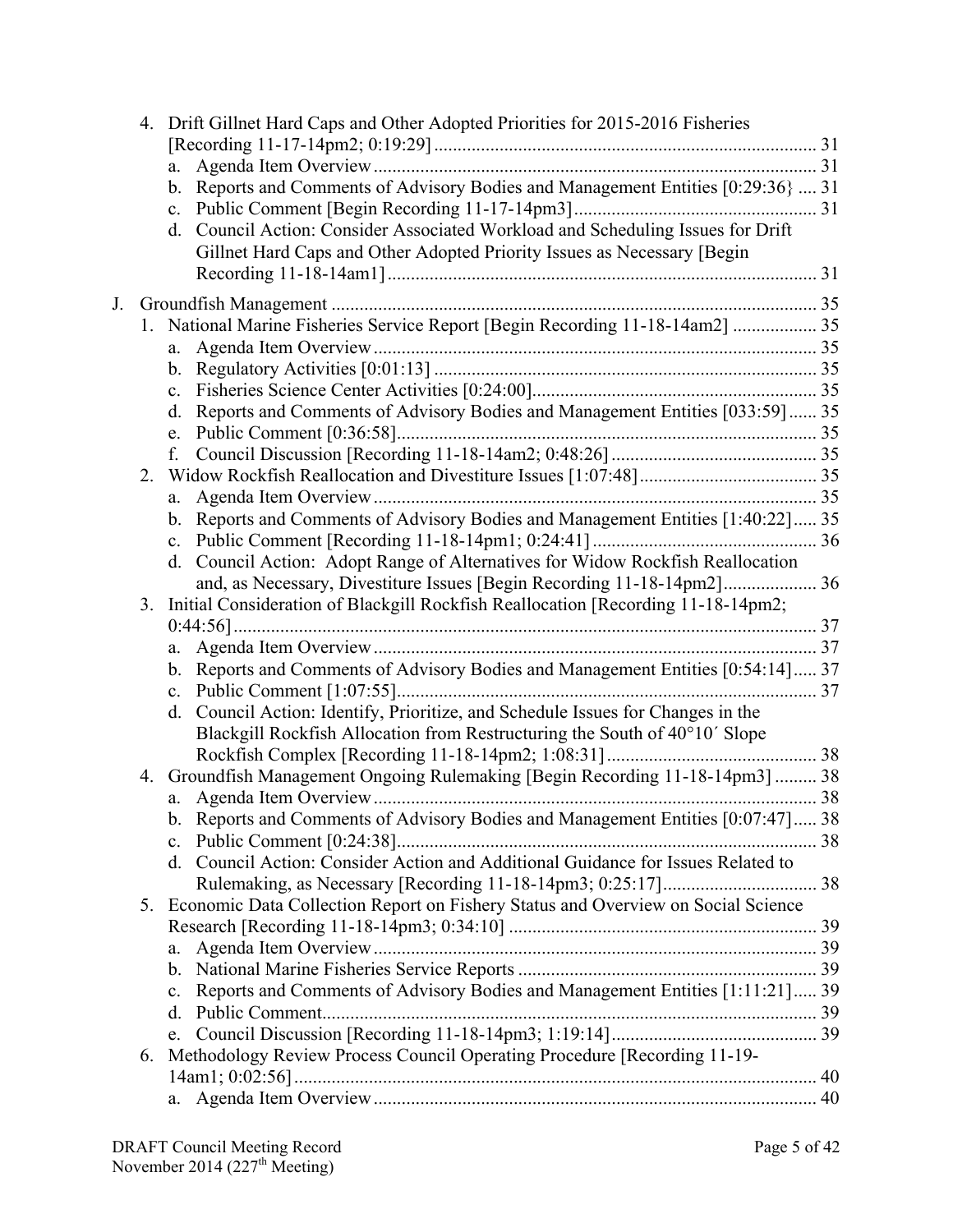| b.             | Reports and Comments of Advisory Bodies and Management Entities [0:09:06] 40     |    |
|----------------|----------------------------------------------------------------------------------|----|
| $\mathbf{c}$ . | Public Comment.                                                                  |    |
|                | d. Council Action: Consider Establishing a Process and Schedule for Groundfish   |    |
|                |                                                                                  |    |
|                | 7. Reconsideration of Open Access Registration under Amendment 22 [Recording 11- |    |
|                |                                                                                  |    |
|                |                                                                                  | 40 |
| b.             | Reports and Comments of Advisory Bodies and Management Entities [0:31:00] 40     |    |
| $\mathbf{c}$ . | Public Comment.<br>40                                                            |    |
|                | d. Council Action: Consider Final Action to Rescind or Revise Council Action of  |    |
|                | Open Access Registration under Amendment 22 [Recording 11-19-14am1;              |    |
|                |                                                                                  |    |
|                | 8. Consideration of Inseason Adjustments [Recording 11-19-14am1; 0:36:42]  41    |    |
| a.             |                                                                                  |    |
| $b_{\cdot}$    | Reports and Comments of Advisory Bodies and Management Entities [0:42:38] 41     |    |
| $\mathbf{c}$ . |                                                                                  |    |
| d.             | Council Action: Adopt Recommendations for Adjustments for 2014 and 2015          |    |
|                |                                                                                  |    |
|                |                                                                                  |    |
|                |                                                                                  | 42 |
|                |                                                                                  |    |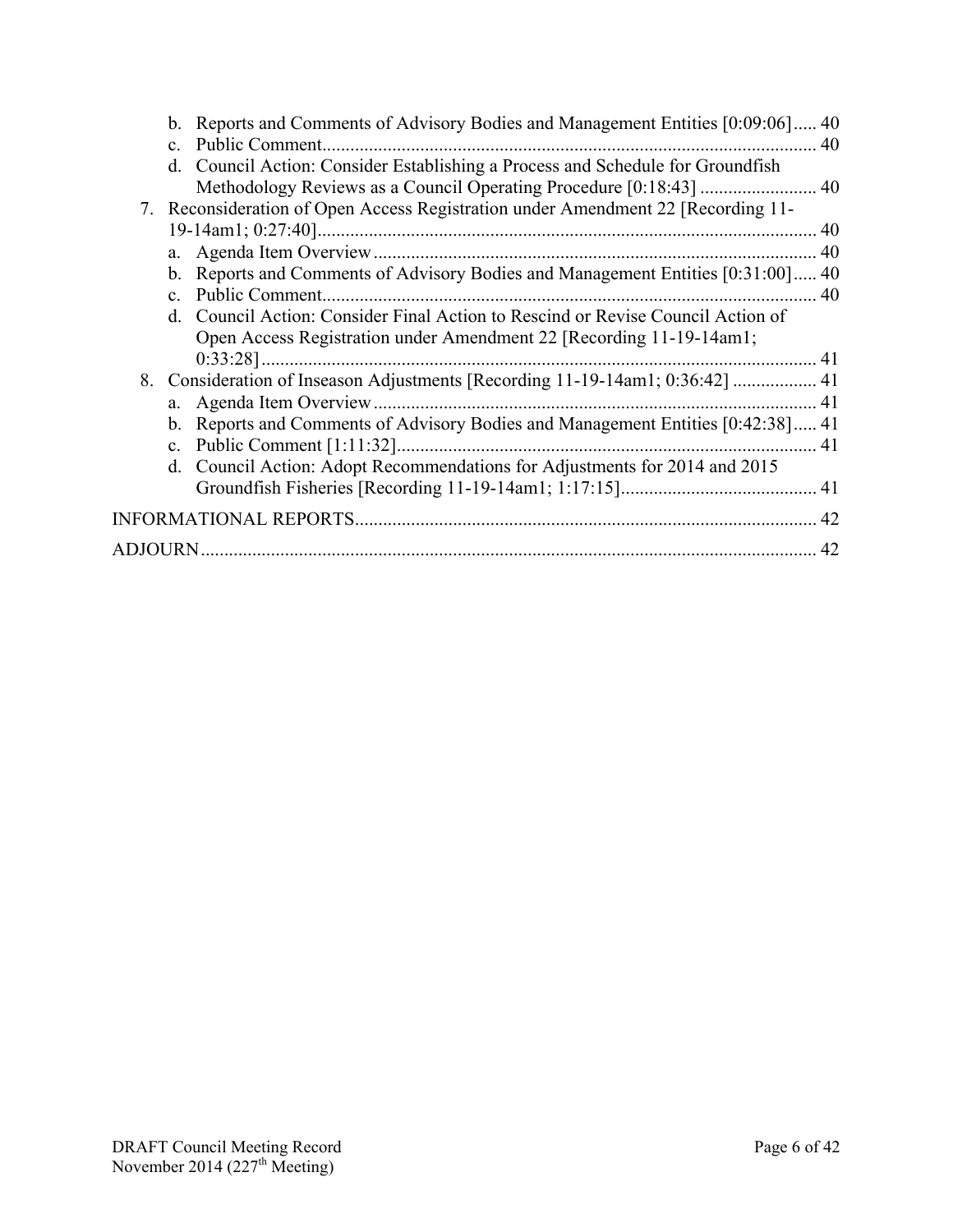## **INTRODUCTION**

This document contains or identifies the various elements, documents, and sources comprising the complete and official record of Council meeting discussions and actions. In addition to the Meeting Summary, which follows this introductory section (see #7 below), it includes information or references that serve as the functional detailed minutes for this Council meeting as required by §302(i)(2)(E) of the Magnuson-Stevens Act. The full record is maintained at the Council office, is available on the Council website (http://www.pcouncil.org/) or upon request from the Council office, and consists of the following:

- 1. **Meeting Notice and Proposed Agenda** -- The meeting notice is available on the Council Website prior to each meeting and agendas of the present and past meetings are available at http://www.pcouncil.org/resources/archives/briefing-books/.
- 2. **Attendance Records** -- Available for the Council meeting and each advisory body meeting by request from the Council office.
- 3. **All Documents, Reports, and Presentations for Council Consideration** -- (1) all documents produced or received for the meeting briefing book, validated by a label assigned by the Council Secretariat and distributed to Council Members; (2) written public comments received at the Council meeting in accordance with agenda labeling requirements; and (3) electronic material or handout materials used in presentations to Council Members during the open session are available from links in the Meeting Summary of this document or at http://www.pcouncil.org/council-operations/council-meetings/past-meetings/.
- 4. **Council Decisions Summary Document --** Distributed shortly after the meeting and contains very brief descriptions of most key Council decisions. They are available at http://www.pcouncil.org/resources/archives/council-meeting-decisions/ and are also provided by agenda item in the Meeting Summary of this document.
- 5. **Draft or Final Decision Documents Finalized after the Council Meeting** Documents such as Environmental Impact Statements or Environmental Assessments are available on the Council website as they are completed.
- 6. **Gavel-to-Gavel Audio Recordings** Containing the testimony, presentations, discussions, and actions occurring at the meeting, they are labeled by date and time and have been annotated as to the time on the recording for the start of each agenda line item to help facilitate review. The recordings may be accessed from the links contained within the Meeting Summary of this document or at http://www.pcouncil.org/counciloperations/council-meetings/past-meetings/.
- 7. **Meeting Summary** (immediately following this section) Lists, in agenda item order, the briefing book documents, reports, presentations, and Council motions and actions, including a brief summary from the Council Decisions Summary Document for each agenda item. It constitutes the meeting record formally approved by the Council. Internet links in brackets (e.g.,[Recording 11-11-14pm10]) refer to the audio recording for the agenda item. Other numbers in brackets (e.g., [0:02:28] refer to the elapsed time on the audio recording at which the agenda item was initiated. Links to the audio recordings annotated by agenda item may also be accessed at http://www.pcouncil.org/council-operations/council-meetings/pastmeetings/.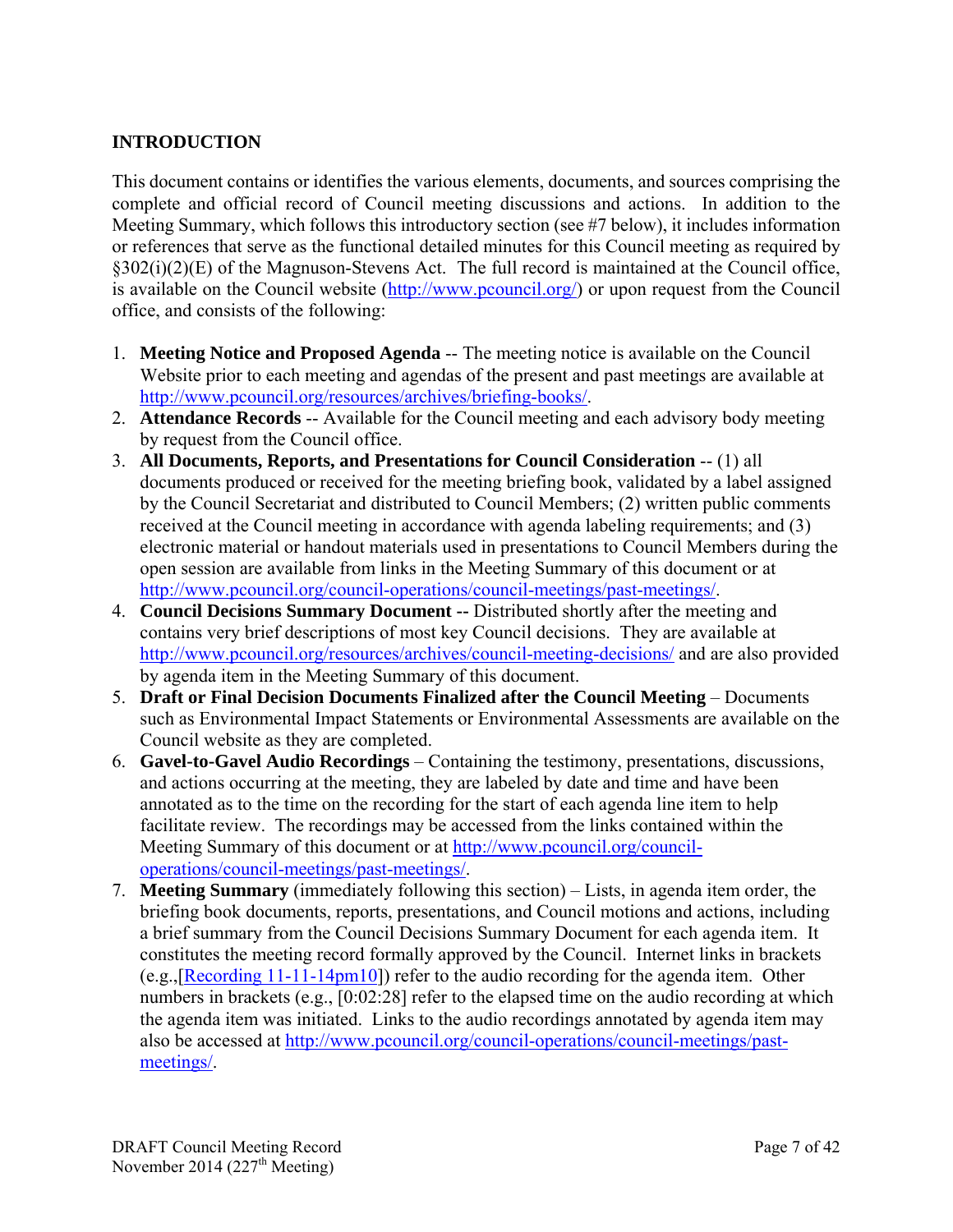### **MEETING SUMMARY**

### **A. Call to Order**

## **1. Opening Remarks [Recording 11-11-14pm1]**

Ms. Dorothy Lowman, Council Chair, called the 227<sup>th</sup> meeting of the Pacific Fishery Management Council (Council) to order at 2:02 p.m. on Friday, November 14, 2014. A closed session was held before this open session to discuss litigation and personnel matters.

#### **2. Roll Call [0:02:28]**

#### **Council Members present during the meeting week**:

| National Marine Fisheries Service: | Mr. Mark Helvey, designee                             |
|------------------------------------|-------------------------------------------------------|
|                                    | Mr. Frank Lockhart, designee                          |
|                                    | Mr. Bob Turner, designee                              |
| Alaska State Official:             | Ms. Stefanie Moreland (nonvoting)                     |
|                                    | Ms. Karla Bush (nonvoting designee)                   |
| Washington State Official:         | Mr. Phil Anderson                                     |
|                                    | Ms. Michele Culver, designee                          |
|                                    | Mr. Corey Niles, designee                             |
| Washington Obligatory:             | Mr. Rich Lincoln                                      |
| Oregon State Official:             | Mr. Chris Kern, designee                              |
|                                    | Ms. Gway Kirchner, designee                           |
| Oregon Obligatory:                 | Ms. Dorothy Lowman, Chair                             |
| California State Official:         | Mr. Chuck Bonham                                      |
|                                    | Mr. Bob Farrell, designee                             |
|                                    | Ms. Joanna Grebel, designee                           |
|                                    | Ms. Marci Yaremko, designee                           |
| California Obligatory:             | Mr. David Crabbe                                      |
| Idaho State Official:              | Mr. David Ortmann                                     |
| Idaho Obligatory:                  | Mr. Herb Pollard, Vice Chair                          |
| Tribal Official:                   | Mr. David Sones                                       |
| At-Large:                          | Mr. William L. "Buzz" Brizendine                      |
|                                    | Mr. Jeff Feldner                                      |
|                                    | Mr. Dale Myer                                         |
|                                    | Mr. Dan Wolford                                       |
| Pacific States Marine Fisheries    |                                                       |
| Commission:                        | Dr. David Hanson, Parliamentarian, nonvoting designee |
| U.S. Coast Guard:                  | LCDR Gregg Casad, nonvoting designee                  |
| U.S. Fish and Wildlife Service:    | Dr. Steven Haeseker, nonvoting designee               |

#### **Absent from the Meeting:**

| U.S. State Department: |  |
|------------------------|--|
|                        |  |

Mr. David Hogan, nonvoting designee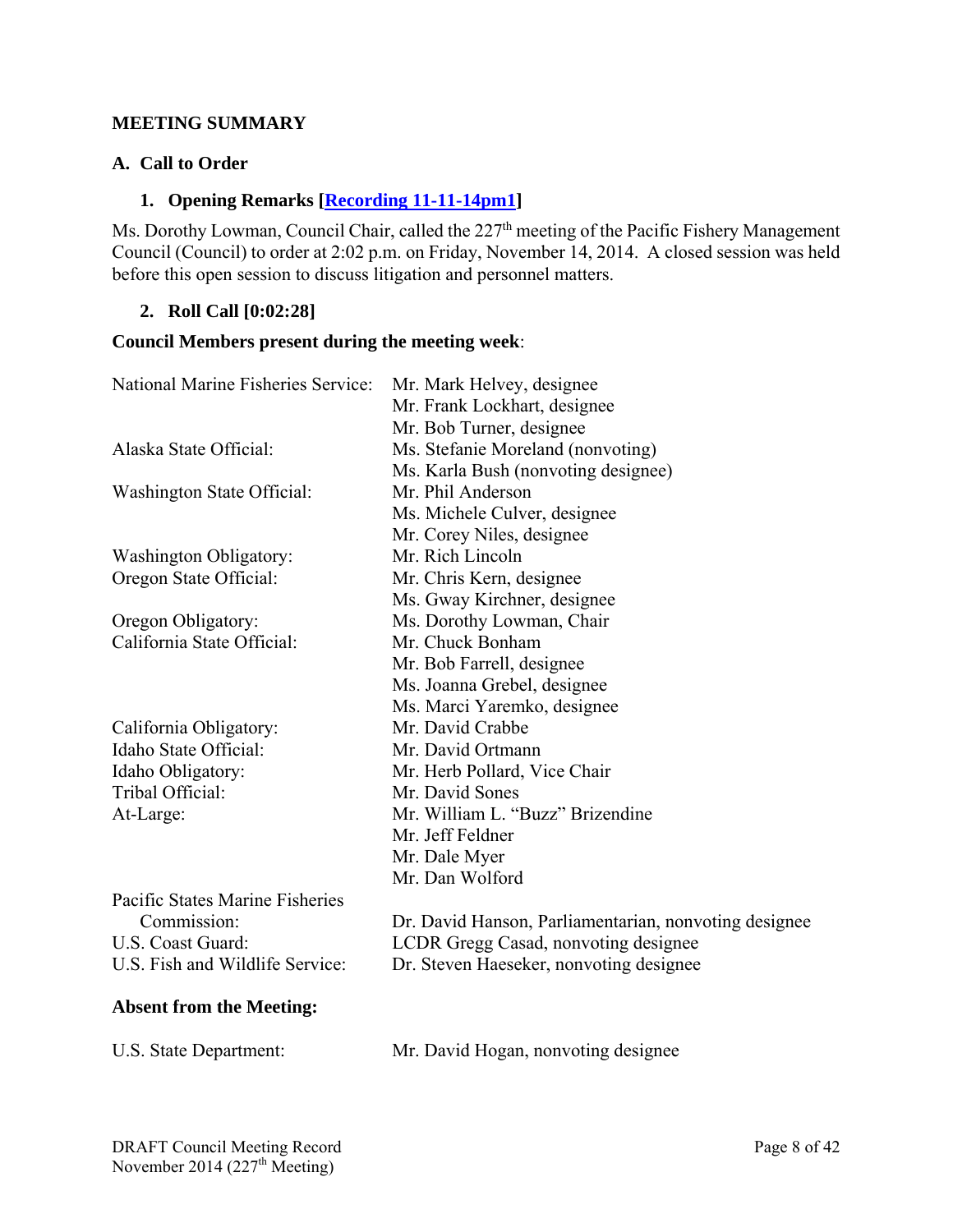## **3. Executive Director's Report [0:03:55]**

## **4. Agenda [0:12:23]**

Agenda Item A.4: Proposed November 12-19, 2014 Council Meeting Agenda

## **a. Council Action: Approve Agenda [0:12:25]**

**Motion**: Adopt the agenda as shown in Agenda Item A.4, Proposed November 12-19, 2014 Council Meeting Agenda, with the changes noted by Dr. McIsaac.

David Crabbe/Buzz Brizendine (motion carried unanimously)

### **B. Open Comment Period**

- **1. Comments on Non-Agenda Items [Recording 11-14-14pm1; 0:12:59]**
- Agenda Item B.1: Comments on Non-Agenda Items

### **a. Agenda Item Overview**

## **b. Reports and Comments of Advisory Bodies and Management Entities**

None.

### **c. Public Comment [Recording 11-11-14pm1; 0:13:47]**

- Agenda Item B.1.c, Supplemental Public Comment 1: Tony Vultaggio; Gear Conflict between IFQ [individual fishing quota] trap boats and Southern CA LE [limited entry] community
- Agenda Item B.1.c, Supplemental Public Comment 2: John Colgate (Commercial Fishermen of Santa Barbara); Gear conflict between IFQ trap boat and Southern CA LE longline community
- Agenda Item B.1.c, Supplemental Public Comment 3: Letter from Jason Robinson, SCGA, regarding the "VMS [vessel monitoring system] enhancement" proposal by the Office of Law Enforcement to increase the VMS "ping rate" from once hourly to four times an hour
- Agenda Item B.1.c, Supplemental Public Comment 4: Letter from Forrest Braden, F/V Pisces, regarding an issue related to trap boats fishing shore-based sablefish IFQ in the Conception (South of 36 degrees) management area
- Agenda Item B.1.c, Supplemental Public Comment 5: Email from Greg Shaughnessy; unexpected passing of Mr. Dennis Rydman, President and CEO of Ocean Gold Seafoods, Inc.
- Agenda Item B.1.c, Supplemental Public Comment 6: Letter from Jason Robinson, F/V Miss Conception expressing concerns about the ITQ fishery in the Point Conception area, primarily the sablefish fishery
- Agenda Item B.1.c, Supplemental Public Comment 7: Letter from Midwater Trawlers Association expressing their gratitude for the efforts to address the recent crisis in the whiting mothership fishery sector
- Agenda Item B.1.c, Supplemental Public Comment 8: Email from Newport Fishermen's Wives asking the Council to write a letter to the US Coast Guard in opposition to the closure of the US Coast Guard air station in Newport, OR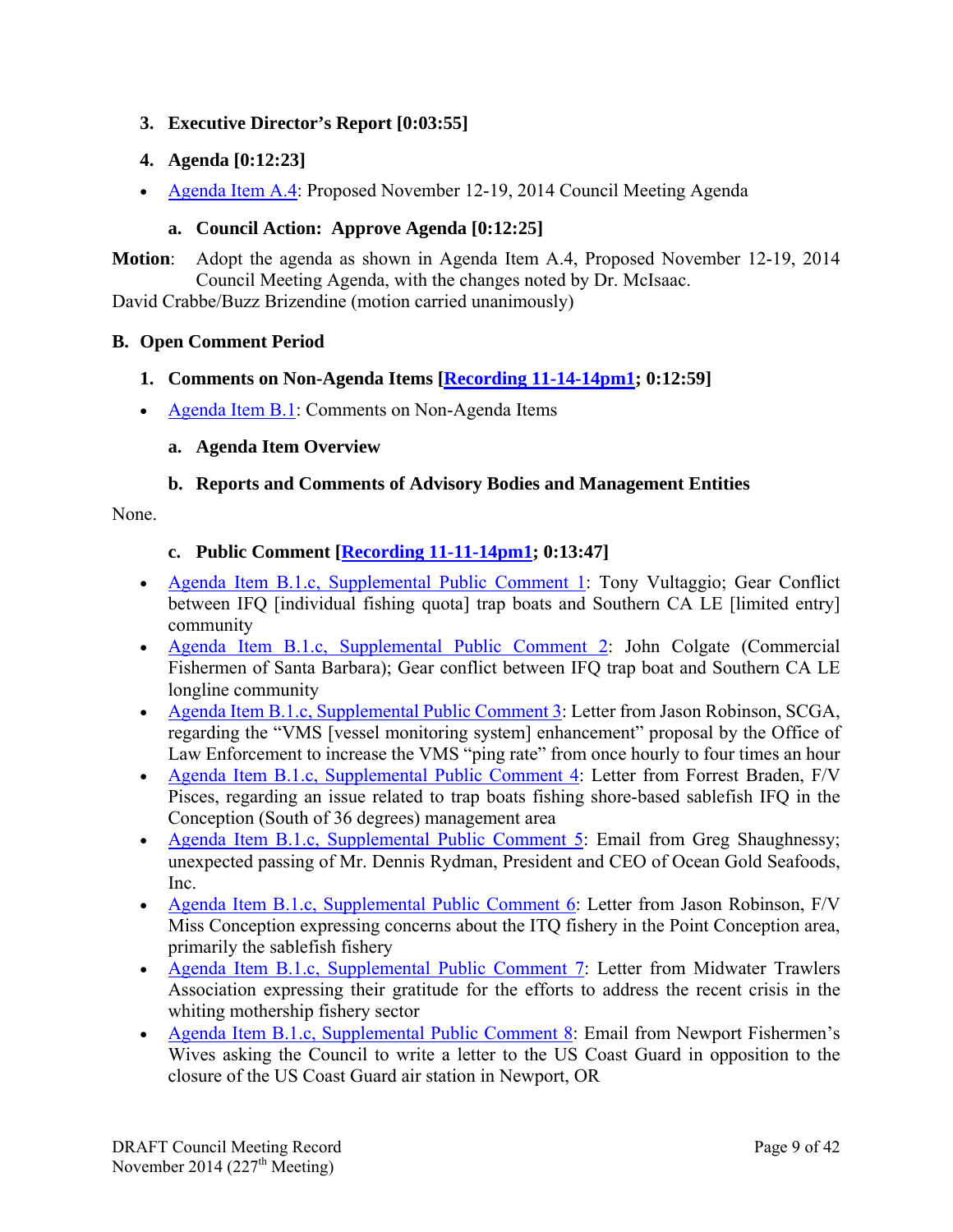- Agenda Item B.1.c, Supplemental Public Comment 9: Letter from Arctic Storm Management Group, LLC expressing appreciation for taking action in October 2014 to extend the MS whiting fishery with an inseason reallocation of darkblotched rockfish
- Agenda Item B.1.c, Supplemental Public Comment 10: Letter from Jason Robinson requesting an amendment to Table 2 in the Federal Registry for trip limits for Near Shore and Deeper Near Shore species
- Agenda Item B.1.c, Supplemental Public Comment 11: Brad Pettinger, Oregon Trawl Commission; Whole Foods TV Seafood Campaign (*Electronic Only*)
- Agenda Item B.1.c, Supplemental Public Comment 12: IUU Executive Brief, Frequentz (*Electronic Only*)
- Ms. Heather Mann, Midwater Trawlers Cooperative, Newport, Oregon, expressed appreciation to the work on the nearshore fishery with the extraordinary meeting.
- Ms. Michelle Longo-Eder and Ms. Heather Mann, Newport Fishermen's Wives, Newport, Oregon, commented on closure of the U. S. Coast Guard Newport Air Station.
- Mr. Brad Pettinger, Oregon Trawl Commission, Brookings, Oregon. Provided video and information regarding Whole foods advertising of sustainable fishing (Links provided in Agenda Item B1.c, Supplemental Public Comment 11: Brad Pettinger Whole Foods TV Seafood Campaign.
- Mr. John Colgate, Commercial Fishermen of Santa Barbara, Santa Barbara, California; commented on Agenda Item B.1.c, Supplemental Public Comment 2: John Colgate (Commercial Fisherman of Santa Barbara); Gear Conflict between IFQ trap boats and Southern CA LE Community.
- Mr. Michael Lucas, Frequentz, Palo Alto, California commented on tracing technology (Agenda Item B.1.c, Supplemental Public comment 12: IUU Executive Brief, Frequentz (Electronic Only).

## **d. Council Discussion of Comments as Appropriate [Begin Recording 11-14- 14pm2]**

## **Motion**: None.

**Summary**: *The Council directed staff to send two letters detailing concerns about the proposed closure of the United States Coast Guard air facility in Newport, Oregon, which would eliminate the rescue helicopter capabilities operating out of that station, and making the recommendation that closure of the air facility be rescinded. One letter is to be addressed to the Commandant of the Coast Guard, Admiral Paul Zunkunft with particular emphasis on safety at sea as a justification for maintaining status quo helicopter deployment capabilities. A separate letter is to be addressed to Senator Jeff Merkley in response to his request for a Pacific Council perspective on this issue, with particular emphasis on possible fiscal or legislative solutions.*

## **C. Administrative Matters**

- **1. Marine Planning Update [Recording 11-14-14pm2; 0:16:04]**
- Agenda Item C.1: Marine Planning Update

## **a. Agenda Item Overview**

• Agenda Item C.1.a, Attachment 1: Marine Planning Fact Sheet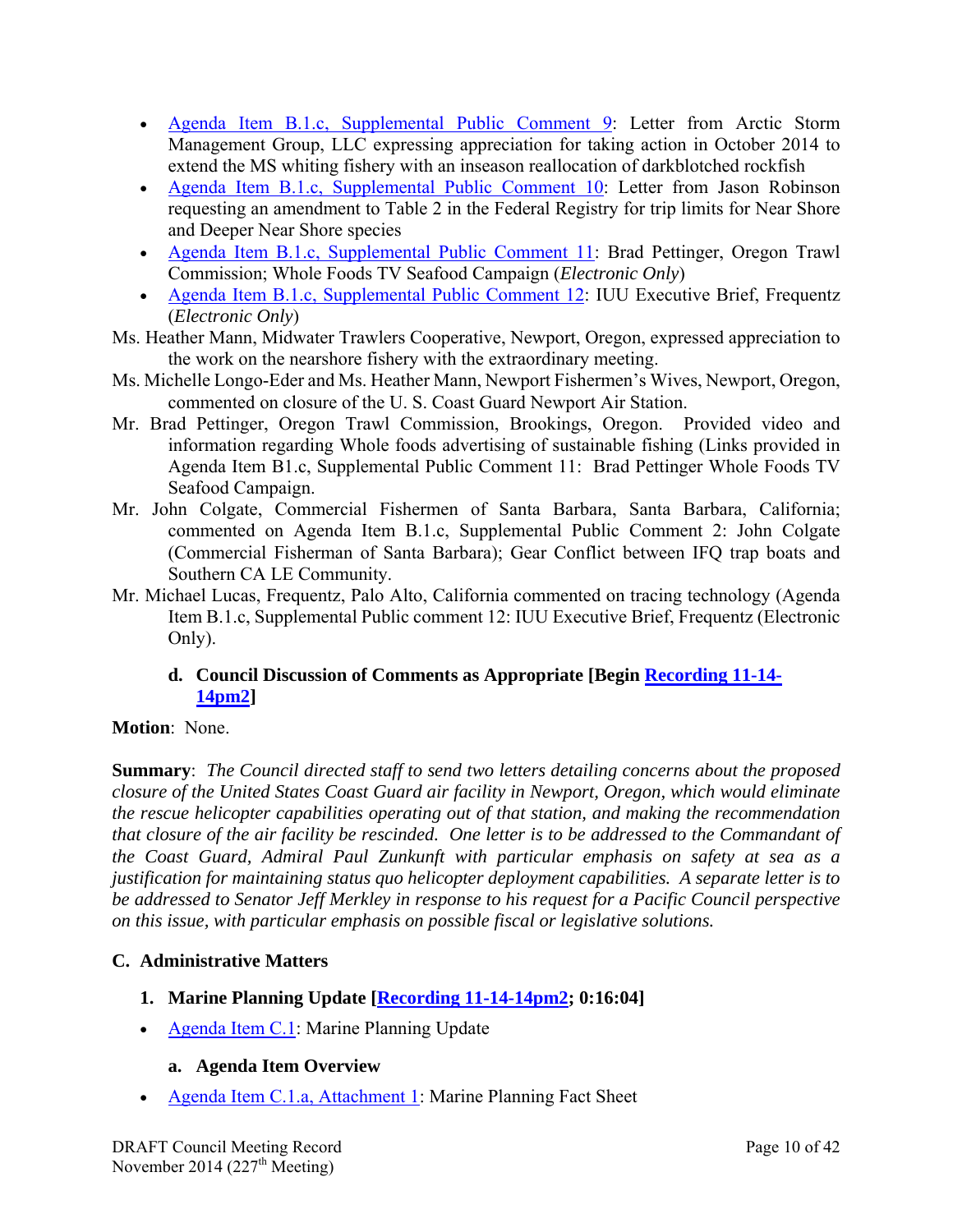### **b. National Marine Fisheries Service Report [0:19:01]**

 Agenda Item C.1.b, Supplemental NWFSC PowerPoint: West Coast Regional Marine Planning Update (*Electronic Only*)

## **c. Reports and Comments of Advisory Bodies and Management Entities**

None.

## **d. Public Comment**

None.

## **e. Council Discussion and Guidance [0:37:25]**

**Motion**: None.

### **Summary**: None.

- **2. Recreational Fisheries Policy Update [Recording 11-15-14pm2; 0:58:46]**
- Agenda Item C.2: Recreational Fishing Policy Update

### **a. Agenda Item Overview**

 Agenda Item C.2.a, Attachment 1: 2014 Recreational Saltwater Fishing Summit Summary Report **(***Electronic Only***)**

### **b. National Marine Fisheries Service Report [1:02:16]**

 Agenda Item C.2.b, Supplemental NMFS Report: PUBLIC COMMENT DRAFT – National Saltwater Recreational Fisheries Policy of the National Marine Fisheries Service

[Council suspended this item and resumed November 19.]

**[Begin** Recording 11-19-14am2**]** 

- Agenda Item C.2.c, Supplemental EC Report
- Agenda Item C.2.c, Supplemental SAS Report
- Agenda Item C.2.c, Supplemental HMSAS Report
- Agenda Item C.2.c, Supplemental GMT Report
- Agenda Item C.2.c, Supplemental GAP Report
- Agenda Item C.2.c, Supplemental CPSAS Report

## **c. Public Comment [0:19:48]**

Mr. Ken Franke, Sportfishing Association of California

## **d. Provide Comments on Further Development of the Recreational Fishery Policy, as needed [Recording 11-19-14am2; 0:24:05]**

**Motion**: None.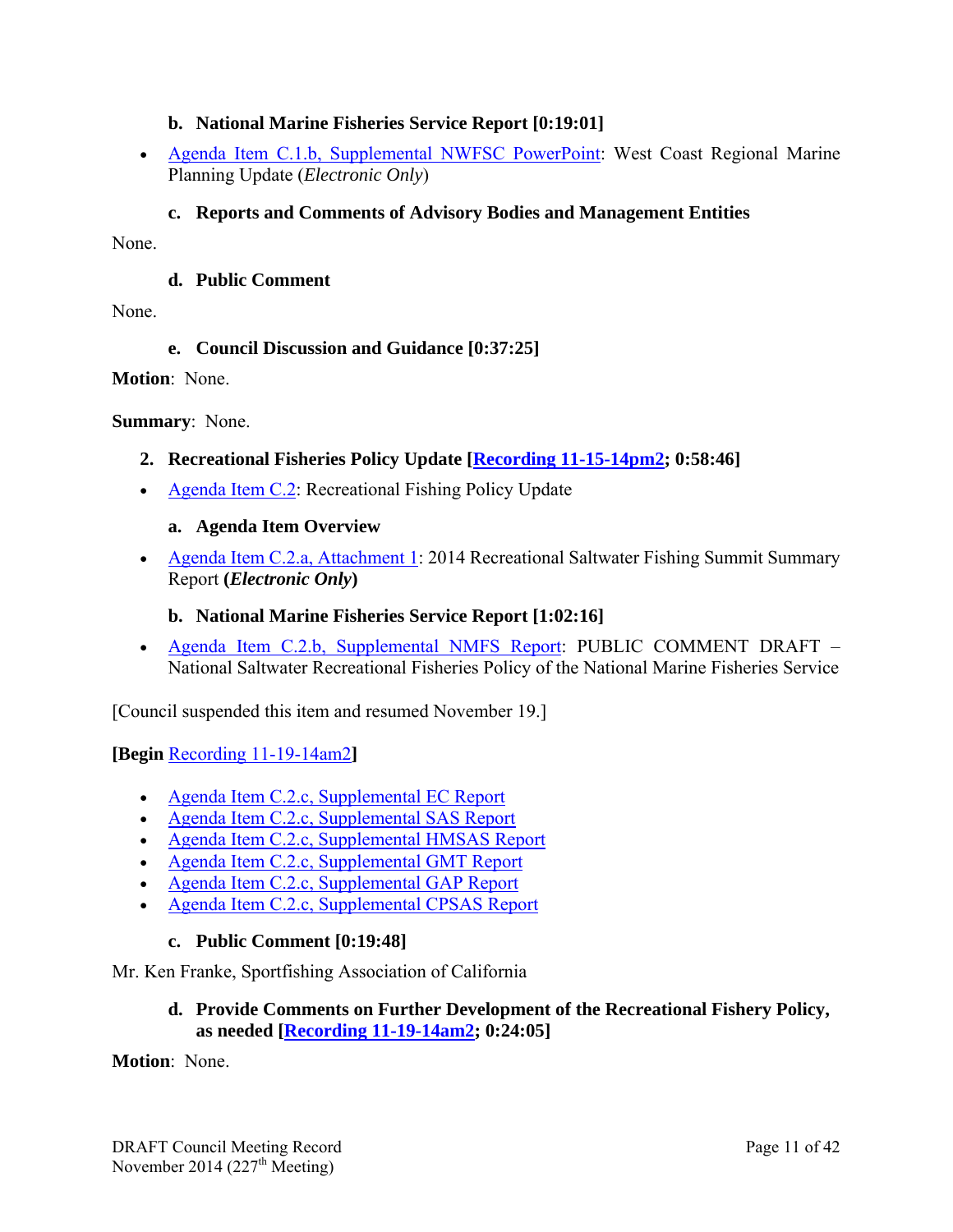**Summary**: *The Council directed staff to submit a letter to National Marine Fisheries Service (NMFS) with recommendations for changes and additions to the Public Comment Draft of the National Saltwater Recreational Fisheries Policy. The letter will present the Council's general agreement with most of what the Council heard from seven advisory body statements and public testimony, with a focus on when allocation reviews should be mandated for the purposes of enhancing recreational fishing. The Council also recommended adding policy emphasis for support and protection of United States recreational fishing opportunities and benefits in bilateral and international relations with neighboring countries, citing the current U.S. highly migratory species (HMS) fishery that fishes in conjunction with Mexican fishery allowances as one example.*

## **3. Legislative Matters [Recording 11-16-14pm1; 0:40:13]**

• Agenda Item  $C.3$ : Legislative Matters

## **a. Agenda Item Overview**

- Agenda Item C.3.a, Attachment 1: Staff Summary of Federal legislation
- Agenda Item C.3.a, Attachment 2: Letter from Council to Senator Murkowski
- Agenda Item C.3.a, Attachment 3: Letter from Council to President Obama
- Agenda Item C.3.a, Attachment 4: Letter from ODFW to Senators Begich and Rubio

## **b. Report of the Legislative Committee [0:42:16]**

• Agenda Item C.3.b, Supplemental LC Report

## **c. Reports and Comments of Advisory Bodies and Management Entities**

#### None.

## **d. Public Comments**

#### None.

**e. Council Action: Consider the Report and Recommendations of the Legislative Committee [Recording 11-16-14pm1; 0:43:25]** 

## **Motion**: None.

**Summary**: None.

## **4. Electronic Technology Plan [Recording 11-16-14pm1; 0:46:13]**

• Agenda Item C.4: Electronic Technology Plan

## **a. Agenda Item Overview**

 Agenda Item C.4.a, Attachment 1: National Marine Fisheries Service Policy Directive 30- 133, May 3, 2013: Policy On Electronic Technologies And Fishery-Dependent Data Collection

## **b. National Marine Fisheries Service Report [0:50:23]**

 Agenda Item C.4.a, Attachment 2: Draft Regional Electronic Technologies Implementation Plan for Marine Fisheries in the West Coast Region, October 2014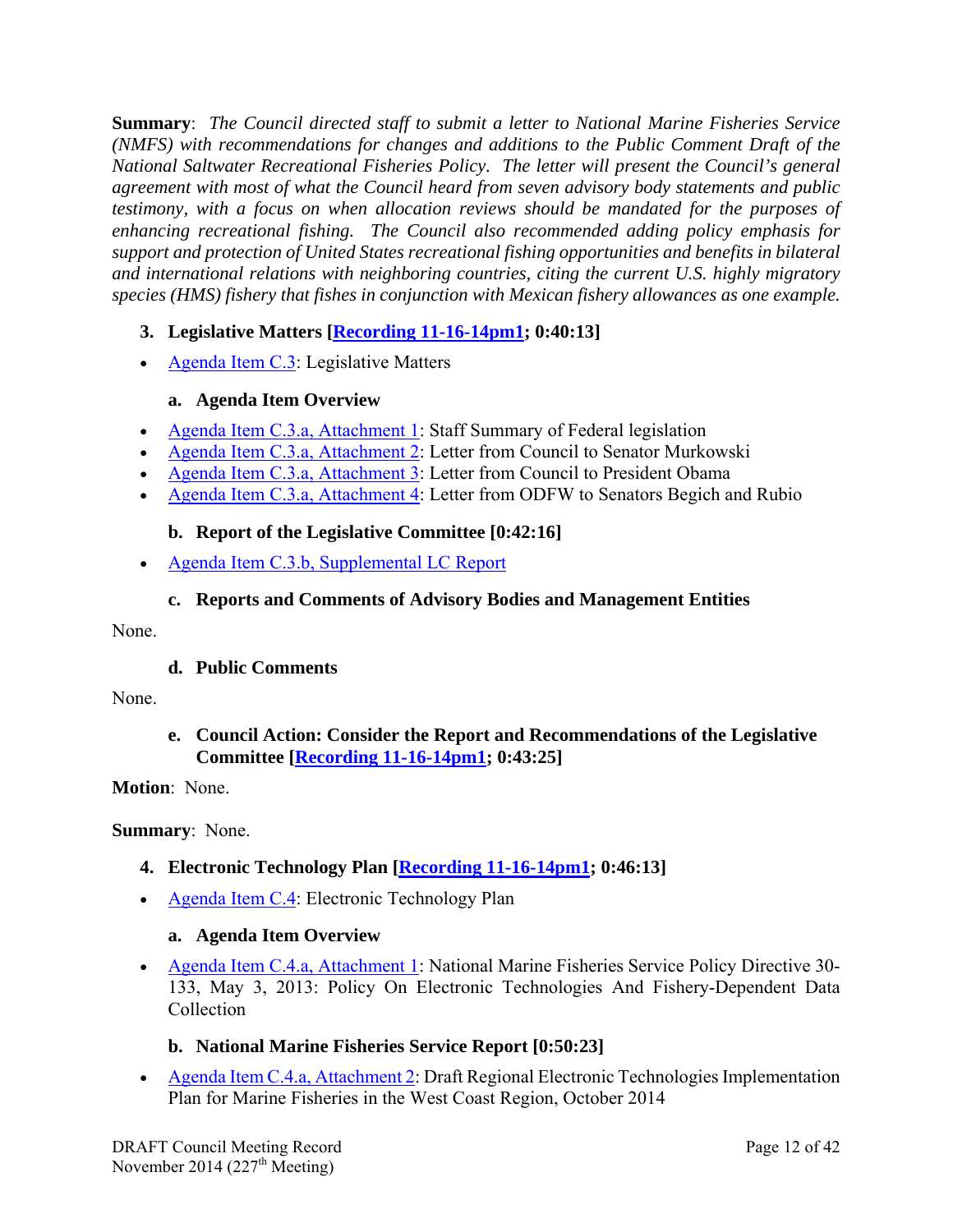### **c. Reports and Comments of Advisory Bodies and Management Entities [1:05:07]**

- Agenda Item C.4.c, Supplemental SAS Report
- Agenda Item C.4.c, Supplemental CPSAS Report
- Agenda Item C.4.c, Supplemental EC Report
- Agenda Item C.4.c, Supplemental CDFW Report
- Agenda Item C.4.c, Supplemental HMSMT Report
- Agenda Item C.4.c, Supplemental HMSAS Report
- Agenda Item C.4.c, Supplemental SSC Report
- Agenda Item C.4.c, Supplemental GMT Report
- Agenda Item C.4.c, Supplemental GAP Report

### **d. Public Comments**

#### None.

**e. Council Action: Consider Adoption of Electronic Technology Plan, and Provide Guidance of Further Development and Implementation [Recording 11-16- 14pm1; 1:40:21]** 

**Motion**: None.

### **Summary**: None.

- **5. National Marine Fisheries Service West Coast Region Strategic Plan [Recording 11- 19-14am2; 0:51:53]**
- Agenda Item C.5: NMFS West Coast Region Strategic Plan
	- **a. Agenda Item Overview**

## **b. National Marine Fisheries Service Report [0:53:01]**

- Agenda Item C.5.b, Supplemental REVISED NMFS Report 1: Development of a Strategic Plan for NOAA Fisheries' West Coast Region
- Agenda Item C.5.b, Supplemental NMFS Report 2: Draft Strategic Plan for NOAA Fisheries' West Coast Region
- Agenda Item C.5.b, Supplemental NMFS PowerPoint: NOAA Fisheries West Coast Region; DRAFT Strategic Plan (*Electronic Only*)

## **c. Reports and Comments of Advisory Bodies and Management Entities [1:01:48]**

- Agenda Item C.5.c, Supplemental HMSAS Report
- Agenda Item C.5.c, Supplemental SAS Report
- Agenda Item C.5.c, Supplemental CPSAS Report

## **d. Public Comment**

None.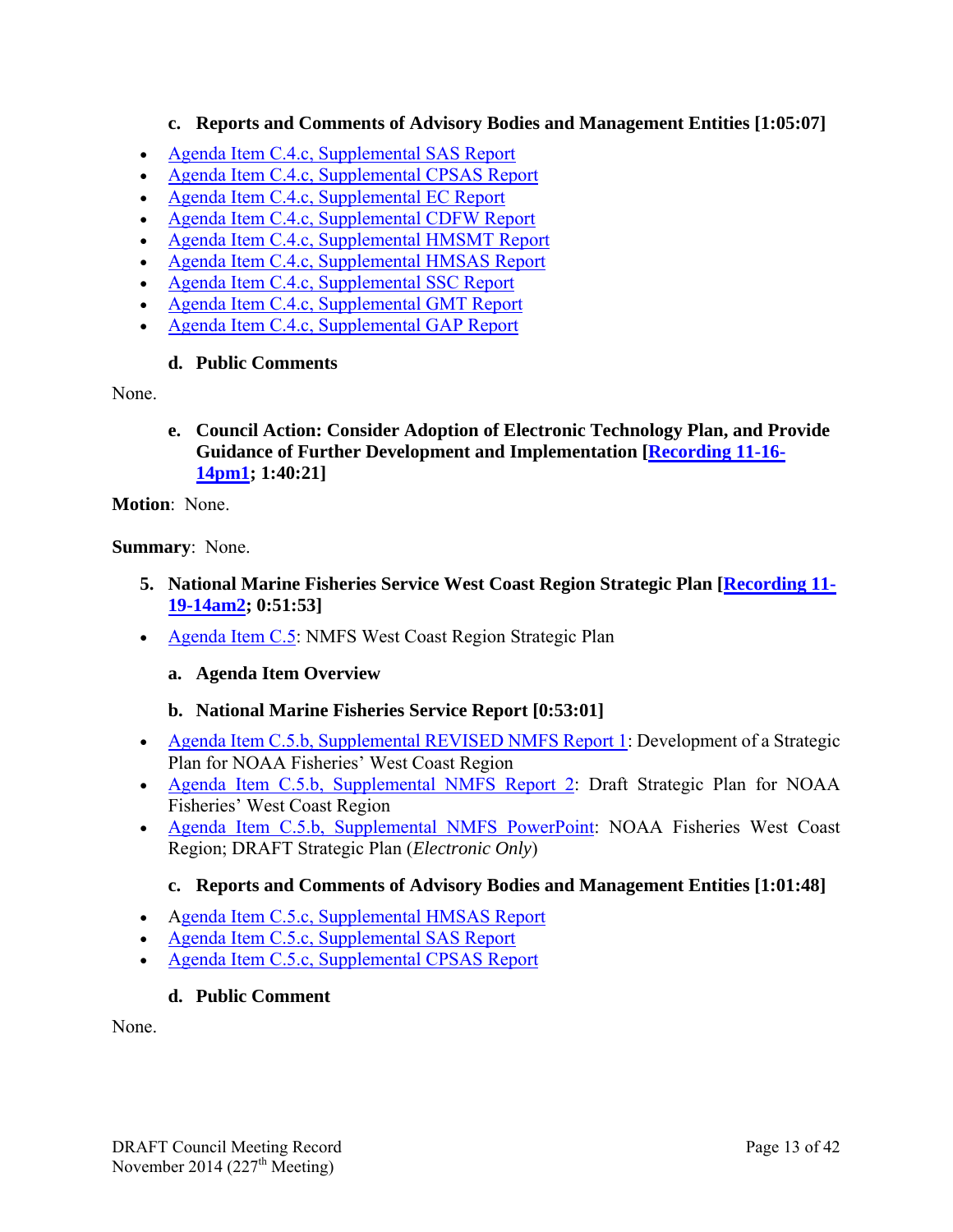#### **e. Council Action: Consider National Marine Fisheries Service Strategic Plan and Provide Guidance as Necessary [Recording 11-19-14am2; 1:25:02]**

### **Motion**: None.

**Summary**: *The Council directed staff to submit a letter to NMFS with recommendations for changes and additions to the Working Draft of the NOAA Fisheries West Coast Region Strategic Plan: 2016-2020, including incorporating comments submitted by the Scientific and Statistical Committee (SSC), Salmon Advisory Subpanel, Coastal Pelagic Species Advisory Subpanel, HMS Advisory Subpanel (HMSAS), HMS Management Team (HMSMT), Groundfish Advisory Subpanel (GAP), and GMT. The Council has scheduled another review of the Strategic Plan for the March or April 2015 Council Meeting.*

- **6. Approval of Council Meeting Minutes [Begin Recording 11-19-14pm1]**
- Agenda Item C.6: Approval of Council Meeting Minutes

### **a. Council Member Review and Comments**

 Agenda Item C.6.a, Attachment 1: Draft Minutes: 223rd Session of the Pacific Fishery Management Council (April 2014)

### **b. Council Action: Approve Council Minutes from Previous Meeting(s)**

Motion: Approve Agenda Item C.6.a, Attachment 1: Draft Minutes: 223<sup>rd</sup> Session of the Pacific Fishery Management Council (April 2014).

David Ortmann/Herb Pollard (carried unanimously)

### **7. Fiscal Matters [Recording 11-19-14pm1; 0:01:19]**

- Agenda Item C.7: Fiscal Matters
	- **a. Agenda Item Overview**
	- **b. Budget Committee Report [0:01:25]**
- Agenda Item C.7.b, Supplemental Budget Committee Report

#### **c. Reports and Comments of Advisory Bodies and Management Entities[0:**

None.

## **d. Public Comment [0:14:57]**

Dr. Geoff Shester, Oceana

### **e. Council Action: Consider Budget Committee Recommendations [Recording 11- 19-14pm1; 0:17:15]**

**Motion**: Adopt the report of the Budget Committee, including the Budget Committee Recommendations (Agenda Item C.7.b, Supplemental Budget Committee Report) together with the following guidance: That no significant resources be devoted to a special project beyond the currently budgeted Council meetings unless and until funding is secured for that purpose. If funding is not secured for all priority special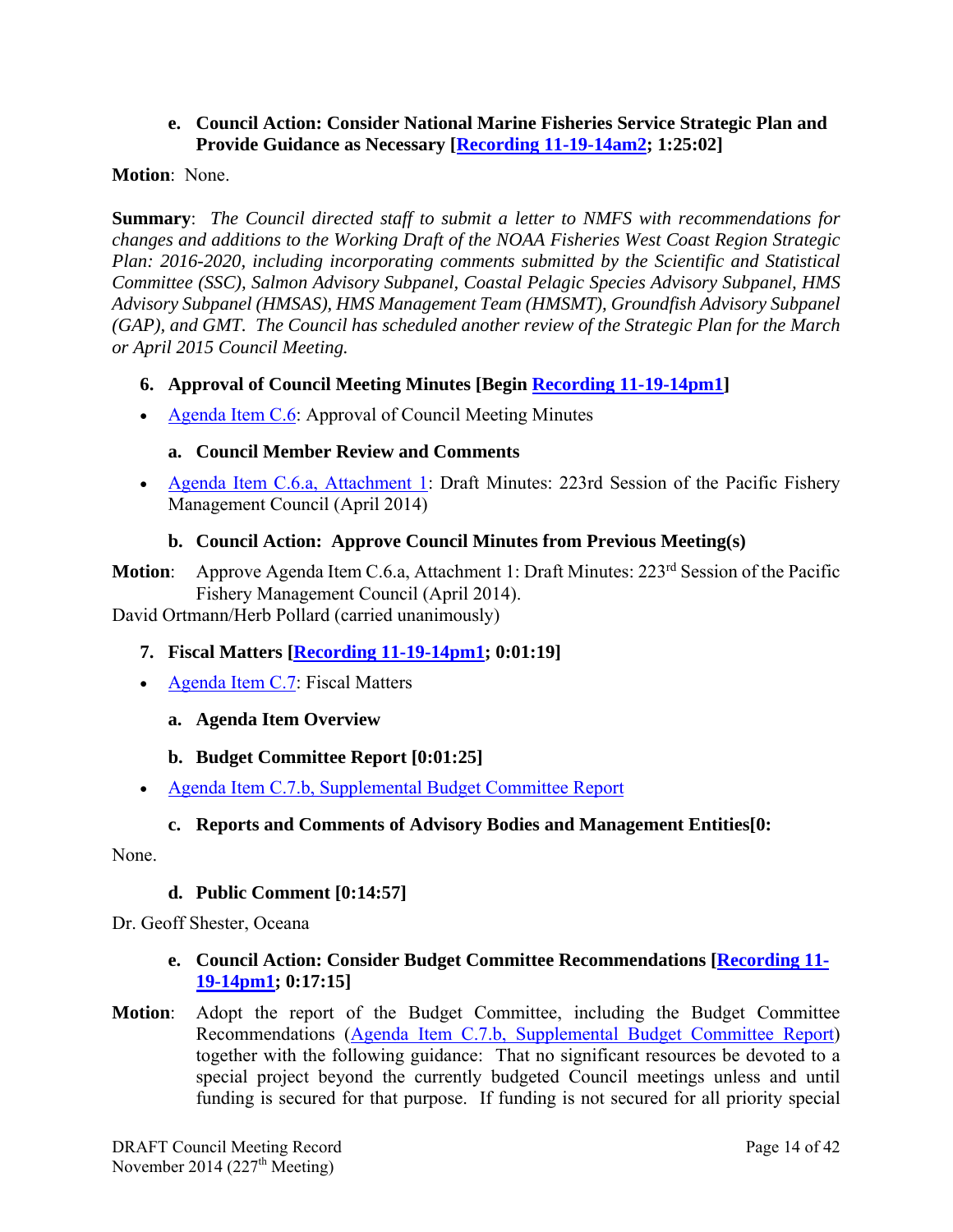projects by the March 2015 Council meeting, the Budget Committee will reconvene at that time for a discussion of options.

Frank Lockhart/Herb Pollard

- **Amendment**: Add "To the fullest extent possible, Council staff should seek to make progress on all special projects as opposed to completing one at the expense of the others (within the same timeframe as above)."
- Corey Niles/Rich Lincoln (Amendment failed: Mr. Myer, Mr. Lincoln, and Mr. Niles voted "yes.")

The main motion carried unanimously.

**Summary**: *The Council adopted a provisional operating budget of \$4,741,136 for calendar year 2015 and directed staff to pursue special project funding for electronic monitoring (EM) and technology, groundfish essential fish habitat Amendment 26, and Fishery Ecosystem Plan initiatives, in priority order. Absent special project funding, Council efforts on these matters would be suspended after their currently funded 2015 activities, which are through the June, April, and March Council meetings, respectively. The Council also tasked the Council staff with pursuing additional funding for HMS activities.*

- **8. Advisory Body Position Appointments and Council Operating Procedures [Recording 11-19-14pm1; 0:42:07]**
- Agenda Item C.8: Advisory Body Position Appointments and Council Operating Procedure
	- **a. Agenda Item Overview**

None.

- **b. Reports and Comments of Advisory Bodies and Management Entities [0:0:44:43]**
- Agenda Item C.8.b, Supplemental GMT Report
	- **c. Public Comment**

None.

- **d. Council Action: Consider Appointments to Advisory Bodies Including Changes and Nominees for the 2013-2015 Term; Adopt Changes to Council Operating Procedures [Recording 11-19-14pm1; 0:48:25]**
- **Motion**: Appoint Dr. Kevin Piner to the NMFS Southwest Fisheries Science Center seat on the SSC.

Frank Lockhart/Herb Pollard (carried unanimously)

**Motion**: Appoint Dr. John Field to the vacant at-large seat on the SSC. Corey Niles/Dan Wolford (carried unanimously)

**Motion**: Appoint Mr. Brett Kormos to the California Fish and Wildlife seat on the Salmon Technical Team (STT) and appoint Ms. Elizabeth Hellmers to the California Fish and Wildlife seat on the HMSMT.

DRAFT Council Meeting Record Page 15 of 42 November 2014 (227<sup>th</sup> Meeting)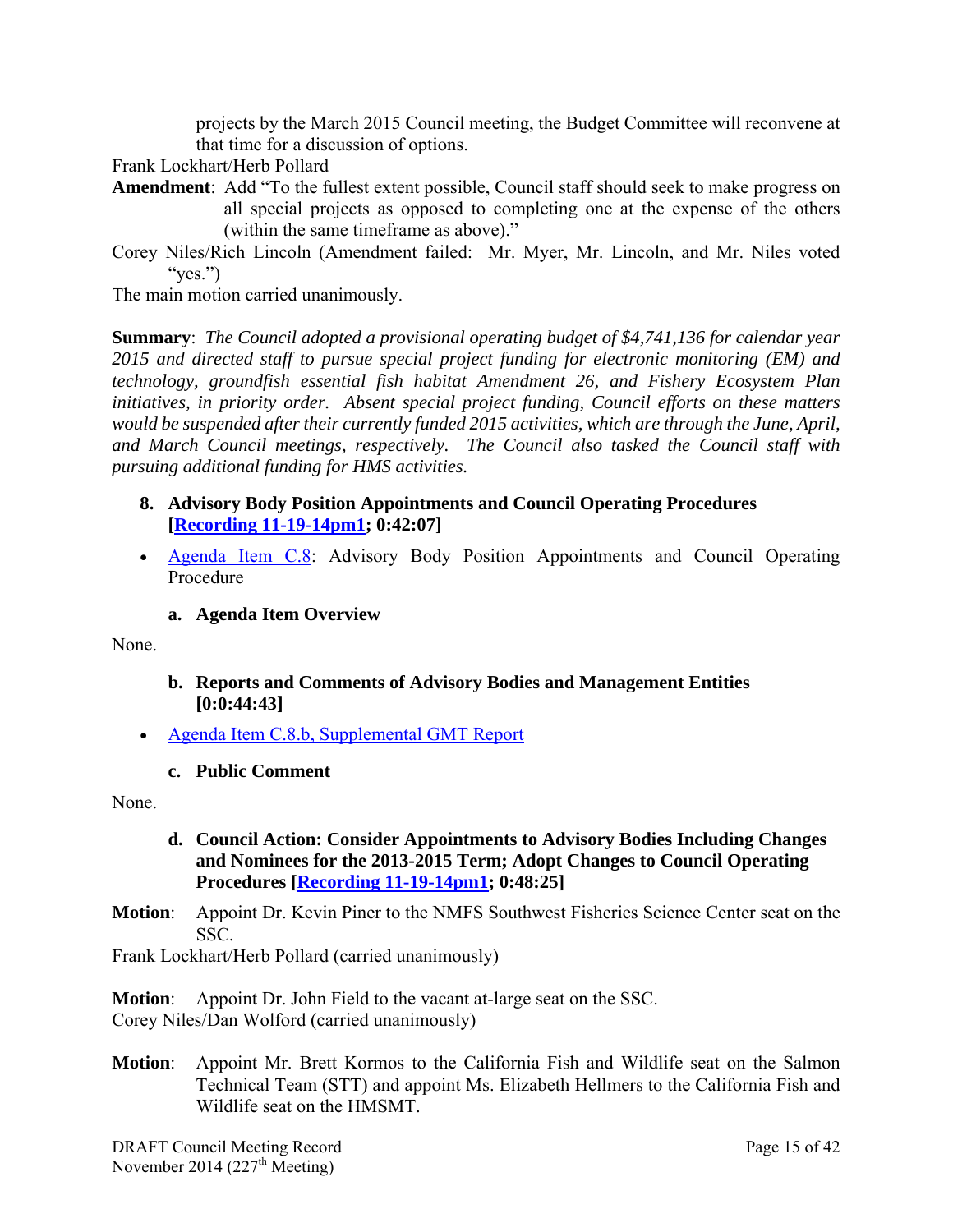Marci Yaremko/Dan Wolford (carried unanimously)

**Motion**: Appoint Mr. Pete Hassemer to the Idaho Fish and Game seat on the Habitat Committee. Dave Ortmann/Herb Pollard (carried unanimously)

Ms. Lowman, Council Chair, confirmed the appointment of Ms. Diane Pleschner-Steele and Mr. Mike Okoniewski as co-chairs of the Coastal Pelagic Species Advisory Subpanel.

**Summary**: *The Council made the following appointments to advisory bodies:* 

- *Dr. Kevin Piner to fill the vacant Southwest Fisheries Science Center seat on the SSC.*
- *Dr. John Field to the vacant at-large seat on the SSC.*
- *Mr. Brett Kormos to the California Department of Fish and Wildlife seat on the STT.*
- Ms. Elizabeth Hellmers to the California Department of Fish and Wildlife seat on the *HMSMT.*
- *Mr. Peter Hassemer to the Idaho Department of Fish and Game seat on the Habitat Committee.*
- **9. Future Council Meeting Agenda and Workload Planning [Recording 11-19-14pm1; 0:55:11]**
- Agenda Item C.9: Future Council Meeting Agenda and Workload Planning

#### **a. Agenda Item Overview**

- Agenda Item C.9.a, Attachment 1: Preliminary Proposed Council Meeting Agenda, March 6 to 11, 2015 in Vancouver, Washington; USA
- Agenda Item C.9.a, Attachment 2: Preliminary Proposed Council Meeting Agenda, April 10 to 15, 2015 in Rohnert Park, California
- Agenda Item C.9.a, Attachment 3: Pacific Council Workload Planning: Preliminary Yearat-a-Glance Summary
- Agenda Item C.9.a, Supplemental Attachment 4: Proposed Pacific Council Meeting Agenda, March 6-12, 2015 In Vancouver, Washington, USA
- Agenda Item C.9.a, Supplemental Attachment 5: Proposed Pacific Council Meeting Agenda, April 11-16, 2015 In Rohnert Park, CA
- Agenda Item C.9.a, Supplemental Attachment 6: Pacific Council Workload Planning: Preliminary Year-at-a-Glance Summary
- Agenda Item C.9.a, Supplemental Attachment 7: Staff Review of Materials on the Issue of Retention of Halibut and Salmon When Catching Albacore
- Agenda Item C.9.a, Supplemental Attachment 8: (*From September 2014*) Initial workload response for Council consideration

#### **b. Reports and Comments of Advisory Bodies and Management Entities [1:16:03]**

- Agenda Item C.9.b Supplemental NWFSC Report
- Agenda Item C.9.b, Supplemental SSC Report
- Agenda Item C.9.b, Supplemental SAS Report
- Agenda Item C.9.b, Supplemental HMSAS Report
- Agenda Item C.9.b, Supplemental GMT Report
- Agenda Item C.9.b, Supplemental SWFSC Report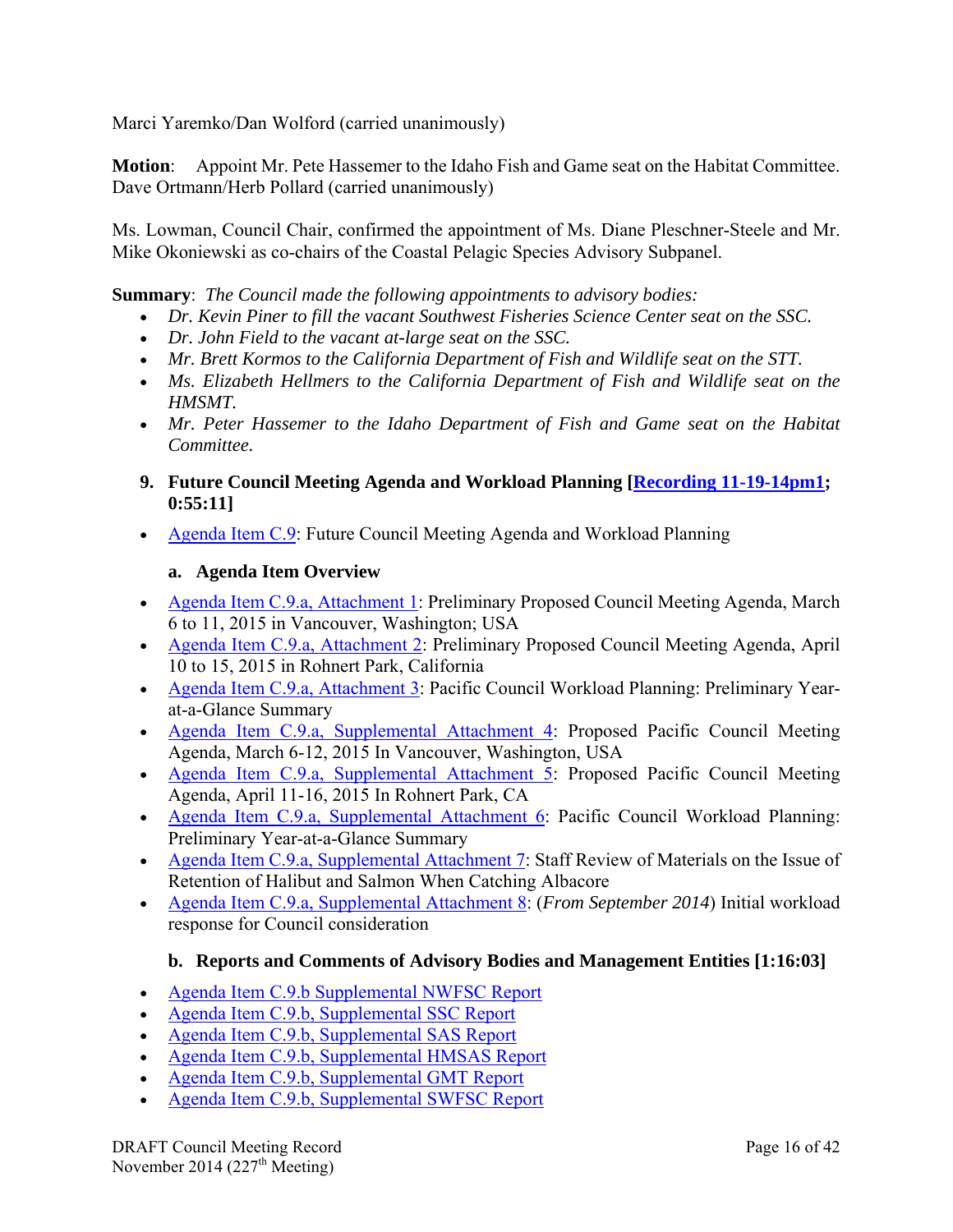#### **c. Public Comment**

 Agenda Item C.9.c, Supplemental Public Comment Mr. Seth Atkinson, Natural Resources Defense Council Dr. Geoff Shester, Oceana Ms. Corey Ridings, Ocean Conservancy

## **d. Council Discussion and Guidance on Future Meeting Agenda and Workload Planning [Recording 11-19-14pm1; 2:00:07]**

**Motion**: None.

**Summary**: *The next meeting of the Pacific Fishery Management Council is scheduled for March 2015 in Vancouver, Washington.*

#### **D. Habitat**

- **1. Current Habitat Issues [Recording 11-14-14pm2; 0:38:33]**
- Agenda Item D.1: Current Habitat Issues
	- **a. Agenda Item Overview**
	- **b. Report of the Habitat Committee [0:39:42]**
- Agenda Item D.1.b, Supplemental HC Report
	- **c. Reports and Comments of Advisory Bodies and Management Entities**

None.

**d. Public Comment** 

None.

#### **e. Council Action: Consider Habitat Committee Recommendations [0:49:12]**

**Motion**: None.

**Summary:** None.

#### **E. Coastal Pelagic Species Management**

- **1. National Marine Fisheries Service Report [Recording 11-15-14am1; 0:02:28]**
- Agenda Item E.1: NMFS Report (CPS)
	- **a. Agenda Item Overview**
	- **b. Regulatory Activities [0:03:12]**

None.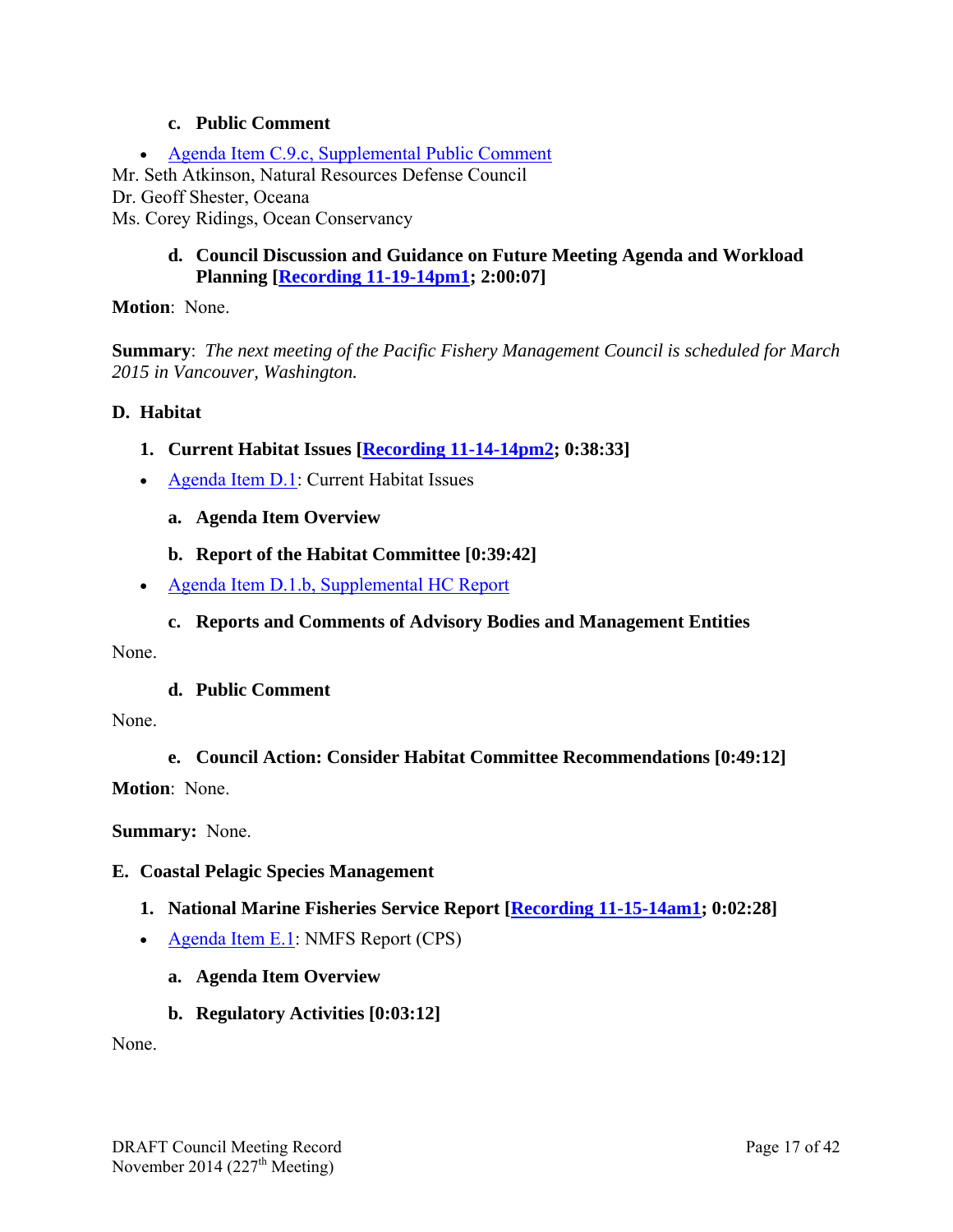### **c. Fisheries Science Center Activities [0:03:19]**

 Agenda Item E.1.c, Supplemental SWFSC PowerPoint: Update on Southwest Fisheries Science Center Activities; Dale Sweetnam (*Electronic Only*)

### **d. Reports and Comments of Advisory Bodies and Management Entities**

None.

### **e. Public Comment [0:29:04]**

• Agenda Item E.1.e, Supplemental Public Comment

## **f. Council Discussion [0:34:13]**

**Motion**: None.

#### **Summary:** None.

### **2. Sardine Harvest Fraction [0:37:54]**

• Agenda Item E.2: Sardine Harvest Fraction Final Preferred Alternative

#### **a. Agenda Item Overview**

- Agenda Item E.2.a, Attachment 1: Draft Environmental Assessment for incorporating best available science into harvest management control rules for Pacific sardine
- Agenda Item E.2.a, Supplemental Attachment 2: (PowerPoint) Incorporating the Use of a New Temperature Index into the Calculation of the Pacific Sardine Harvest Guideline Formula (*Electronic Only*)

## **b. Reports and Comments of Advisory Bodies and Management Entities [0:47:36]**

• Agenda Item E.2.b, CPSMT Report

## **[Begin Recording 11-15-14am2]**

- Agenda Item E.2.b, Supplemental SSC Report
- Agenda Item E.2.b, Supplemental Tribal Report (Quinault)
- Agenda Item E.2.b, Supplemental CPSAS Report

## **c. Public Comment [Recording 11-15-14am2; 0:50:02]**

- Agenda Item E.2.c, Public Comment (*full document with signatories electronic only*)
- Agenda Item E.2.c, Supplemental Public Comment 2
- Agenda Item E.2.c, Supplemental Public Comment 3 (*Electronic Only*)

Mr. Steve Marx, PEW Charitable Trusts

Ms. Theresa Labriola, Wild Oceans

Dr. Geoff Shester, Oceana

Ms. Diane Pleschner-Steele, California Wetfish Producers Association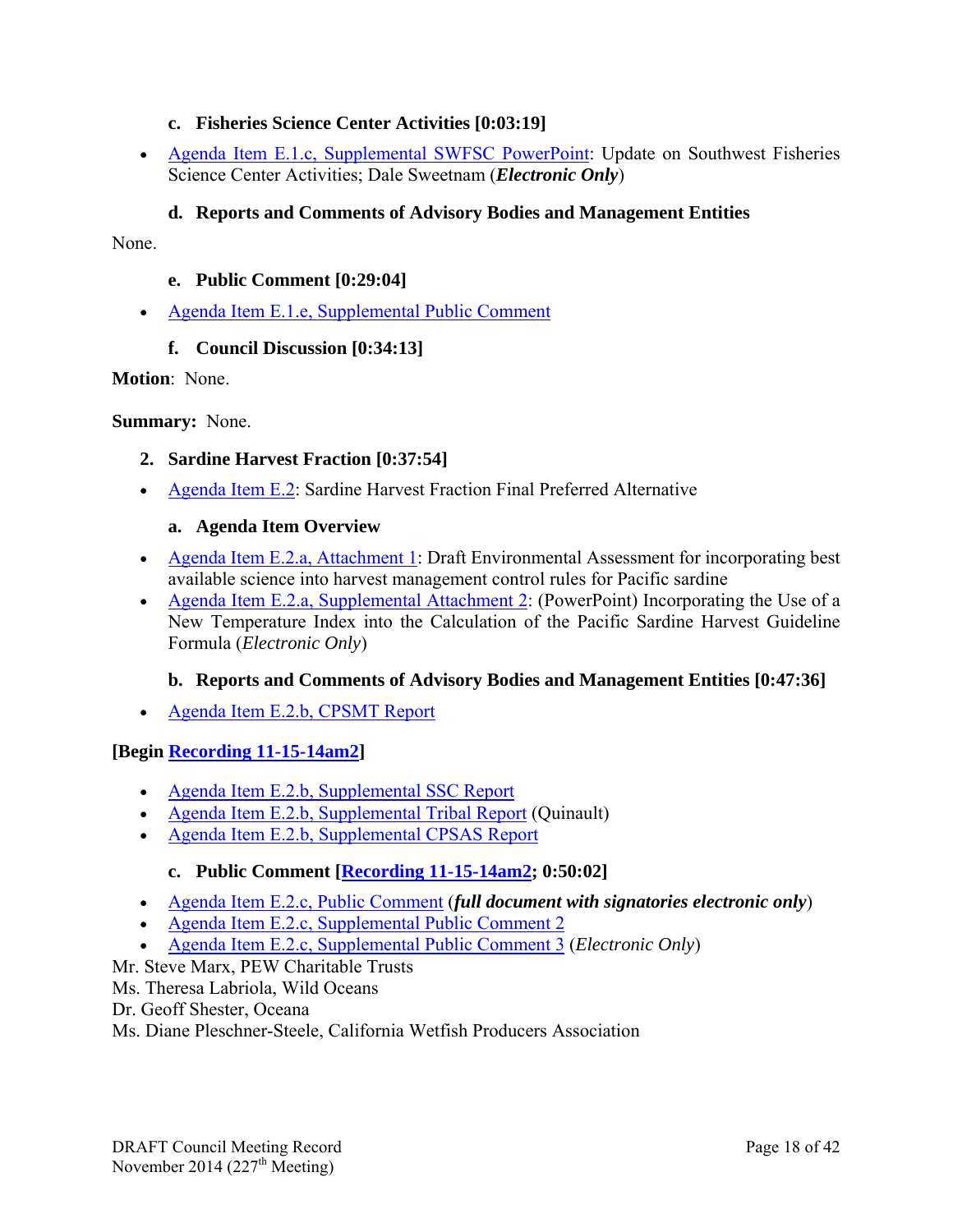#### **d. Council Action: Adopt Final Preferred Alternative for the Pacific Sardine Harvest Fraction Parameter [Begin Recording 11-15-14am3]**

**Motion:** Adopt the Final Preferred Alternative for the Pacific Sardine Harvest Guideline Control Rule that utilizes the California Cooperative Ocean Fisheries Investigations Index for computing the temperature-productivity relationship and a harvest fraction range of 5 to 20 percent.

Phil Anderson/Rich Lincoln (motion carried unanimously)

**Summary**: *The Council adopted a Final Preferred Alternative for the Pacific sardine harvest fraction parameter that utilizes the California Cooperative Oceanic Fisheries Investigations (CalCOFI) temperature index and associated temperature-productivity relationship. The adopted harvest fraction parameter ranges from 5-20 percent, utilized within the bounds of the full control rule. It is intended that this Harvest Control Rule will be applied to the 2015-2016 sardine harvest specifications and management measures, scheduled to be set by the Council at its April 2015 meeting.*

### **3. Methodology Preliminary Topic Selection and Review Process [0:17:00]**

- Agenda Item E.3: Methodology Preliminary Topic Selection and Review Process
	- **a. Agenda Item Overview**

#### **b. Reports and Comments of Advisory Bodies and Management Entities**

None.

**c. Public Comment [0:19:13]** 

#### Mr. Jerry Thon, Astoria Holdings

### **d. Council Action: Consider Methodology Topics for Review and Provide Additional Guidance as Necessary [0:27:36]**

**Motion:** None.

**Summary:** None.

#### **4. 2015 Exempted Fishing Permit (EFP) Notice of Intent**

This agenda item was cancelled under Agenda Item A.4.

#### **F. Salmon Management**

#### **1. National Marine Fisheries Report [Begin Recording 11-15-14pm1]**

• Agenda Item F.1: National Marine Fisheries Service Report (Salmon)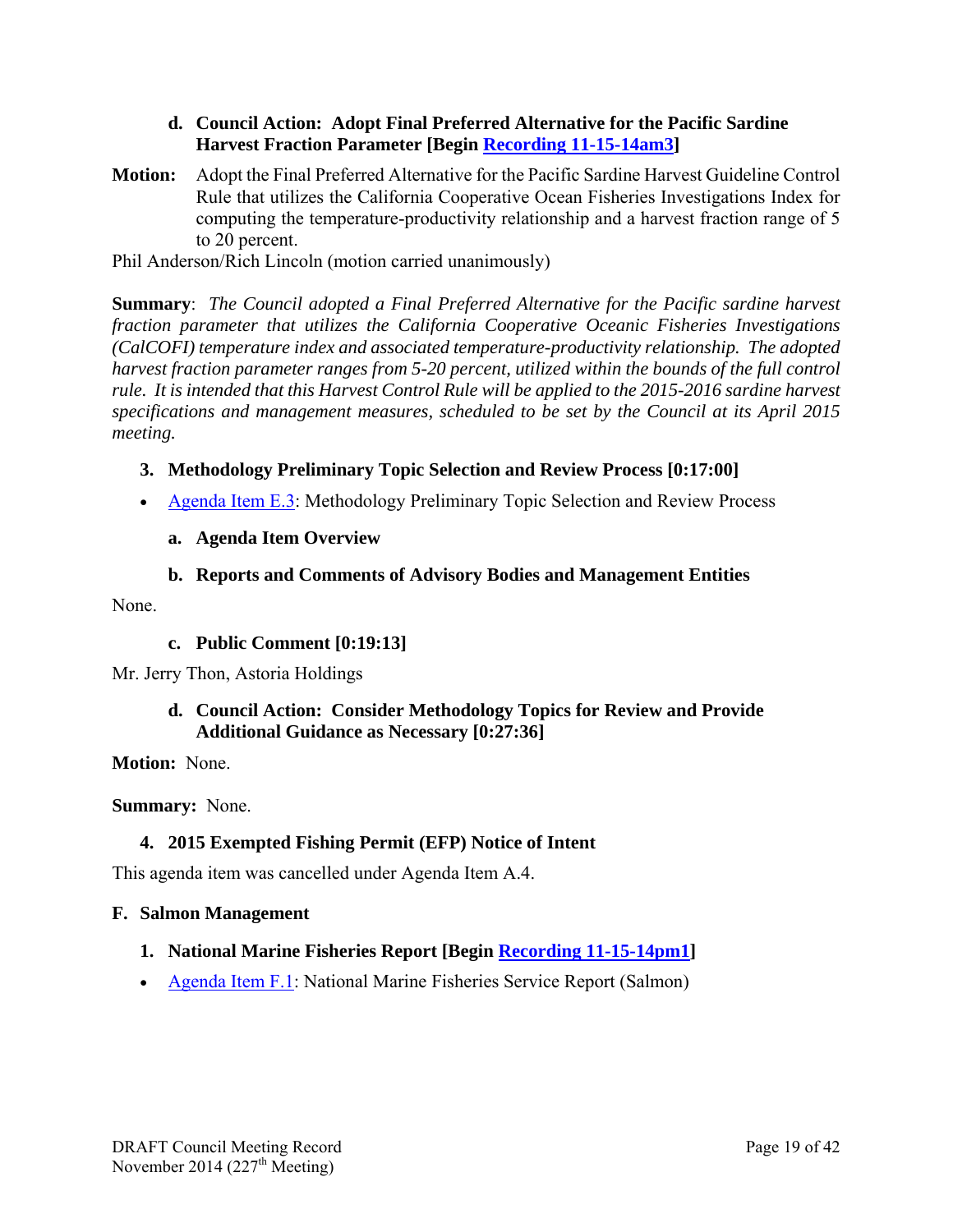#### **a. Agenda Item Overview**

**b. Regulatory Activities [0:01:12]** 

### **c. Fisheries Science Center Activities [0:10:31]**

 Agenda Item F.1.c, Supplemental SWFSC PowerPoint: Report on the September 2014 NMFS/CDFW California coastal Chinook salmon fishery management workshop (*Electronic Only)*

### **d. Reports and Comments of Advisory Bodies and Management Entities**

None.

### **e. Public Comment**

None.

### **f. Council Discussion and Guidance [Recording 11-15-14pm1; 0:20:46]**

**Motion**: None.

#### **Summary**: None.

### **2. Salmon Methodology Review [Recording 11-15-14pm1; 0:23:14]**

• Agenda Item F.2: Salmon Methodology Review

#### **a. Agenda Item Overview**

- Agenda Item F.2.a, Attachment 1: Status Determination Criteria for Willapa Bay Natural Coho
- Agenda Item F.2.a, Attachment 2: Development of escapement goals for Grays Harbor fall Chinook using spawner-recruit models
- Agenda Item F.2.a, Attachment 3: Standardized Method to Calculate Chinook Age 2 FRAM [Fishery Regulation Assessment Model] Stock Recruit Scalars, Based Upon the Age 3 Forecast
- Agenda Item F.2.a, Attachment 4: A Method for Utilizing Recent Coded Wire Tag Recovery Data to Adjust FRAM Base Period Exploitation Rates
- Agenda Item F.2.a, Attachment 5: An evaluation of the effectiveness of the Cape Flattery Control Zone closure at reducing non-treaty troll fishery impacts on Puget Sound Chinook
- Agenda Item F.2.a, Attachment 6: Conservation Objective for Southern Oregon Coastal Chinook
- Agenda Item F.2.a, Attachment 7: Comparing Income Impact Estimates from IOPAC and FEAM (Salmon Review) Model

#### **b. Reports and Comments of Advisory Bodies and Management Entities [0:31:00]**

- Agenda Item F.2.b, Supplemental MEW Report
- Agenda Item F.2.b, Supplemental STT Report
- Agenda Item F.2.b, Supplemental SSC Report
- Agenda Item F.2.b, Supplemental SAS Report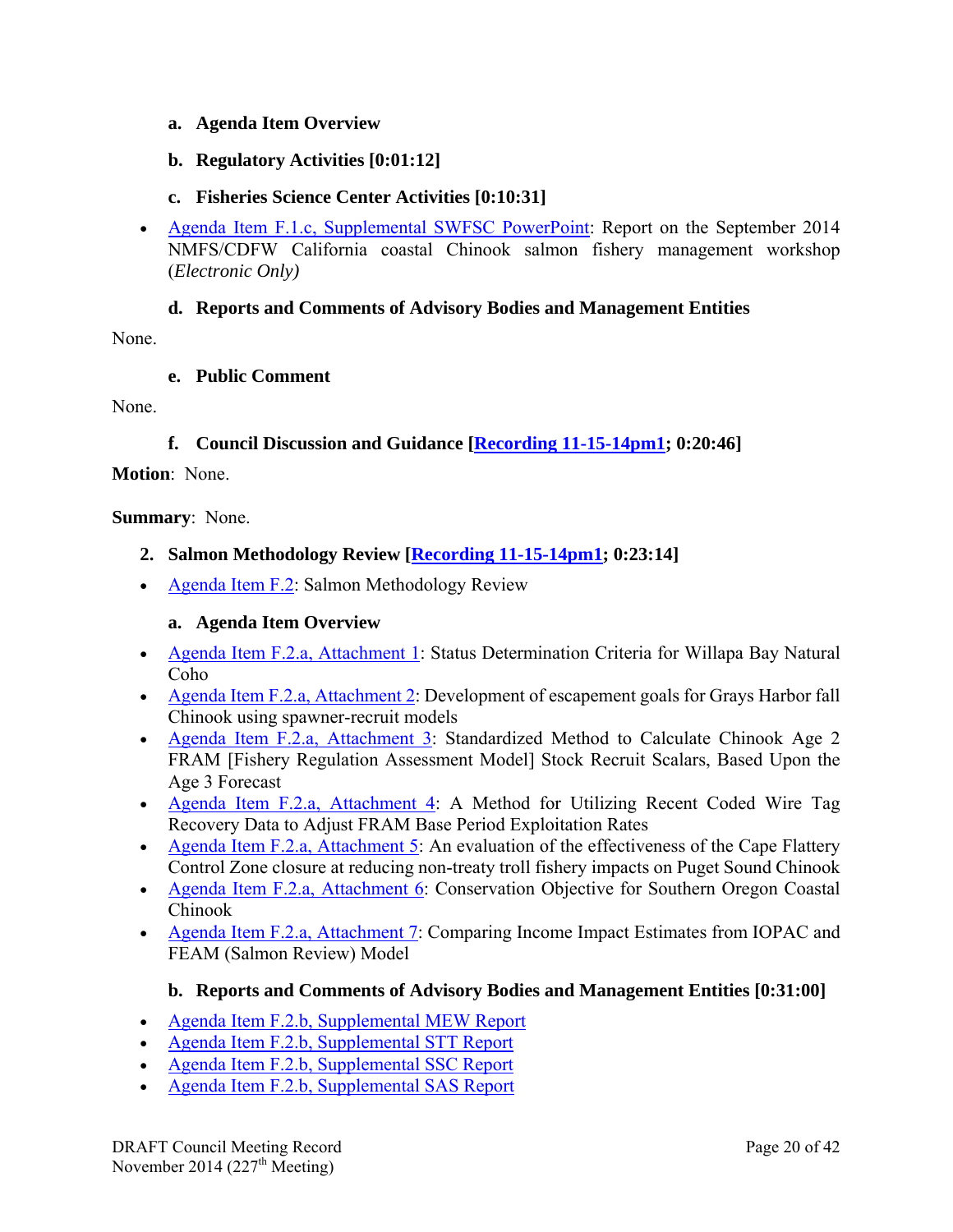#### **c. Public Comment**

None.

- **d. Council Action: Adopt Final Methodology Changes and Conservation Objectives [Begin Recording 11-15-14pm2]**
- **Motion**: Adopt the following modeling methodologies and escapement goals for use in West Coast salmon fisheries beginning in 2015:
	- 1) Adopt a status determination criteria for Willapa Bay natural coho of FMSY=0.74 and  $S_{MSY} = 17,200$ ;
	- 2) Adopt an escapement goal for Grays Harbor fall Chinook of S<sub>MSY</sub> 13,326 comprised of an  $S_{MSY} = 9,753$  for the Chehalis River and an  $S_{MSY} = 3,573$  for the Humptulips River;
	- 3) Utilize the new method of developing age-2 abundance inputs to the Chinook Fishery Regulation Assessment Model (FRAM) in cases where formal age-2 forecasts are not made. However, for stocks that are co-managed by the state(s) and tribe(s), utilize the new methodology for stocks in cases where the Council has received written notification of support from the affected tribe(s) and state(s);
	- 4) Adopt the methodology for calculating the impacts on Chinook stocks that result from the closure of the Cape Flattery Control Zone as analyzed by the Model Evaluation Workgroup and the SSC.

Phil Anderson/Rich Lincoln (motion carried unanimously).

- **Motion**: Adopt for the conservation objective for southern Oregon coastal chinook, at least 41,000 naturally produced adults passing Huntley Park in the Rogue River. A S<sub>MSY</sub> of 34,992 and a MFMT of 54 percent. The Oregon-Proposed MSST of 18,440 (20,500 at Huntley Park) is 53 percent of the S<sub>MSY</sub>.
- Chris Kern/Jeff Feldner (motion carried unanimously)
- **Motion**: Adopt the SSC recommendation contained in Agenda Item F.2.b, Supplemental SSC Report related to the use of the IO-PAC Model for estimating the economic impact for commercial salmon fisheries.

Rich Lincoln/Dale Myer (motion carried unanimously)

**Motion**: Send a letter to WDFW and the Northwest Indian Fisheries Commission that notifies them of the Council deliberations related to the attempt to standardize the method to calculate Chinook age-2 FRAM recruit scalars and request the appropriate co-managers to provide the Council with the method they intend to use for the 2015 management cycle no later than January 31, 2015.

Phil Anderson/Bob Turner (motion carried unanimously)

**Summary**: *The Council adopted the following methods for use in salmon management:*

- *Status determination criteria for Willapa Bay natural coho of*  $F_{MSV}=0.74$  *and*  $S_{MSV}=17,200$ *.*
- An escapement goal for Grays Harbor fall Chinook of S<sub>MSY</sub> = 13,326 comprised of an *SMSY=9,753 for the Chehalis River and an SMSY=3,573 for the Humptulips River.*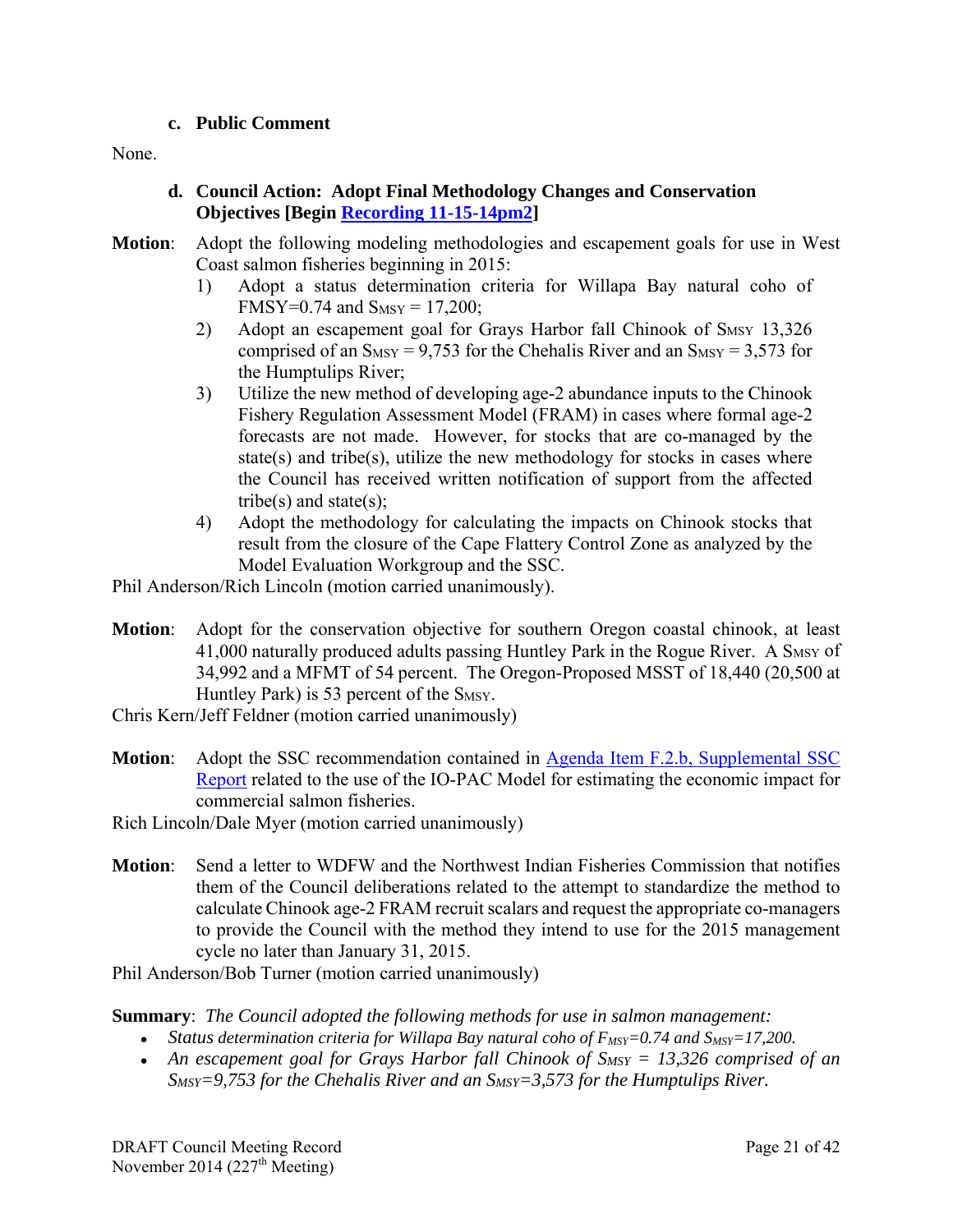- *A conservation objective for southern Oregon coastal Chinook of at least 41,000 naturally produced adults passing Huntley Park in the Rogue River, an SMSY of 34,992, a maximum fishing mortality threshold of 54 percent, and a minimum stock size threshold of 18,440 (or 20,500 at Huntley Park) which is 53 percent of the SMSY.*
- *A method of developing Age-2 abundance scalars as inputs to the Chinook FRAM in cases where formal age-2 forecasts are not made. The Council directed Council staff to send a letter that requests the appropriate co-managers provide the Council with the method they intend to use for the 2015 management cycle no later than January 31, 2015.*
- A method for calculating impacts in FRAM for three Chinook stocks (George Adams, *Nisqually, and mid-Puget Sound) that result from the closure of the Cape Flattery Control Zone. Preliminary Council guidance is to apply a 25 percent reduction in estimated impacts as a result of the closure.*
- *The use of Input-Output Model for Pacific Coast Fisheries (IO-PAC) for commercial salmon fisheries.*

## **3. Preseason Salmon Management Schedule for 2015 [Recording 11-15-14pm2; 0:48:00]**

• Agenda Item F.3: Preseason Salmon Management Schedule for 2015

## **a. Agenda Item Overview**

 Agenda Item F.3.a, Attachment 1: Pacific Fishery Management Council Schedule and Process for Developing 2015 Ocean Salmon Fishery Management Measures

## **b. Reports and Comments of Advisory Bodies and Management Entities**

None.

## **c. Public Comment**

## None.

## **d. Council Action: Adopt a 2015 Preseason Management Schedule [0:52:27]**

**Motion**: Adopt staff's overall proposed schedule and process for developing 2015 ocean salmon management measures (Agenda Item F.3.a, Attachment 1) with the California modification for the public hearing change to Fort Bragg.

Phil Anderson/Marci Yaremko (motion carried unanimously)

**Summary**: *The Council approved the preliminary schedule for the 2015 preseason salmon management process as proposed with one adjustment. The March 31, 2015 California public hearing site was changed and will be held in Fort Bragg, California. Public hearings will also be held in Westport, Washington and Coos Bay, Oregon on March 30, 2015.* 

## **4. Lower Columbia Coho Harvest Matrix [Recording 11-16-14am1; 0:00:57]**

• Agenda Item F.4: Lower Columbia Coho Harvest Matrix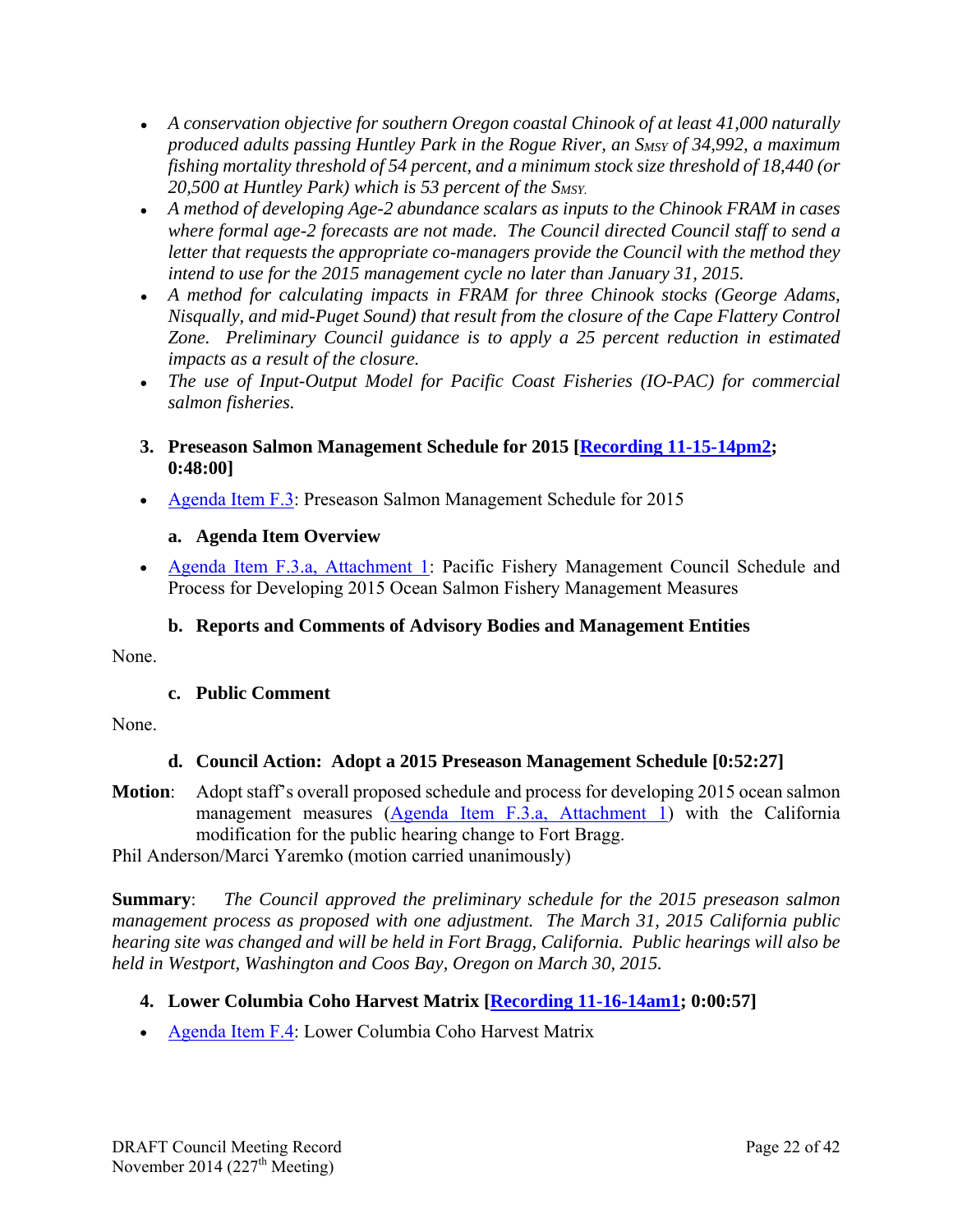### **a. Agenda Item Overview**

#### **b. Lower Columbia River Natural Coho Workgroup Report [0:08:21]**

- Agenda Item F.4.b, LRC Workgroup Report 1: Allowable Fishery Impacts to Lower Columbia River Natural Coho: A Review of the 2006 Harvest Control Rule for Possible Policy Reconsideration
- Agenda Item F.4.b, LRC Workgroup Report 2: Coho Matrix

## **c. Reports and Comments of Advisory Bodies and Management Entities [0:39:10]**

- Agenda Item F.4.c, Supplemental STT Report
- Agenda Item F.4.c, Supplemental HC Report
- Agenda Item F.4.c, Supplemental HC Report 2
- Agenda Item F.4.c, Supplemental SAS Report

## **d. Public Comment [0:56:43]**

Ms. Irene Martin

### **e. Council Action: Adopt Final Recommendations for any Changes to the Lower Columbia River Natural Coho Harvest Matrix [Start Recording 11-16-14am2]**

**Motion**: Adopt Model 5g from **Agenda Item F.4.b, LRC Workgroup Report 2** for use in future fishery management decision-making, and move that this recommendation be forwarded to NMFS for their use in Endangered Species Act (ESA) Compliance determinations. Further, the Council shall schedule a review of this new control rule after three years of use.

Chris Kern/Jeff Feldner

**Amendment 1**: Include the information in the box on page 3 of Agenda Item F.4.b, LRC Workgroup Report 2.

Robert Turner/Michele Culver (amendment carried unanimously)

**Amendment 2**: Include on the "Very Low" line of the matrix that all of the five numbers should be preceeded with a less-than-or-equal-to sign.

Jeff Feldner/Chris Kern (amendment carried unanimously)

Motion carried unanimously as amended.

**Summary:** *The Council adopted Alternative 5g from the Lower Columbia River Natural Coho (LRC) Workgroup Report 2 for use in future fishery management decision-making and to be forwarded to National Marine Fisheries Service (NMFS) with the recommendation it be used in their use in ESA compliance determinations. The Council included the matrix (summarized below) and text box regarding seeding level options on page 3 of LRC Workgroup Report 2.*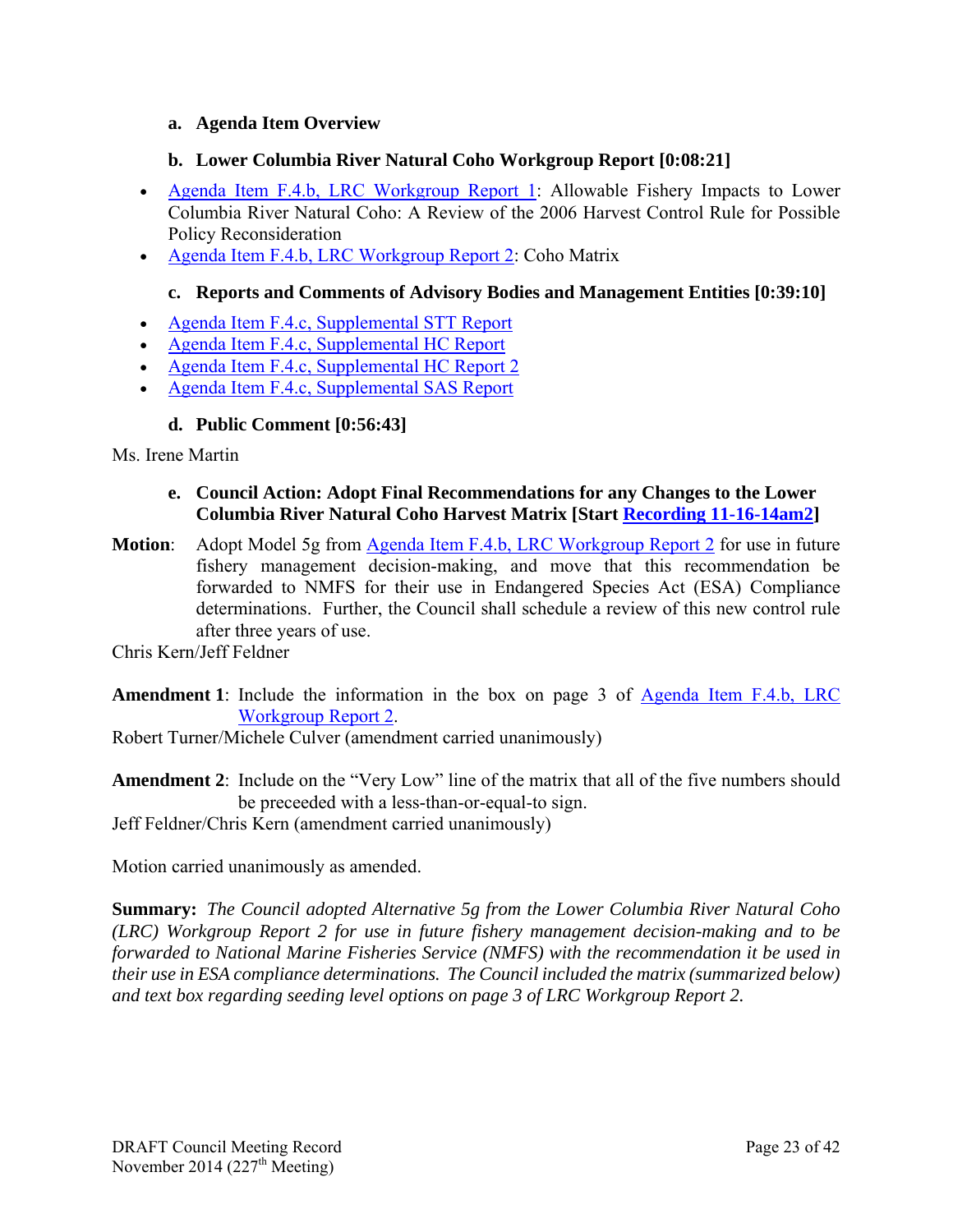|                                                         |                           |               | <b>Marine Survival Index</b> |                |                            |
|---------------------------------------------------------|---------------------------|---------------|------------------------------|----------------|----------------------------|
| <b>Parental Escapement</b><br>(Percent of full seeding) | <b>Very Low</b><br>≤0.06% | Low<br>≤0.08% | <b>Medium</b><br>50.17%      | High<br>≤0.40% | <b>Very High</b><br>>0.40% |
| <b>Normal</b>                                           | 10%                       | 15%           | 18%                          | 23%            | 30%                        |
| <b>Very Low</b>                                         | ≤10%                      | ≤15%          | ≤18%                         | $\leq$ 23%     | ≤30%                       |

## **G. Pacific Halibut Management**

- **1. 2015 Pacific Halibut Catch Sharing Plan and Regulations [Recording 11-16-14am2; 0:18:35]**
- Agenda Item G.1: 2015 Pacific Halibut Catch Sharing Plan and Regulations

### **a. Agenda Item Overview**

- Agenda Item G.1.a, Attachment 1: 2014 Pacific Halibut Catch Sharing Plan for Area 2A
- Agenda Item G.1.a, Attachment 2: Visual Representation of the 2014 Pacific Halibut Catch Sharing Plan for Area 2A
- Agenda Item G.1.a, Attachment 3: Council Blog Summarizing Proposed Changes to the 2015 Pacific Halibut Catch Sharing Plan and Annual Fishery Regulations

## **b. Reports and Comments of Advisory Bodies and Management Entities [0:26:54]**

- Agenda Item G.1.b, Supplemental NMFS Report 1: National Marine Fisheries Service Report on Pacific Halibut Catch Sharing Plan Changes for 2015
- Agenda Item G.1.b, NMFS Report 2: Environmental Assessment and Regulatory Impact Review of Continuing Implementation of the Catch Sharing Plan for Pacific Halibut in Area 2A, 2014-2016 *(Electronic Only)*
- Agenda Item G.1.b, NMFS Report 3: NMFS recommended changes for Catch Sharing Plan and Regulation changes for 2015
- Agenda Item G.1.b, NMFS Report 4: Report on the 2014 Pacific Halibut Fisheries in Area 2A
- Agenda Item G.1.b, WDFW Report: Washington Department of Fish and Wildlife Report on Proposed Changes to the Catch Sharing Plan and 2015 Annual Regulations
- Agenda Item G.1.b, WDFW Report 2: Washington Department of Fish and Wildlife Report on Pacific Halibut Catch Sharing Plan Changes
- Agenda Item G.1.b, Supplemental WDFW Report 3: WDFW Report on Pacific Halibut Catch Sharing Plan Changes (Additional Report to introduce two options for the Columbia River alternatives)
- Agenda Item G.1.b, ODFW Report: Oregon Department of Fish and Wildlife Report on Proposed Changes to the Pacific Halibut Catch Sharing Plan for the 2015 Fishery
- Agenda Item G.1.b, Supplemental IPHC Report: Letter to WDFW/ODFW/CDFW from IPHC
- Agenda Item G.1.b, Supplemental CDFW Report
- Agenda Item G.1.b, Supplemental CDFW Report 2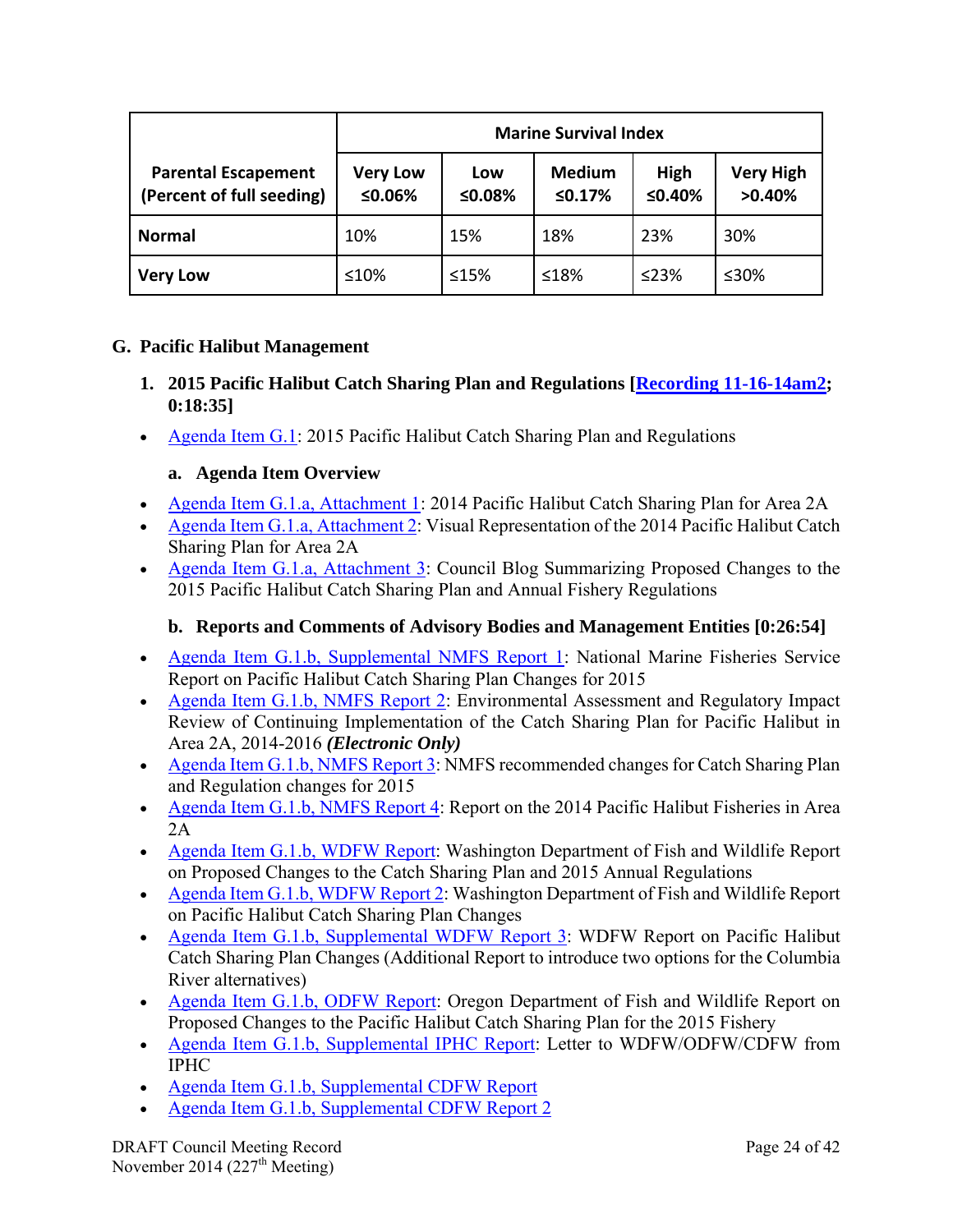- Agenda Item G.1.b, Supplemental EC Report
- Agenda Item G.1.b, Supplemental SAS Report
- Agenda Item G.1.b, Supplemental GAP Report

## **c. Public Comment [1:55:37]**

- Agenda Item G.1.c, Public Comment
- Agenda Item G.1.c, Supplemental Public Comment 2
- Agenda Item G.1.c, Supplemental Public Comment 3 (*Electronic Only*)

Mr. Jerry Reinholdt, Processor

Mr. Joel Kawahara, Salmon Troller

Mr. Scott McBain, Humboldt Area Saltwater Anglers

#### **d. Council Action: Adopt Final Changes to the 2015 Pacific Halibut Catch Sharing Plan and Annual Fishery Regulations [Recording 11-16-14am2; 1:54:25]**

**Motion**: Adopt the recommendations put forth by the GAP as stated in Agenda Item G.1.b, Supplemental GAP Report, November 2014, pages 1 and 2, which will bring the California Subarea allocation for 2015 to 4 percent of the non-Indian allocation.

Dan Wolford/David Crabbe (carried unanimously)

## **[Begin Recording 11-16-14pm1]**

- **Motion**: Adopt the following changes to the Halibut Catch Sharing Plan for the Columbia River subarea:
	- 1. Reduce the nearshore set aside from 1,500 pounds to 500 pounds;
	- 2. Retain the current opening date and manage the fishery to one season, rather than split the subarea quota between the early (80 percent) and late (20 percent) seasons;
	- 3. Increase the number of days that the nearshore area is open from Monday through Wednesday to Monday through Friday for the month of June; and
	- 4. Revise Oregon's contribution to the Columbia River subarea and express it as 2.3 percent of Oregon's sport quota.

Michele Culver/Rich Lincoln

#### **Amendment**: Remove item #3.

Gway Kirchner/Jeff Feldner (Amendment carried – 5 yes (Mr. Feldner, Ms. Kirchner, Mr. Brizendine, Mr. Lockhart, and Ms. Lowman); 4 no (Mr. Lincoln, Mr. Pollard, Ms. Culver, and Mr. Myer); and 5 abstentions (Ms. Yaremko, Mr. Crabbe, Mr. Wolford, Mr. Sones and Mr. Ortmann)).

Main motion, as amended, carried unanimously.

**Motion**: Approve the changes as listed in Agenda Item G.1.b, NMFS Report 3. Frank Lockhart/Gway Kirchner (carried unanimously)

#### **Motion**: Adopt the following:

• Central Oregon and Southern Oregon allocations as shown in Alternative 1 on page 2 of Agenda Item G.1.b, ODFW Report, November 2014.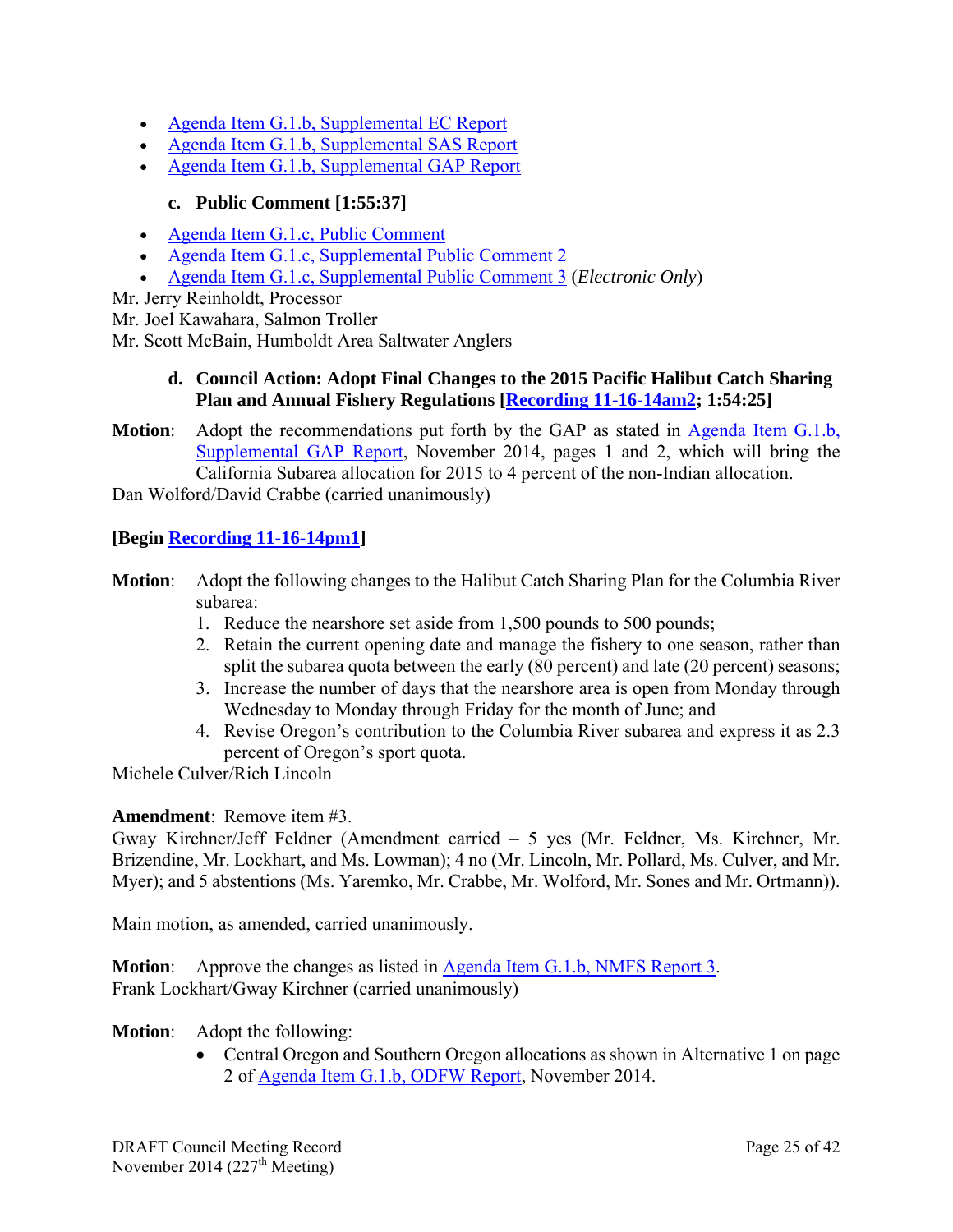Allow the retention of flatfish, in addition to sablefish and Pacific cod as shown in Alternative 2 on page 3 of Agenda Item G.1.b, ODFW Report, November 2014.

Gway Kirchner/Jeff Feldner (motion carried unanimously)

**Motion**: Approve the inseason monitoring and management strategy in Agenda Item G.1.b, Supplemental CDFW Report 2.

Marci Yaremko/David Crabbe

**Amendment**: Add the draft Catch Sharing Plan language on page 9 of Agenda Item G.1.b, Supplemental CDFW Report 2.

Frank Lockhart/Michele Culver (amendment carried unanimously)

Main motion, as amended, carried unanimously.

**Summary**: *The Council recommended modifications to the non-tribal allocations in the 2015 Pacific Halibut Catch Sharing Plan for Area 2A (CSP) in response to new information indicating a higher abundance of Pacific halibut and greater fishery participation in northern California than when the CSP was originally adopted. The California recreational fishery allocation will be increased from 1 to 4 percent of the non-tribal allocation by implementing a 1 percent reduction for the Washington recreational (35.6 percent), Oregon recreational (29.7 percent), and commercial (30.7 percent) sectors. Other changes include modifications to the Oregon contribution to the Columbia River Subarea, managing that subarea to one season, and increasing to the Southern Oregon subarea allocation.* 

*Further, the California Department of Fish and Wildlife made note of their strong commitment to inseason management of the California recreational fishery during 2015 to stay within the CSP allocation, using the methodology described in writing at this Council meeting (http://tinyurl.com/m5hwlyo). A detailed description of all changes to the 2015 Pacific Halibut Catch Sharing Plan and annual fishery regulations will be provided in a Council blog in early December.* 

## **H. Ecosystem-Based Management**

## **1. Report on the Atlantis Model Review [Begin Recording 11-16-14pm2]**

• Agenda Item  $H.1$ : Report on the Atlantis Model Review

## **a. Agenda Item Overview**

• Agenda Item H.1.a, Attachment 1: Atlantis Model for the California Current; Report of the Methodology Review Panel Meeting

## **b. Reports and Comments of Advisory Bodies and Management Entities [0:47:29]**

- Agenda Item H.1.b, Supplemental NWFSC PowerPoint: Atlantis Model for the California Current Report of Methodology Review Panel; Isaac Kaplan (*Electronic Only*)
- Agenda Item H.1.b, Supplemental SSC Report
- Agenda Item H.1.b, Supplemental EAS Report
- Agenda Item H.1.b Supplemental HC Report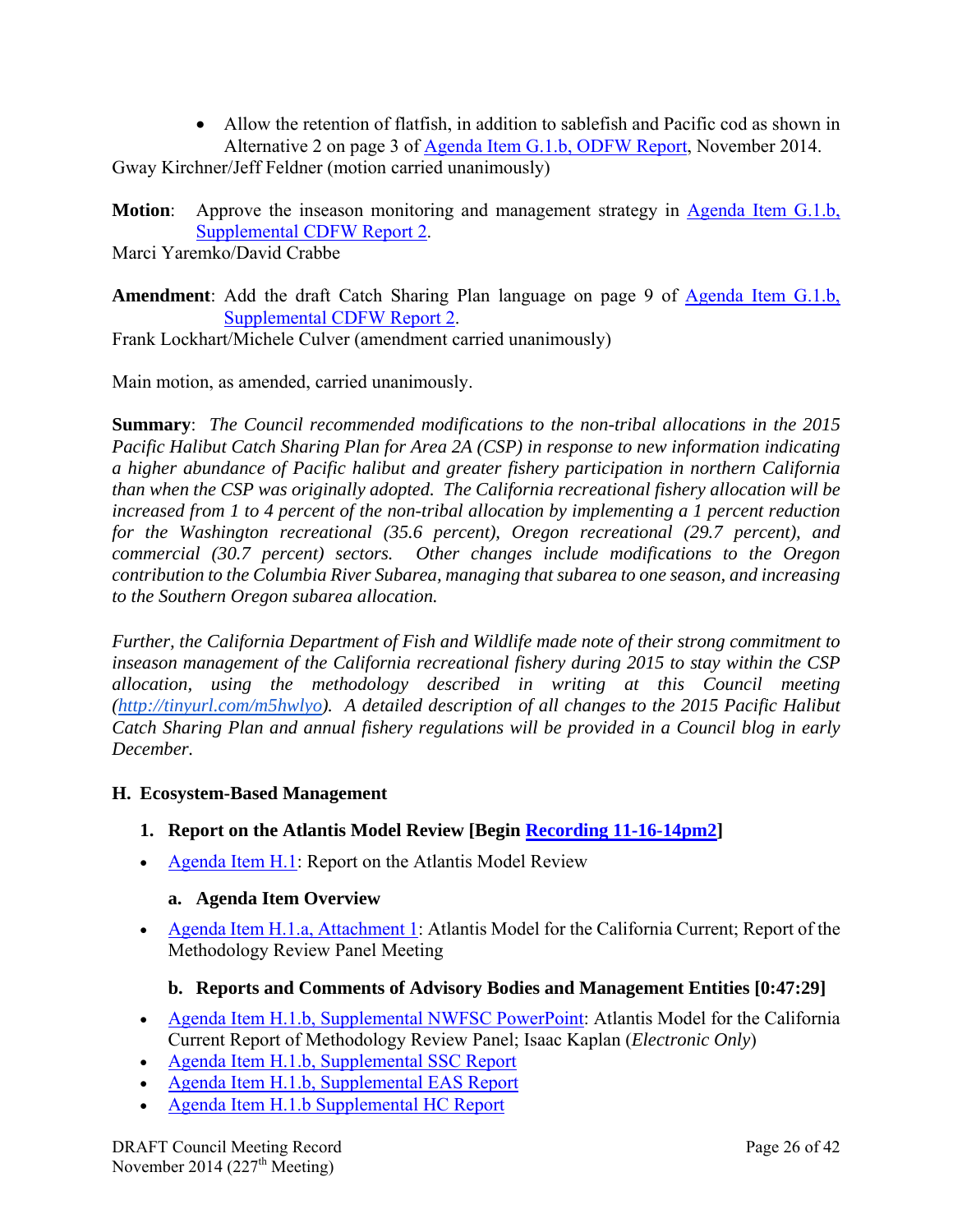- Agenda Item H.1.b, Supplemental CPSAS Report
- Agenda Item H.1.b, Supplemental GMT Report

### **c. Public Comment [0:50:17]**

• Agenda Item H.1.c, Supplemental Public Comment

Ms. Diane Pleschner-Steele, California Wetfish Producers Association

### **d. Council Action: Consider use of the Atlantis Model for Fishery Impact Evaluation and Provide Additional Guidance as necessary [Recording 11-16- 14pm2; 1:10:04]**

#### **Motion**: None.

**Summary**: *The Council endorsed the recommendations of the Review Panel and recommended that further consideration of the use of the California Current Atlantis Model be considered in conjunction with revisiting the fishery ecosystem plan initiatives.* 

### **I. Highly Migratory Species Management**

- **1. National Marine Fisheries Report [Begin Recording 11-17-14am1]**
- Agenda Item I.1: NMFS Report (HMS)
	- **a. Agenda Item Overview**
	- **b. Regulatory Activities [0:02:45]**
- Agenda Item I.1.b, NMFS Report

## **c. Reports and Comments of Advisory Bodies and Management Entities**

None.

#### **d. Public Comment**

None.

#### **e. Council Discussion**

**Motion**: None.

**Summary**: None.

- **2. International Activities [Recording 11-17-14am1; 0:10:32]**
- Agenda Item I.2: International Activities

#### **a. Agenda Item Overview**

 Agenda Item I.2.a, Attachment 1: Draft Conservation and Management Measure to Establish a Multi-Annual Rebuilding Plan for Pacific Bluefin Tuna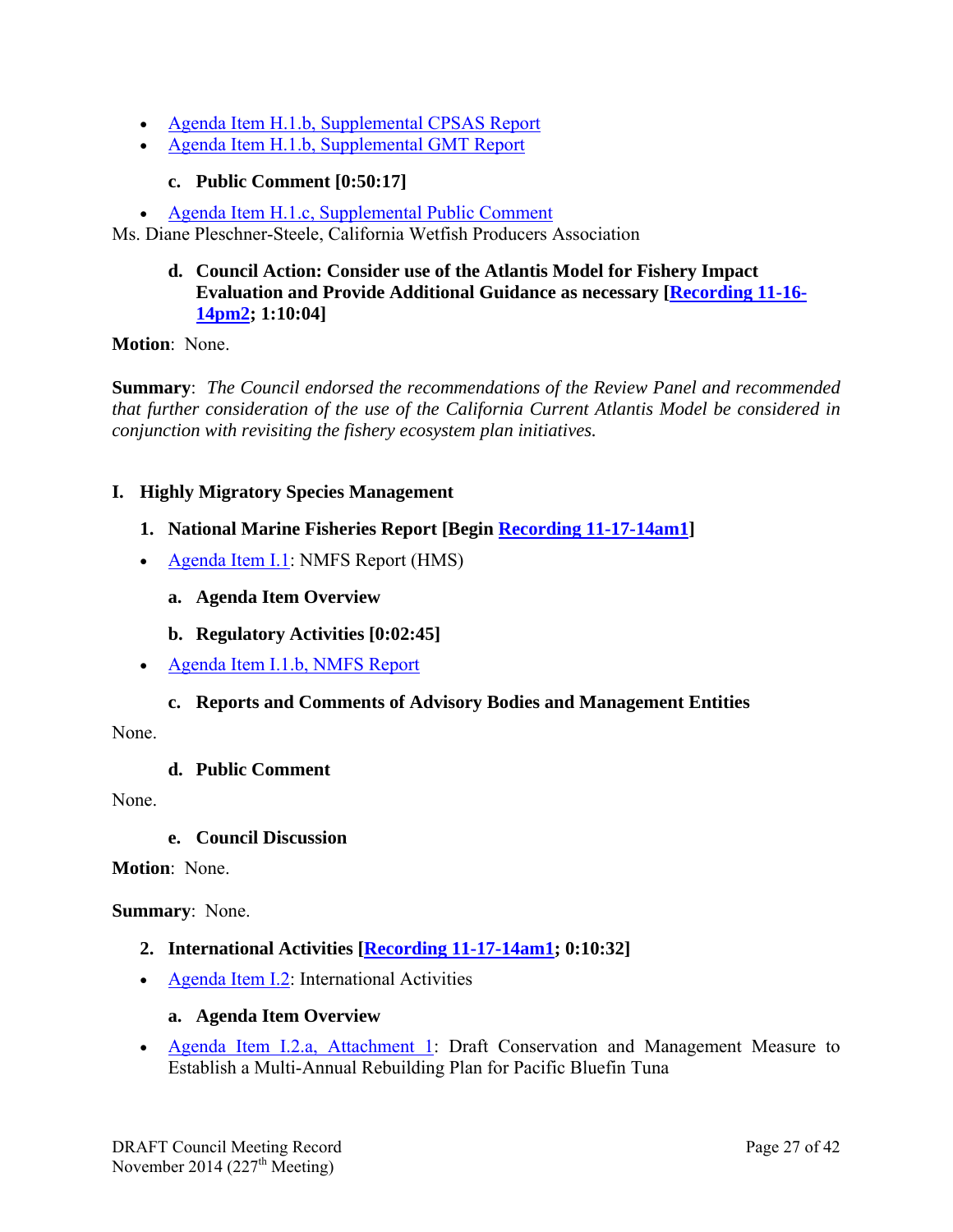- Agenda Item I.2.a, Attachment 2: Precautionary Management Framework for North Pacific Albacore
- Agenda Item I.2.a, Attachment 3: Work Programme for the Northern Committee
- Agenda Item I.2.a, Attachment 4: Proposal IATTC-87 J-1 Submitted by the United States, Evaluation of Candidate Target and Limit Reference Points and Decision Framework for North Pacific Albacore
- Agenda Item I.2.a, Attachment 5: Provisional Annotated Agenda, Eleventh Regular Session of the Western and Central Pacific Fisheries Commission
- Agenda Item I.2.a, Supplemental Attachment 6: Proposal IATTC-87 I-3A; Submitted by Mexico, Japan, and the United States: Measures for the Conservation and Management of Pacific Bluefin Tuna in the Eastern Pacific Ocean

## **b. Report on the WCPFC PAC Meeting [0:19:03]**

## **c. Report of the National Marine Fisheries Service [0:25:38]**

• Agenda Item I.2.c, Supplemental NMFS Report

## **d. Reports and Comments of Advisory Bodies and Management Entities [0:28:52]**

- Agenda Item I.2.d, Supplemental HMSMT Report
- Agenda Item I.2.d, Supplemental SSC Report
- Agenda Item I.2.d, Supplemental HMSAS Report

## **e. Public Comment [0:58:49]**

Mr. Peter Flournoy, International Law Offices of San Diego

**f. Council Action: Consider Reports on International Activities and Adopt Recommendations for U.S. Delegations to the 11th Regular Session of the Western and Central Pacific Fisheries Commission as Appropriate [Begin Recording 11-17-14am2]** 

## **Motion**: None.

**Summary**: *The Council made the following recommendation to NMFS on implementing the Pacific bluefin tuna commercial catch limit of 600 metric tons (mt) for 2015-2016, as contained in Inter-American Tropical Tuna Commission (IATTC) Resolution C-14-06:* 

- *A trip limit of 20 mt until 250 mt is caught.*
- *After 250 mt is caught, the trip limit is reduced to 2 mt for the remainder of the year.*
- *In the event of any landing exceeding the trip limit, the overage amount would be forfeited to the State of California.*
- *NMFS should seek non-punitive ways to discourage discarding fish at sea.*

*The Council also recommends NMFS develop the proper contingency regulations implementing the intent of Resolution C-14-06 regarding catch limits in 2016 depending on catch in 2015. The catch in any one year cannot exceed 425 mt, and, if catch exceeds 300 mt in 2015, then the catch limit for 2016 will be 200 mt or less. In general, catch in 2015 is deducted from the 600 mt twoyear limit to determine the catch limit in 2016. These conditions will likely require additional*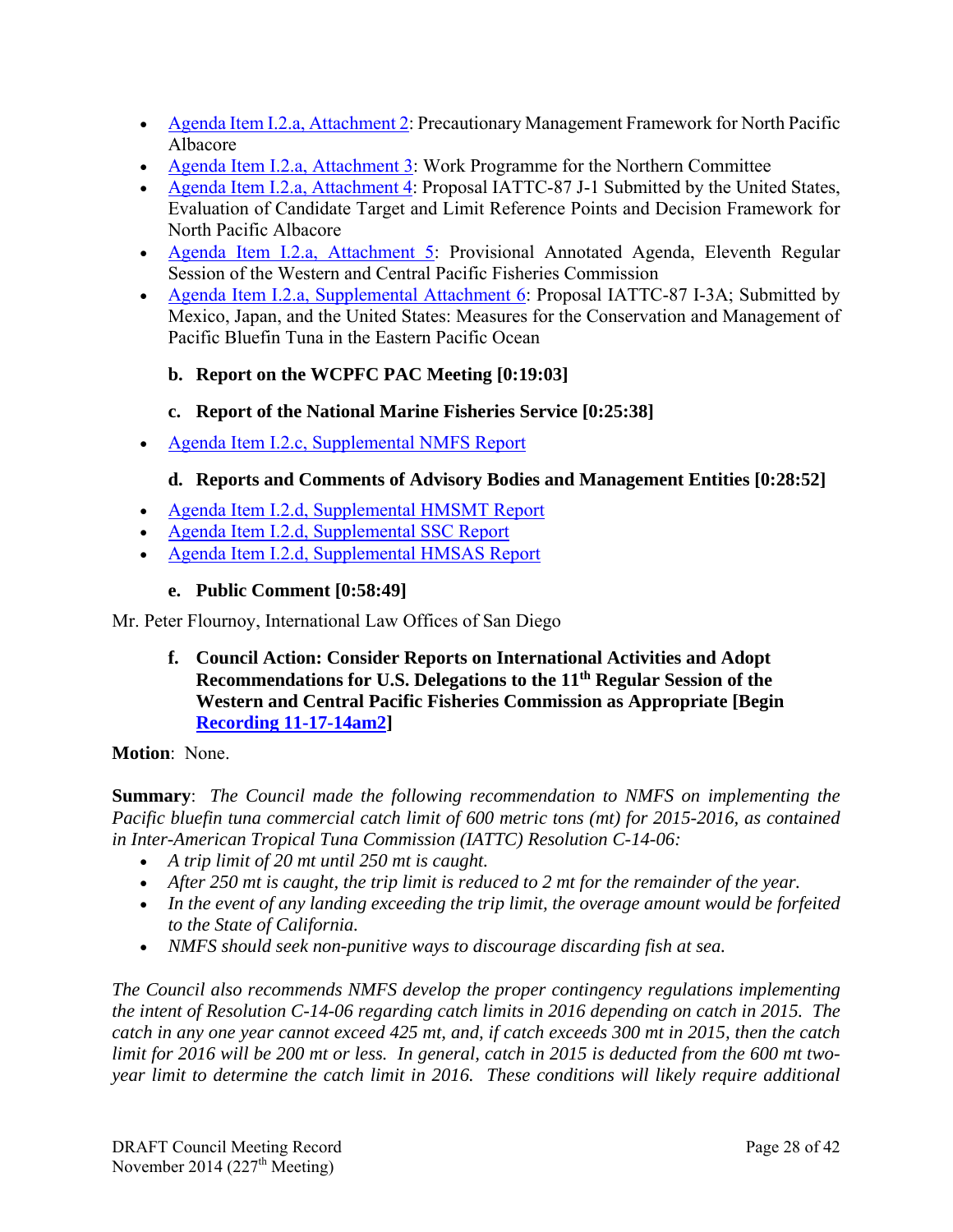*measures to account for catches approaching 425 mt in either year and for the possibility that the catch limit in 2016 could be less than 250 mt, depending on catch in 2015.* 

*The Council also requested that NMFS prepare two White Papers providing factual information about international fishery matters currently being discussed in an anecdotal context. One is to describe recreational fisheries for Pacific bluefin tuna in other countries; information about recreational catches of Pacific bluefin tuna in other countries have been primarily anecdotal, but suggests that there are recreational fisheries targeting Pacific bluefin tuna in other countries or there are bluefin tuna incidental catches while targeting other HMS. The second White Paper is to deal with verifiable information about increases in fishing capacity and shortcomings in formal catch reporting from China; anecdotal information has been discussed about (1) significant increases in new Chinese fishing vessels being constructed over the past five years and many additional vessels under construction in shipyards either in or out of China, but to be fished with catch accountable to China, and (2) the lack of complete and timely reporting of catches that are rightfully attributed to China. The intent is that these White Papers would be completed in time for the advance Briefing Book for the March 2015 Council meeting, for discussion under the International Issues agenda item.* 

*With respect to the upcoming Eleventh Regular Session of the Western and Central Pacific Fisheries Commission (WCPFC), the Council advises the U.S. delegation to assure that any conservation measure adopted for South Pacific albacore that includes flag-based catch limits for fisheries in the high seas not include the U.S. troll fishery that operates in the South Pacific.* 

*Finally, the Council recommended there should be adequate representation of the Council at the planned International Scientific Committee for Tuna and Tuna-like Species in the North Pacific Ocean (ISC) workshop on a management strategy evaluation for North Pacific albacore, and that Council representative provide input into workshop design and logistics. This workshop, tentatively scheduled for April 2015, is intended to have participation from scientists, fishery managers, and stakeholders. As a management entity, the Council should be represented in U.S. participation at the workshop. The timing of the workshop should be coordinated to minimize critical conflict with the Council's March-April Council meeting process, and the workshop design should reflect perspectives expressed in the SSC and HMSMT statements and Council discussion at the November 2014 Council meeting.* 

## **3. Bluefin Tuna Management Measures for 2015-2016 Fisheries [Begin Recording 11- 17-14am3]**

Agenda Item I.3: Bluefin Tuna Management Measures for 2015-2016 Fisheries

## **a. Agenda Item Overview**

 Agenda Item I.3.a, Attachment 1: Daily-bag-limits, Possession Limits, and At-Sea Processing of Pacific Bluefin Tuna in California Recreational Fisheries, Draft Environmental Assessment

## **b. Reports and Comments of Advisory Bodies and Management Entities [0:07:25]**

• Agenda Item I.3.b, Supplemental HMSMT PowerPoint: Potential Economic Impacts of Bluefin Tuna Management Measures for 2015-2016 Fisheries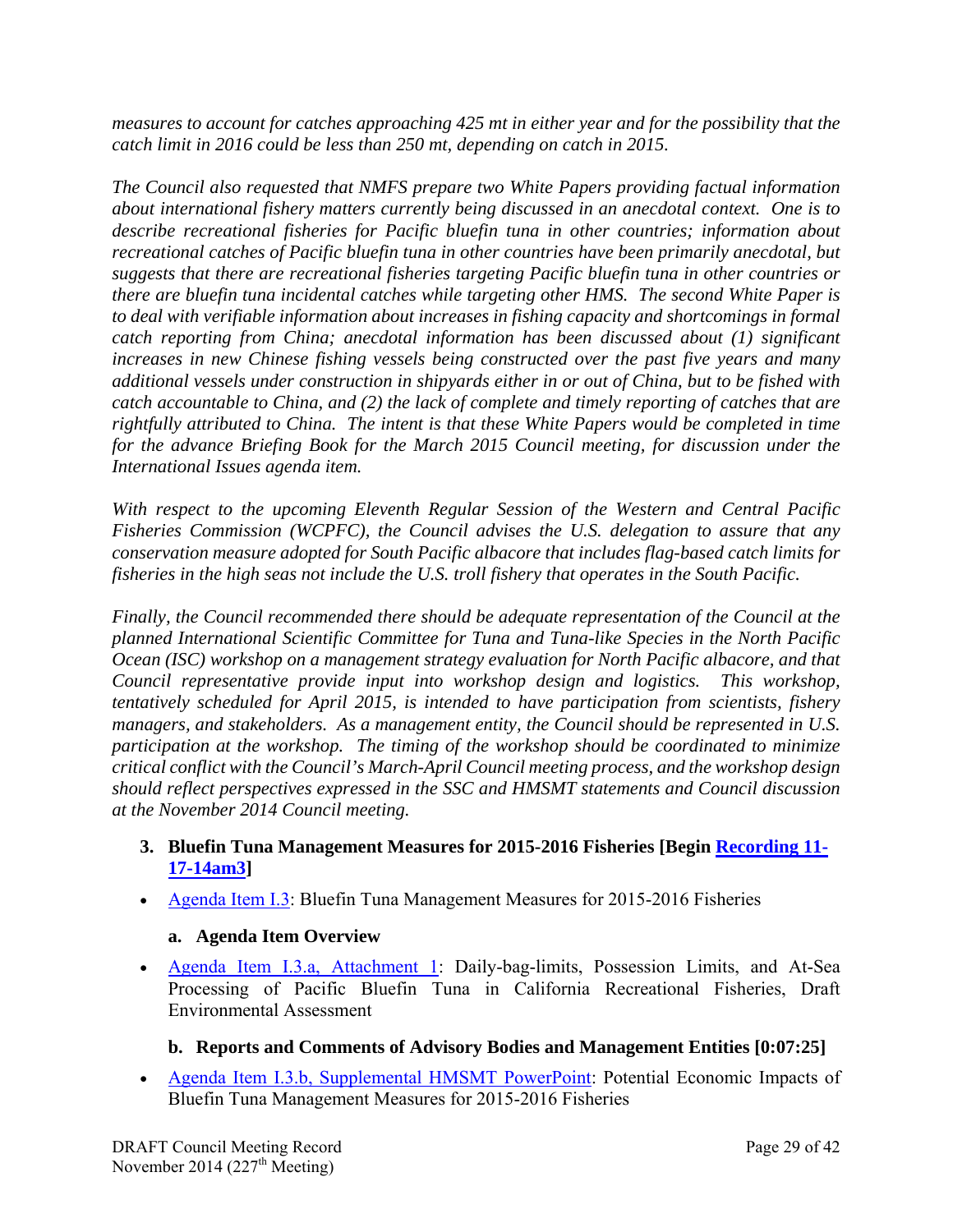- Agenda Item I.3.b, Supplemental HMSMT Report
- Agenda Item I.3.b, Supplemental HMSMT Report 2
- Agenda Item I.3.b, Supplemental NMFS Report
- Agenda Item I.3.b, Supplemental CDFW Report
- Agenda Item I.3.b, Supplemental CDFW Report 2
- Agenda Item I.3.b, Supplemental NMFS/CDFW Report: NMFS/CDFW Preliminary Proposal for Consideration on Recreational Bluefin Management Measures for 2015‐2016 Fisheries
- Agenda Item I.3.b, Supplemental HMSAS Report
- Agenda Item I.3.b, Supplemental REVISED EC Report

## **c. Public Comment [Begin Recording 11-17-14pm1]**

- Agenda Item I.3.c, Supplemental Public Comment (*Full Version Electronic Only*)
- Agenda Item I.3.c, Supplemental Public Comment 2
- Mr. Bob Osborne, HMSAS Member

Ms. Theresa Labriola, Wild Oceans

- Dr. Geoff Shester, Oceana
- Mr. Jamie Gibbon, PEW Charitable Trust
- Mr. Barrett Tetlow, San Diego City Council
- Mr. John Bolduc, Port of San Diego
- Mr. Joe Exline, Oceanside Anglers
- Mr. Paul Hoofe, IGFA
- Mr. Ken Franke, Sportfishing Association of California
- Mr. Mike Thompson, Sportfishing Association of California
- Mr. Bill Hall
- Mr. Markus Medak
- Ms. Alayna Siddall, Sportfishing Association of California
- Ms. Sharon Cloward, San Diego Port Tenants Association
- Ms. Sophie Sylvestri, San Diego Port Tenants Association
- Mr. John Klein, Point Lomas Sport Fishing
- Mr. Mike Harrison, representing Congressman Duncan Hunter
- Mr. Steve Crooke, Angler

## **d. Council Action: Adopt Final Preferred Alternatives for Bluefin Tuna Management Measures for 2015-2016 Fisheries [Begin Recording 11-17-14pm2]**

**Motion**: Adopt the preliminary preferred alternative as the final preferred alternative for bluefin tuna management measures for 2015-2016 fisheries regarding bag and possession limits (daily bag of 2 fish per day; maximum possession limit of 6). Regarding at-sea filleting, adopt the recommendations of Agenda Item I.3.b, Supplemental CDFW Report and Agenda Item I.3.b, Supplemental REVISED EC Report.

Marci Yaremko/Buzz Brizendine (motion carried unanimously)

**Summary**: *The Council chose as its final preferred alternative a two-fish Pacific bluefin tuna daily bag limit caught in recreational fisheries while fishing in U.S. waters off California and up to a six-fish possession limit for anglers operating out of California ports. As part of its preferred alternative, filleting of tunas at sea would be permitted based on procedures described in Agenda*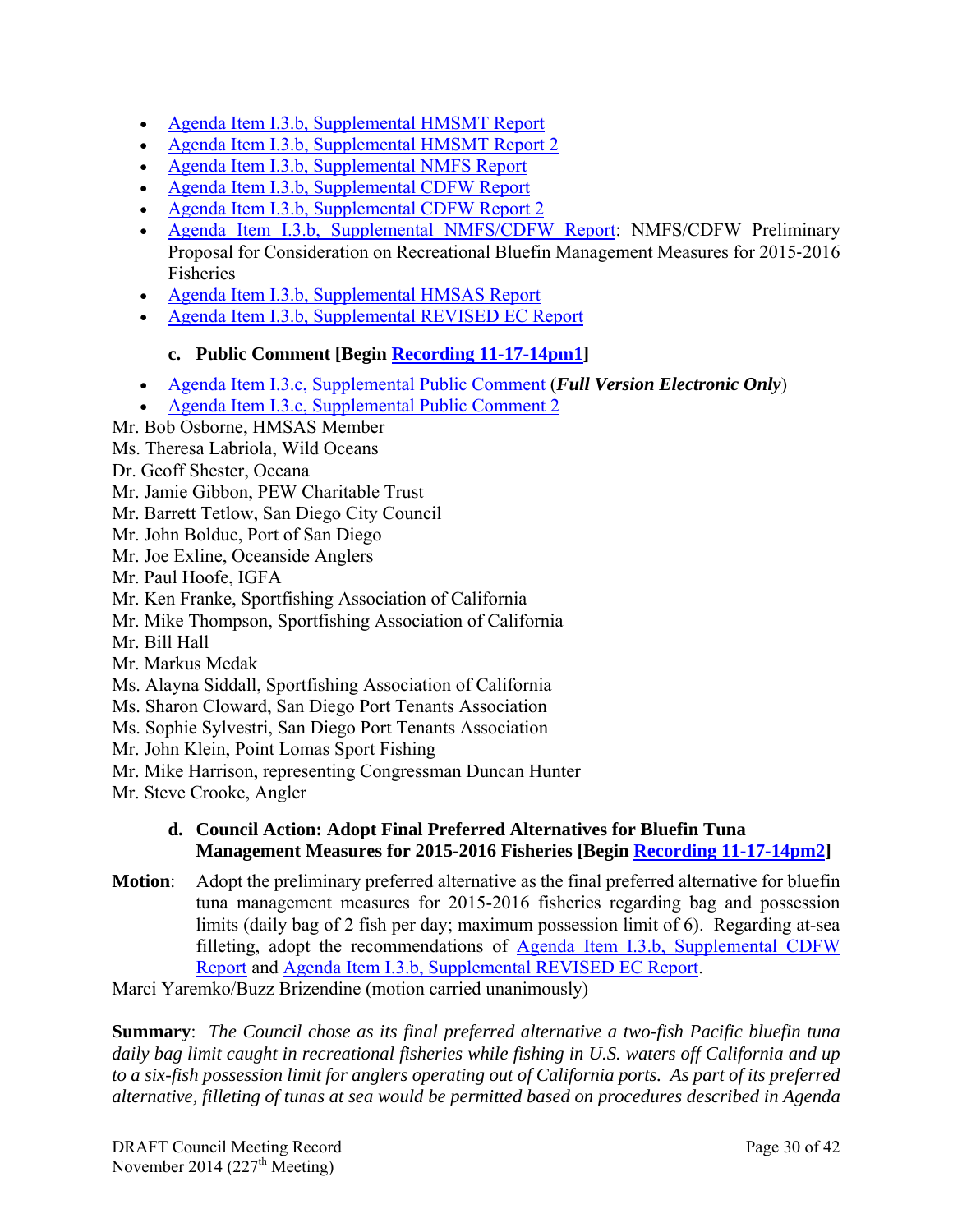*Item I.3.b, Supplemental CDFW Report, and Agenda Item I.3.b, Supplemental REVISED EC Report. The purpose of these procedures is to allow Pacific bluefin to be differentiated from other tuna species that may be filleted at sea for enforcement purposes.* 

## **4. Drift Gillnet Hard Caps and Other Adopted Priorities for 2015-2016 Fisheries [Recording 11-17-14pm2; 0:19:29]**

Agenda Item I.4: Drift Gillnet Hard Caps and Other Priorities for 2015-2016 Fisheries

### **a. Agenda Item Overview**

• Agenda Item I.4.a, Attachment 1: Range of Alternatives for Protected Species Hard Caps, Finfish Bycatch Reduction, and Enhanced Monitoring in the California Large Mesh Drift Gillnet Fishery Adopted at the September 2014 Council Meeting

## **b. Reports and Comments of Advisory Bodies and Management Entities [0:29:36}**

- Agenda Item I.4.b, Supplemental NMFS Report
- Agenda Item I.4.b, Supplemental WDFW Report
- Agenda Item I.4.b, Supplemental HMSMT PowerPoint: Bootstrap Analysis of Drift Gillnet Fishery Operation under Hard Caps (*Electronic Only*)
- Agenda Item I.4.b, Supplemental HMSMT Report
- Agenda Item I.4.b, Supplemental HMSAS Report

## **c. Public Comment [Begin Recording 11-17-14pm3]**

- Agenda Item I.4.c, Public Comment
- Agenda Item I.4.c, Supplemental Public Comment 2 (*Full Version Electronic Only*)
- Agenda Item I.4.c, Supplemental Public Comment 3
- Agenda Item I.4.c, Supplemental Public Comment 4
- Agenda Item I.4.c, Supplemental Public Comment 5 (*Electronic Only, Includes Letter and PowerPoint*)
- Agenda Item I.4.c, Supplemental Public Comment 6 (*Electronic Only*)
- Agenda Item I.4.c, Supplemental Public Comment 7 (*Electronic Only*)
- Agenda Item I.4.c, Supplemental Public Comment 8 (*Electronic Only*)

## Mr. Ben Enticknap, Oceana

- Ms. Dana Murray, Heal the Bay
- Ms. Theresa Labriola, Wild Oceans
- Ms. Kathy Fosmark
- Mr. Donald Krebs, Fisherman
- Ms. Tara Brock, PEW Charitable Trusts
- Mr. Robert Kurz, IGFA
- Mr. Gary Burke, CFSB
- Mr. Rick Alfred with Jeremiah Ryan
	- **d. Council Action: Consider Associated Workload and Scheduling Issues for Drift Gillnet Hard Caps and Other Adopted Priority Issues as Necessary [Begin Recording 11-18-14am1]**
- **Motion**: That the Council: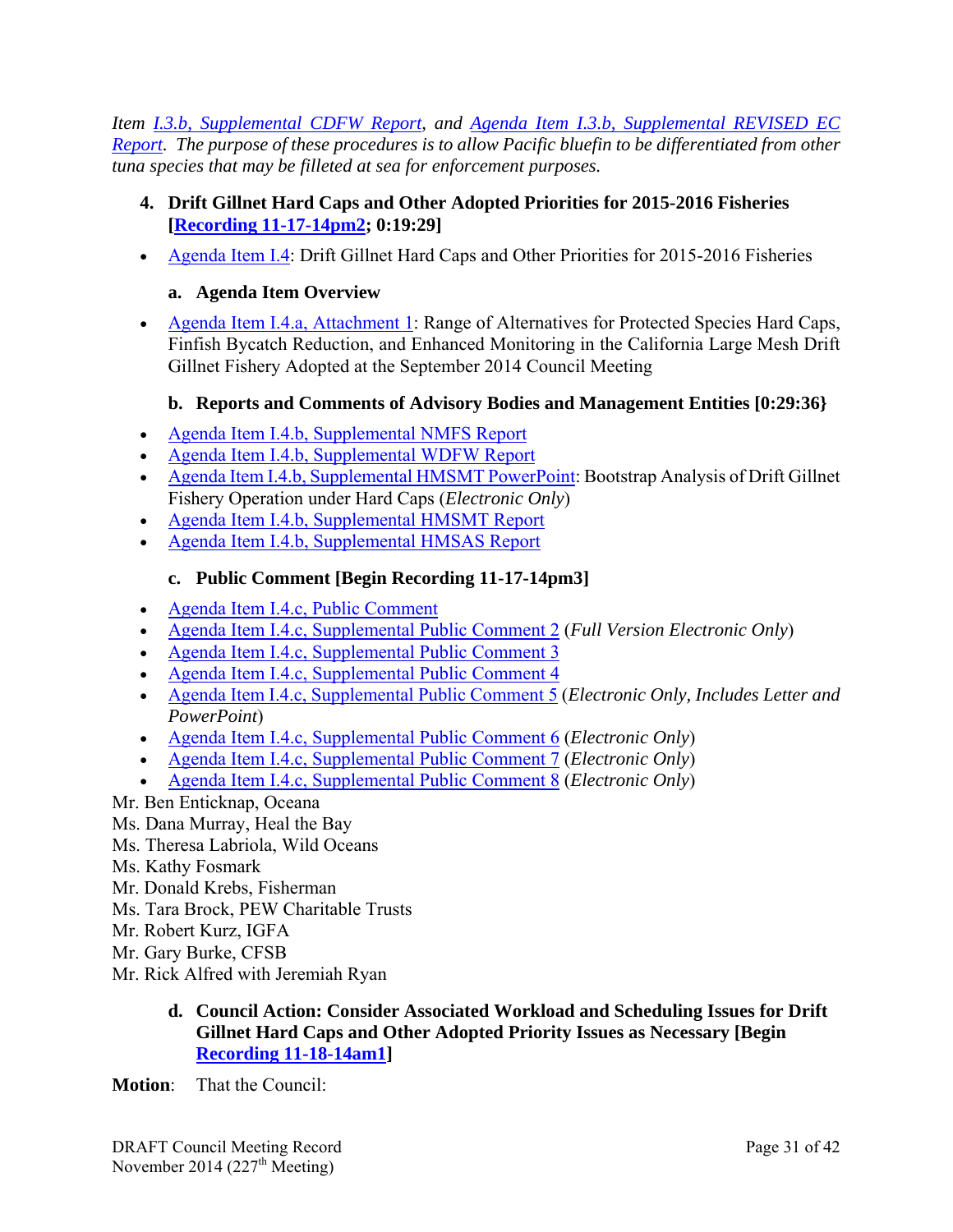- 1. Send a letter to NMFS clarifying the Council's goal, objective, and intent in selecting its preliminary preferred alternatives as described in Agenda Item I.4.b, Supplemental WDFW Report.
- 2. Direct the HMSMT and Council staff to prepare a draft Purpose and Need for the Drift Gillnet (DGN) Transition Plan, including its goal and objectives, for the Council's consideration in March 2015.
- 3. Revise the range of alternatives in Attachment 1 as follows:
	- a. Protected Species Hard Cap Alternative 2 Remove this alternative as it falls within the range of Alternatives 1 and 3
	- b. Protected Species Hard Cap Alternative 5 (PPA) Revise the description to: Hard caps for high priority ESA-listed species and species with an annual M/SI of greater than or equal to 10 percent potential biological removal
	- c. Observer Coverage Alternatives 1, 2, 3, 5 Remove these alternatives as they fall within the remaining range of No Action and Alternative 6
- 4. Under Calculation of Take Caps, clarify that the annual hard cap numbers for the PPA are based on the Council's objectives to reduce bycatch and address social and environmental concerns. Given that Incidental Take Statement values reflect fishery take estimates over a five-year time period, by using these numbers, the Council indicated its preference to not allow the fishery to exceed these estimates.
- 5. For the Observer Coverage Alternatives, add the following: Across all alternatives, the Council recognizes that NMFS funding for observer coverage and/or EM is limited. The Council requests that, prior to each fishing year, NMFS inform the Council of the level of observer coverage/EM that NMFS would be able to fund. The balance of the costs associated with observer coverage/EM requirements would be industry-funded.
- 6. While all of the issues addressed by these alternatives are important, for the purposes of focusing attention on the regulatory changes for the 2015-2016 fishing year, the implementation of hard caps for high priority protected species and increasing observer coverage/EM are of higher priority than performance objectives/bycatch reduction targets for non-ESA listed marine mammals and finfish.
- 7. Direct the HMSMT to develop a monitoring transition plan for the DNG fishery for the Council's consideration in June 2015. Specifically, the HMSMT to identify the steps and timeline to transition the DGN to 100 percent monitoring, which could be a combination of human observer coverage and EM. In developing the plan, consider the need to evaluate EM efficacy, and requirements on the number and placement of cameras, level of video review, and costs.

Michele Culver/Rich Lincoln

**Amendment 1**: Strike "as described in Agenda Item I.4.b, Supplemental WDFW Report" from the first bullet.

David Crabbe/Marci Yaremko (withdrawn)

**Amendment 1a**: Include the following language: "Include the policy objectives from the June 2014 meeting and the items described in the summary section of supplemental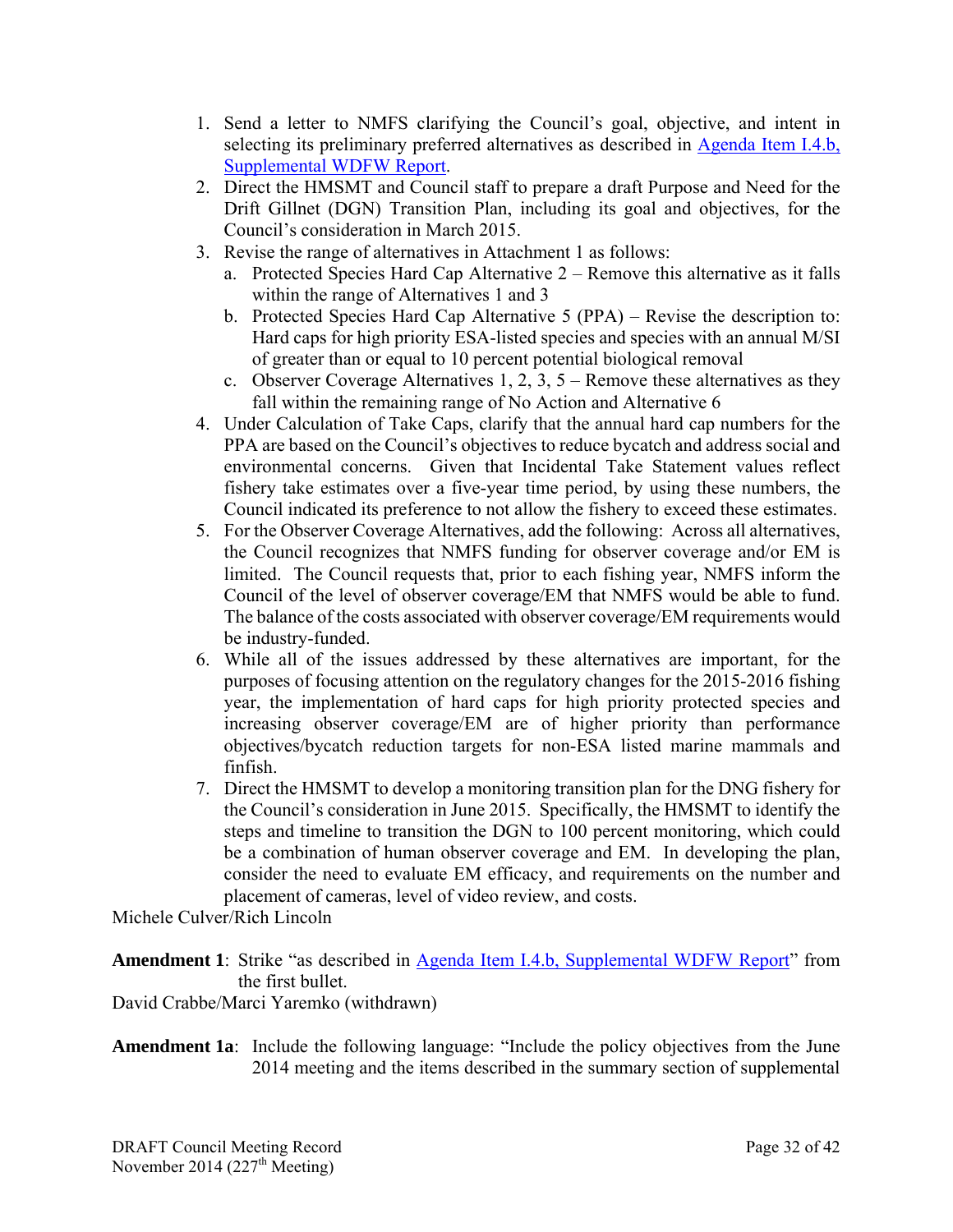WDFW report, and additional information from the Council's website, that describes how we arrived at those objectives."

Michele Culver/Rich Lincoln (withdrawn)

**Amendment 1b**: Include the following language: "Include the policy objectives from the June 2014 meeting, and additional information from the Council's website that describes how we arrived at those objectives." Also include the second paragraph of the summary section (page 4 of Agenda Item I.4.b, Supplemental WDFW Report) of what the Council intent is to balance social and environmental concerns.

Michele Culver/Rich Lincoln (withdrawn)

**Amendment 2:** Rewrite the first item as follows:

1. Send a letter to NMFS clarifying the Council's intent in selecting its preliminary preferred alternatives is consistent with the following: The proposed management measures, such as hard caps for marine mammals and sea turtles; take into account the best available science and population status of marine mammals and sea turtles; and are intended to avoid potential conflicts with the Marine Mammal Protection Act and ESA, but are not intended as an attempt to manage the populations of these animals through MSA."

Rich Lincoln/Gway Kirchner (Amendment 2 carried unanimously)

- **Amendment 3**: Make the following strike-out and addition (underlined) edits to the original motion (for selected portions):
	- 2. Direct the HMSMT and Council staff to prepare a draft Purpose and Need for the DGN Transition Management and Monitoring Plan, including its goal and objectives, for the Council's consideration in March 2015.
	- 4. Under Calculation of Take Caps, clarify that the annual hard cap numbers for the PPA are based on the Council's objectives to reduce bycatch and address social and environmental concerns. Given that Incidental Take Statement values reflect fishery take estimates over a five-year time period, by using these numbers, the Council indicated its preference to not allow the fishery to exceed these estimates.
	- 5. For the Observer Coverage Alternatives, add the following: Across all alternatives, the Council recognizes that NMFS funding for observer coverage and/or EM is limited. The Council requests that, prior to each fishing year, NMFS inform the Council of the level of observer coverage/EM that NMFS would be able to fund. The balance of the costs associated with observer coverage/EM requirements would be industry nongovernment-funded.
	- 7. Direct the HMSMT to develop a monitoring transition plan for the DGN fishery for the Council's consideration in June 2015. Specifically, the HMSMT to identify the steps and timeline to transition the DGN to 100 percent monitoring, which could be a combination of human observer coverage and EM. In developing the plan, consider the need to evaluate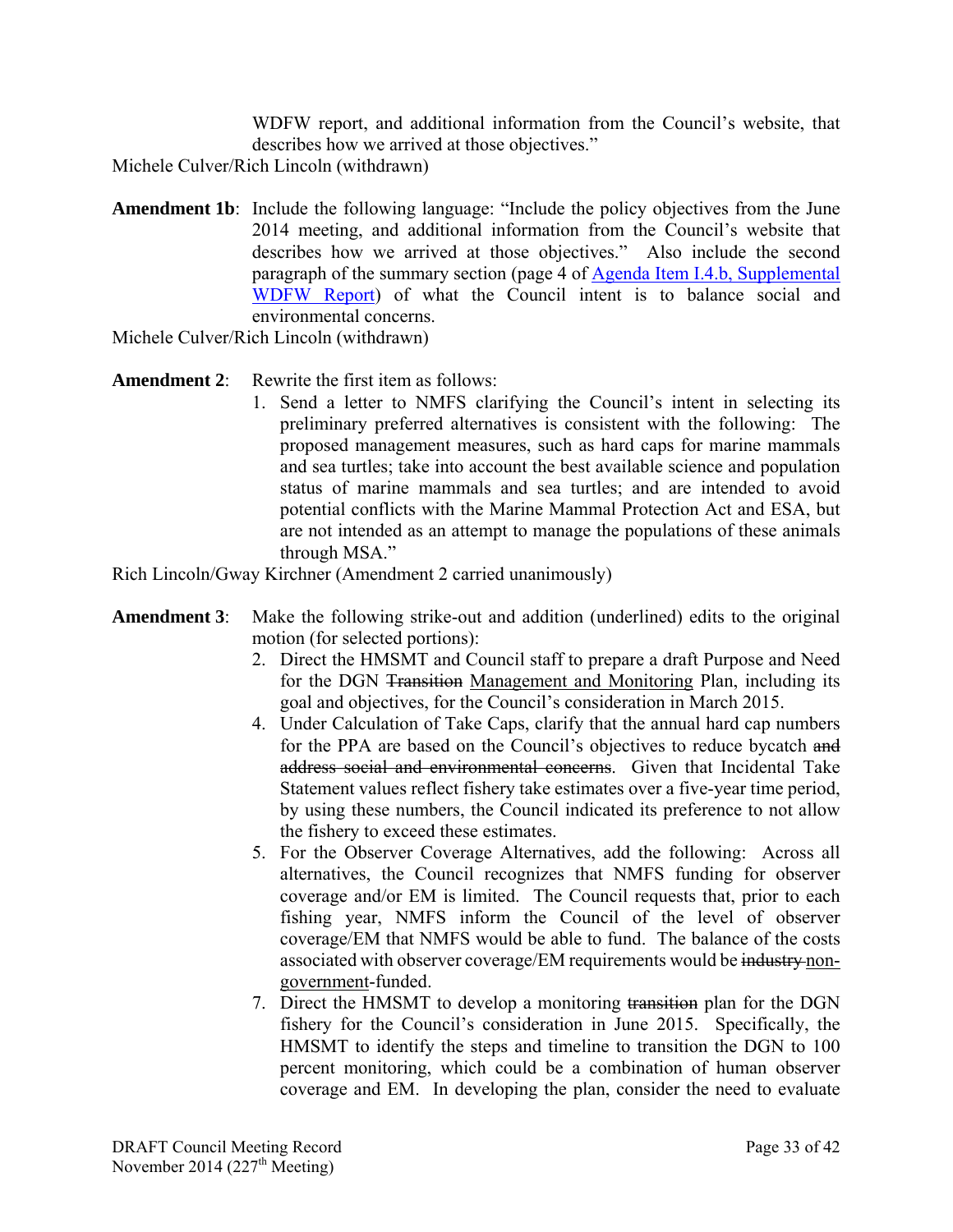EM efficacy, and requirements on the number and placement of cameras, level of video review, and costs.

David Crabbe/Buzz Brizendine (Amendment 3 carried unanimously)

Main motion carried unanimously as amended.

**Summary**: *The Council discussed their general policy intent for the DGN fishery and made several decisions about (1) the pursuit of hard caps as a primary management measure in the DGN fishery, and (2) other previously adopted HMS fishery priorities. The Council discussed a policy goal to end the DGN fishery and transition it to a swordfish target fishery that excludes DGN gear time at some point in the future, but did not adopt this as a policy goal. The discussion instead expressed a policy intent to pursue strong management measures designed to improve the target performance of the DGN fishery, while at the same time encouraging alternative gears that can provide for a viable commercial fishery with significantly better bycatch performance than the past DGN fishery. The Council also took the following actions:* 

- *1. Directed staff to write a letter to NMFS in response to the letter contained in Agenda Item I.4.b, Supplemental NMFS Report, explaining that the Council's preliminary preferred alternatives for management of the California large mesh DGN fishery via hard caps take into account the best available science and population status of marine mammals and sea turtles and are intended to avoid potential conflicts with the Marine Mammal Protection Act and ESA, but are not intended to manage the populations of these animals through the Magnuson-Stevens Act (MSA).*
- *2. Directed the HMSMT and staff to prepare a draft purpose and need statement for a Drift Gillnet Management and Monitoring Plan, including its goal and objectives, for the Council's consideration in March 2015. As part of this effort the Council staff should strive to complete a Fishery Monitoring Plan by June 2015, working with the HMSMT and other appropriate Council advisory bodies. The objective is to increase monitoring in the DGN fishery, either through human observers or electronic technologies, to 100 percent.*
- *3. Narrowed the range of alternatives described in Agenda Item I.4.a, Attachment 1. Further detail on the range of alternatives to be analyzed will be forthcoming on the Council's website over the winter.*
- *4. Clarified that the annual hard cap numbers for the Preliminary Preferred Alternative (see Agenda Item I.4.a, Attachment 1) are based on the Council's objectives to reduce bycatch.*
- *5. Requested that, at a timely point prior to each fishing year, NMFS inform the Council of the level of observer coverage/ EM that NMFS would be able to fund. This would facilitate planning for non-government funding for the balance of the costs associated with observer coverage or EM.*
- *6. Prioritized HMS workload on hard caps and increased fishery monitoring for implementation in the 2015-2016 fishing season, over competing workload.*
- *7. Scheduled further consideration of a Hawaii-type longline fishery outside the Exclusive Economic Zone to begin at the June 2015 Council meeting.*
- *8. Scheduled a range of options for transition of State DGN permits to a Federal permit system under the MSA for the November 2015 Council meeting.*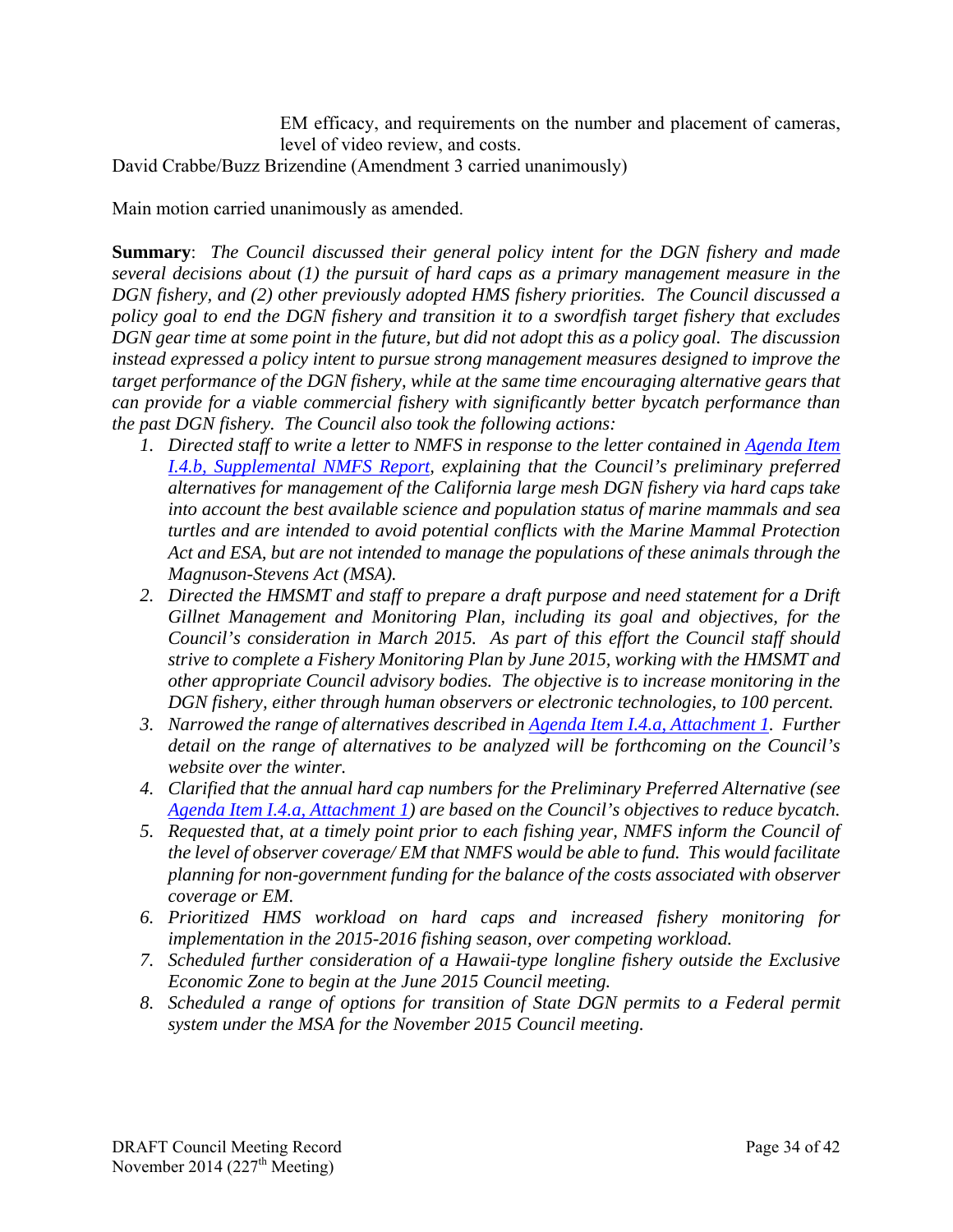### **J. Groundfish Management**

- **1. National Marine Fisheries Service Report [Begin Recording 11-18-14am2]**
- Agenda Item J.1: National Marine Fisheries Service Report (Groundfish)

#### **a. Agenda Item Overview**

### **b. Regulatory Activities [0:01:13]**

- Agenda Item J.1.b, FR Notices: *Federal Register* Notices Published Since the Last Council Meeting
- Agenda Item J.1.b, Supplemental NMFS Report 1: Rulemaking Plan for 2014; *Groundfish and Halibut*
- Agenda Item J.1.b, Supplemental NMFS Report 2: Omnibus Update

### **c. Fisheries Science Center Activities [0:24:00]**

 Agenda Item J.1.c, Supplemental NWFSC PowerPoint: Groundfish Science Report, Northwest Fisheries Science Center (*Electronic Only*)

### **d. Reports and Comments of Advisory Bodies and Management Entities [033:59]**

• Agenda Item J.1.d, Supplemental GAP Report

### **e. Public Comment [0:36:58]**

Mr. Jeff Lackey, F/V Seeker Ms. Heather Mann, Midwater Trawlers Cooperative Ms. Corey Ridings, Ocean Conservancy

#### **f. Council Discussion [Recording 11-18-14am2; 0:48:26]**

**Motion**: None.

**Summary**: None.

#### **2. Widow Rockfish Reallocation and Divestiture Issues [1:07:48]**

• Agenda Item J.2: Widow Rockfish Reallocation and Divestiture Issues

#### **a. Agenda Item Overview**

- Agenda Item J.2.a, Supplemental Agenda Overview PowerPoint: Widow Rockfish Reallocation and Divestiture Issues; Jim Seger (*Electronic Only*)
- Agenda Item J.2.a, Attachment 1: Calendars for Action and Implementation
- Agenda Item J.2.a, Attachment 2: Widow QS Reallocation Consideration: Initial Public Scoping Document (Draft)
- Agenda Item J.2.a, Attachment 3: Guidance for Making Allocation Decisions Related to Catch Shares

## **b. Reports and Comments of Advisory Bodies and Management Entities [1:40:22]**

• Agenda Item J.2.b, NMFS Report: Considerations for IFQ Widow Rockfish Divestiture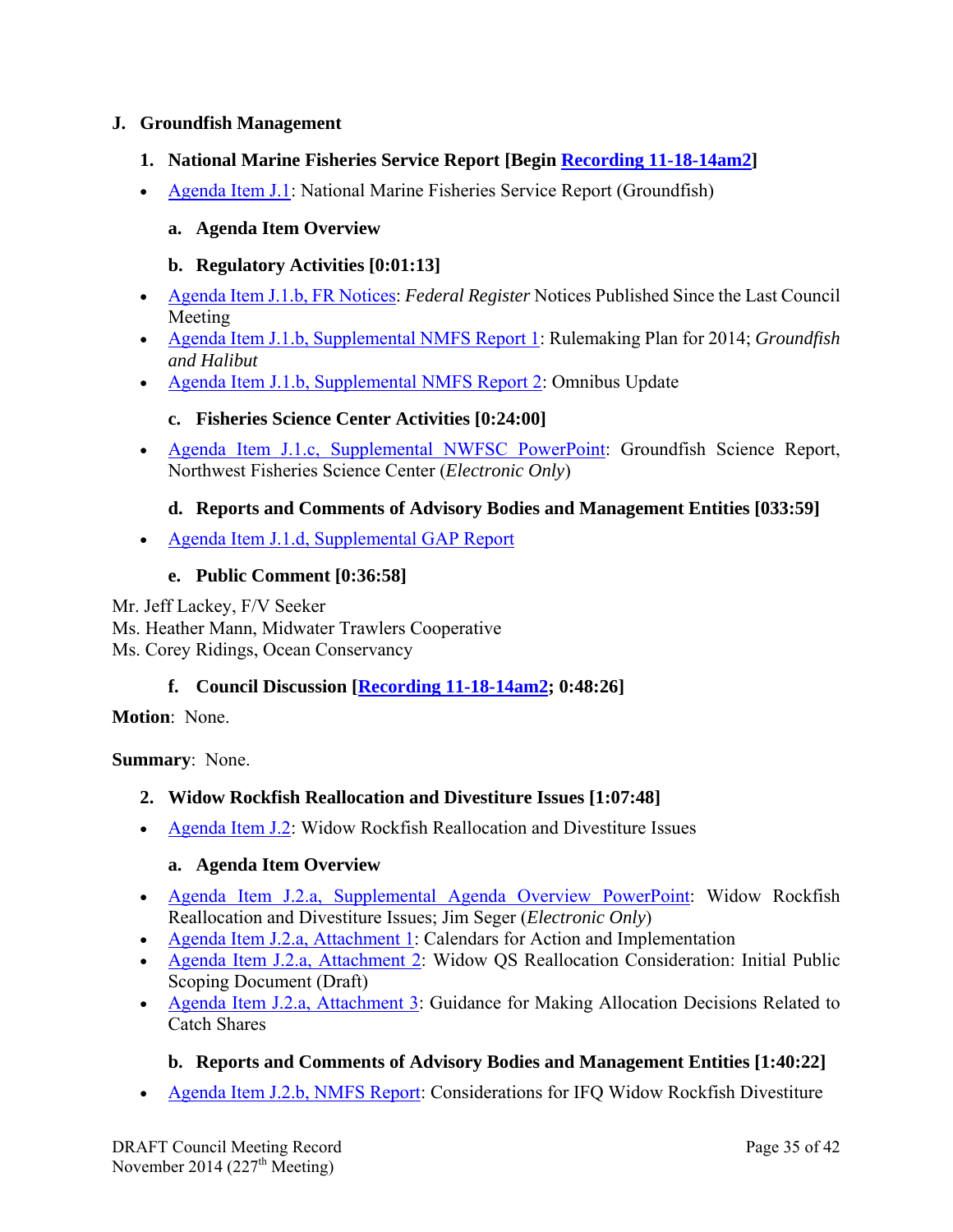- Agenda Item J.2.b, Supplemental NMFS Report 2: Widow Rockfish Divestiture Considerations; "NMFS Handout to Supplement Presentation by Colby Brady"
- Agenda Item J.2.b, Supplemental NMFS PowerPoint: Divestiture Considerations Widow reallocation, Individual, and Aggregate species limits (*Electronic Only, Colby Brady Presentation*)
- Agenda Item J.2.b, Supplemental GMT Report
- Agenda Item J.2.b, Supplemental GAP Report

### **c. Public Comment [Recording 11-18-14pm1; 0:24:41]**

- Agenda Item J.2.c, Supplemental Public Comment
- Agenda Item J.2.c, Supplemental Public Comment 2

Ms. Michele Longo-Eder, F/V Timmy Boy

- Ms. Andrea Lueker and Mr. Rick Algert, Morro Bay Community Quota Fund
- Mr. Rod Moore, West Coast Seafood Processors Association
- Ms. Kate Kauer, The Nature Conservancy
- Mr. Mike Okoniewski, Pacific Seafood
- Mr. Pete Leipzig, Fisherman's Marketing Association
- Mr. Paul Kujala, F/V Cape Windy
- Mr. Omar Allmson, F/V Miss Leona
- Mr. Steve Bodnar, Coos Bay Trawler's Association

### **d. Council Action: Adopt Range of Alternatives for Widow Rockfish Reallocation and, as Necessary, Divestiture Issues [Begin Recording 11-18-14pm2]**

#### **Motion**: That the Council:

- Adopt the range of alternatives for widow rockfish re-allocation as shown in Agenda Item J.2.b, Supplemental GAP Report (November 2014).
- Adopt the alternative for the widow rockfish divestiture deadline as shown in Agenda Item J.2.b, Supplemental GAP Report (November 2014).
- Adopt the range of alternatives for the aggregate limit divestiture deadline as shown in Agenda Item J.2.b, Supplemental GAP Report (November 2014) which are:
	- 1. No Action (current divestiture deadline of November 15, 2015).
	- 2. Exclude widow rockfish from the non-whiting aggregate control limit until 12 months following the implementation of the widow reallocation.
	- 3. Extend the aggregate control limit deadline to coincide with the widow control limit.
	- 4. Delay the non-whiting aggregate control limit deadline until the implementation of any regulatory changes developed pursuant to the first program review for the trawl rationalization program (the November 15, 2015 deadline would still apply to individual species except widow).
- Recommend the approaches for revoking forfeited quota shares as described in Agenda Item J.2.b, Supplemental GAP Report (November 2014) and in Agenda Item J.2.b, NMFS Report (November 2014).

Gway Kirchner/Jeff Feldner

**Amendment 1:** Include for the widow rockfish quota share reallocation (Agenda Item J.2.a, Attachment 2, page 7) add at the end of the first paragraph: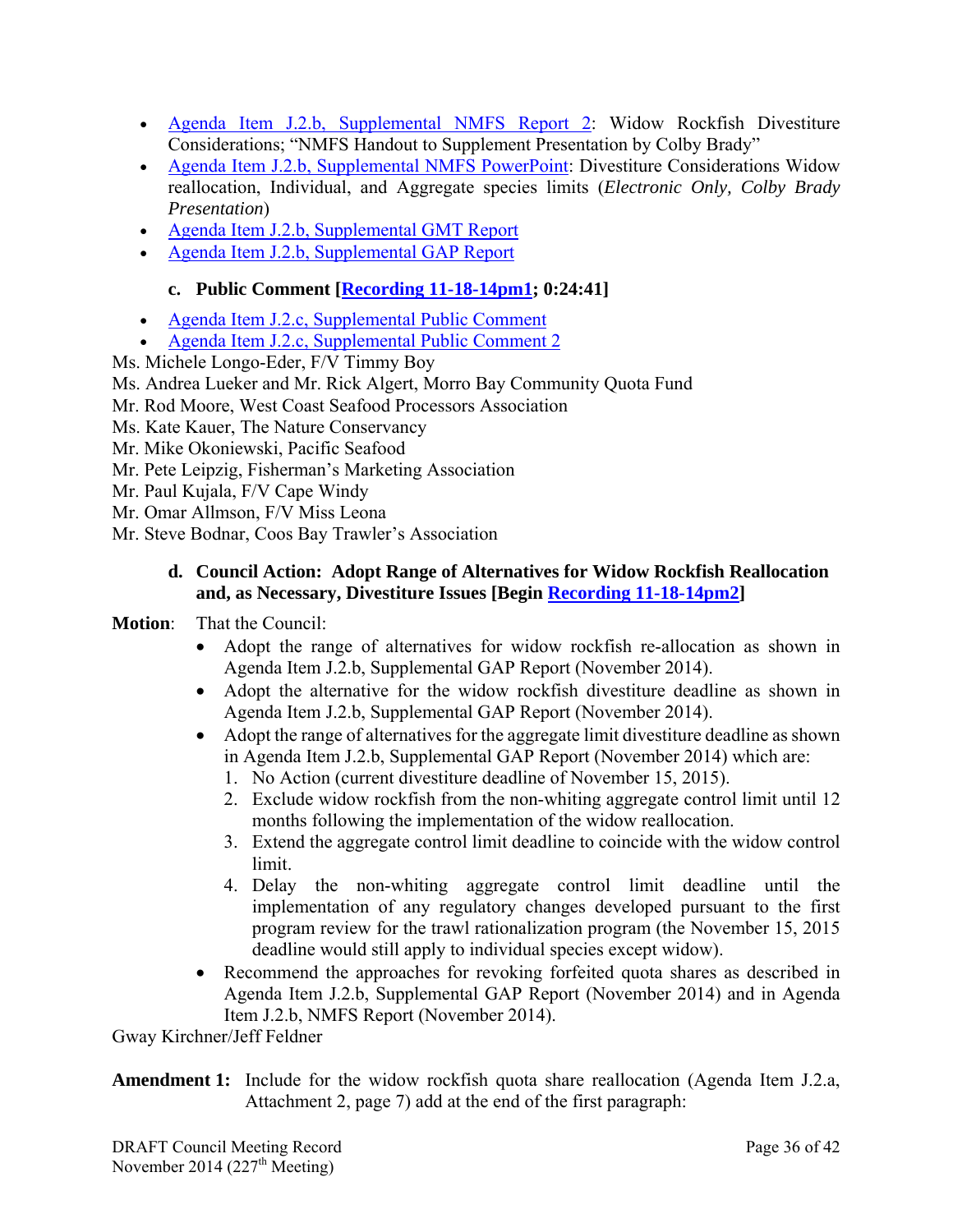"Provide two sub-options:

- Suboption a: the 2016 trawl allocations based on the 2016 acceptable biological catch (ABC)
- Suboption b: the 2016 trawl allocations based on the 2016 annual catch limit  $(ACL)$ ."

David Crabbe/Joanna Grebel (Amendment 1 carried unanimously)

- **Amendment 2**: Maintain existing Alternative 3, but add to the range of alternatives for widow rockfish:
	- Suboption  $a 50$  percent revenue across years 2003-2010 would include "drop years;" as done in the original analysis
	- Suboption b same as suboption a, but replace 2003-2010 with 2003-2014.

Corey Niles/Rich Lincoln

**Amendment 2a**: Remove sub-option b.

Joanna Grebel/David Crabbe (Amendment 2a carried unanimously)

Amendment 2, as amended, carried unanimously. The main motion, as amended, carried unanimously.

**Summary**: *The Council adopted for analysis the widow rockfish reallocation range of alternatives recommended by the GAP plus: (1) a variation on Alternative 2 which would determine the split of the QS allocation between whiting and non-whiting trips by applying the Amendment 21 rules for determining the split in allocation between whiting/non-whiting trips to the ABC, rather than the ACL; (2) a variation on Alternative 3 that would drop the three worst years out of the calculation for the QS allocation to be based on 2003-2010 revenues. Regarding divestiture deadlines, the Council adopted the GAP recommendations, reorganized for clarity. With respect to revoking forfeited QS, the Council adopted for analysis the GAP recommendation to provide QS owners with an opportunity to abandon QS to NMFS prior to the divestiture deadline, for redistribution among QS holders, rather than going through the forfeiture process after the divestiture deadline.* 

## **3. Initial Consideration of Blackgill Rockfish Reallocation [Recording 11-18-14pm2; 0:44:56]**

• Agenda Item J.3: Initial Blackgill Rockfish Reallocation Consideration

#### **a. Agenda Item Overview**

• Agenda Item J.3.a, Attachment 1: Reallocation of Blackgill Rockfish South of  $40^010'$  N Latitude

## **b. Reports and Comments of Advisory Bodies and Management Entities [0:54:14]**

- Agenda Item J.3.b, Supplemental GMT Report
- Agenda Item J.3.b, Supplemental GAP Report

## **c. Public Comment [1:07:55]**

Mr. Gerry Richter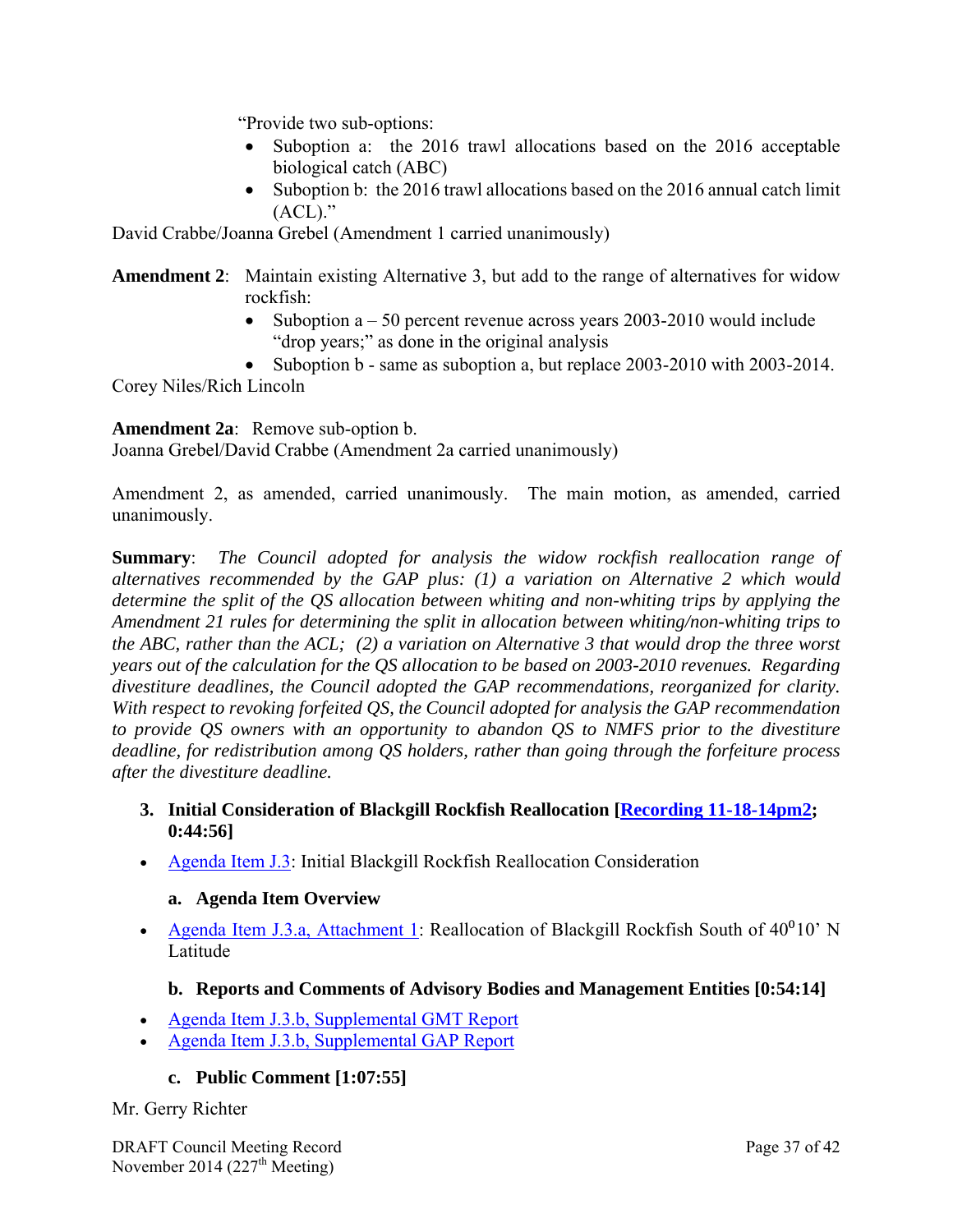- **d. Council Action: Identify, Prioritize, and Schedule Issues for Changes in the Blackgill Rockfish Allocation from Restructuring the South of 40°10´ Slope Rockfish Complex [Recording 11-18-14pm2; 1:08:31]**
- Motion: Schedule a process to restructure the southern slope rockfish complex south of 40° 10<sup>′</sup> N. latitude to address the blackgill rockfish allocation matters raised in Agenda Item J.3.a, Attachment 1 as well as in the supplemental GAP and GMT reports. The goal is that final Council action on this matter would be taken prior to conducting the analysis to inform harvest specifications and management measures for 2017-2018; exact schedule to be adopted under Agenda Item C.9.

Joanna Grebel/Buzz Brizendine (motion carried unanimously)

**Summary**: *The Council decided to move forward with consideration to restructure the Slope Rockfish complex south of 40° 10' N. latitude by removing blackgill rockfish from the southern Slope Rockfish complex and reallocating both blackgill rockfish and the remaining species in the southern Slope Rockfish complex to trawl and non-trawl sectors. Analysis of alternatives will proceed over the winter with a goal of determining a final preferred alternative in advance of the November 2015 Council meeting, where management measures will be proposed. The schedule for this initiative includes the Council adopting a preliminary preferred alternative at the April 2015 Council meeting and making a final decision at the June 2015 Council meeting.* 

## **4. Groundfish Management Ongoing Rulemaking [Begin Recording 11-18-14pm3]**

• Agenda Item J.4: Ongoing Groundfish Rulemakings

## **a. Agenda Item Overview**

- Agenda Item J.4.a, Attachment 1: Midwater Trawl Restrictions and Prohibited Species Retention for the Shorebased Trawl Individual Fishing Quota (IFQ) Program, March 2014
- Agenda Item J.4.a, Attachment 2: Reconsideration of Select 2015 and 2016 Groundfish Harvest Specifications

## **b. Reports and Comments of Advisory Bodies and Management Entities [0:07:47]**

- Agenda Item J.4.b, Supplemental NMFS Report 1: Season Date Change for midwater trawl fishery (whiting and non-whiting) – *NMFS interpretation*
- Agenda Item J.4.b, Supplemental SSC Report
- Agenda Item J.4.b, Supplemental GMT Report
- Agenda Item J.4.b, Supplemental GAP Report

## **c. Public Comment [0:24:38]**

Ms. Heather Mann, Midwater Trawlers Cooperative

## **d. Council Action: Consider Action and Additional Guidance for Issues Related to Rulemaking, as Necessary [Recording 11-18-14pm3; 0:25:17]**

**Motion**: Adopt the 2015-2016 harvest specifications, overfishing limits, ABCs, and resulting ACLs for English sole, yellowtail rockfish north of 40° 10´ N. latitude; sharpchin rockfish, and rex sole as recommended in Agenda Item J.4.b, Supplemental SSC Report and shown in Table 1 of Agenda Item J.4.a, Attachment 2.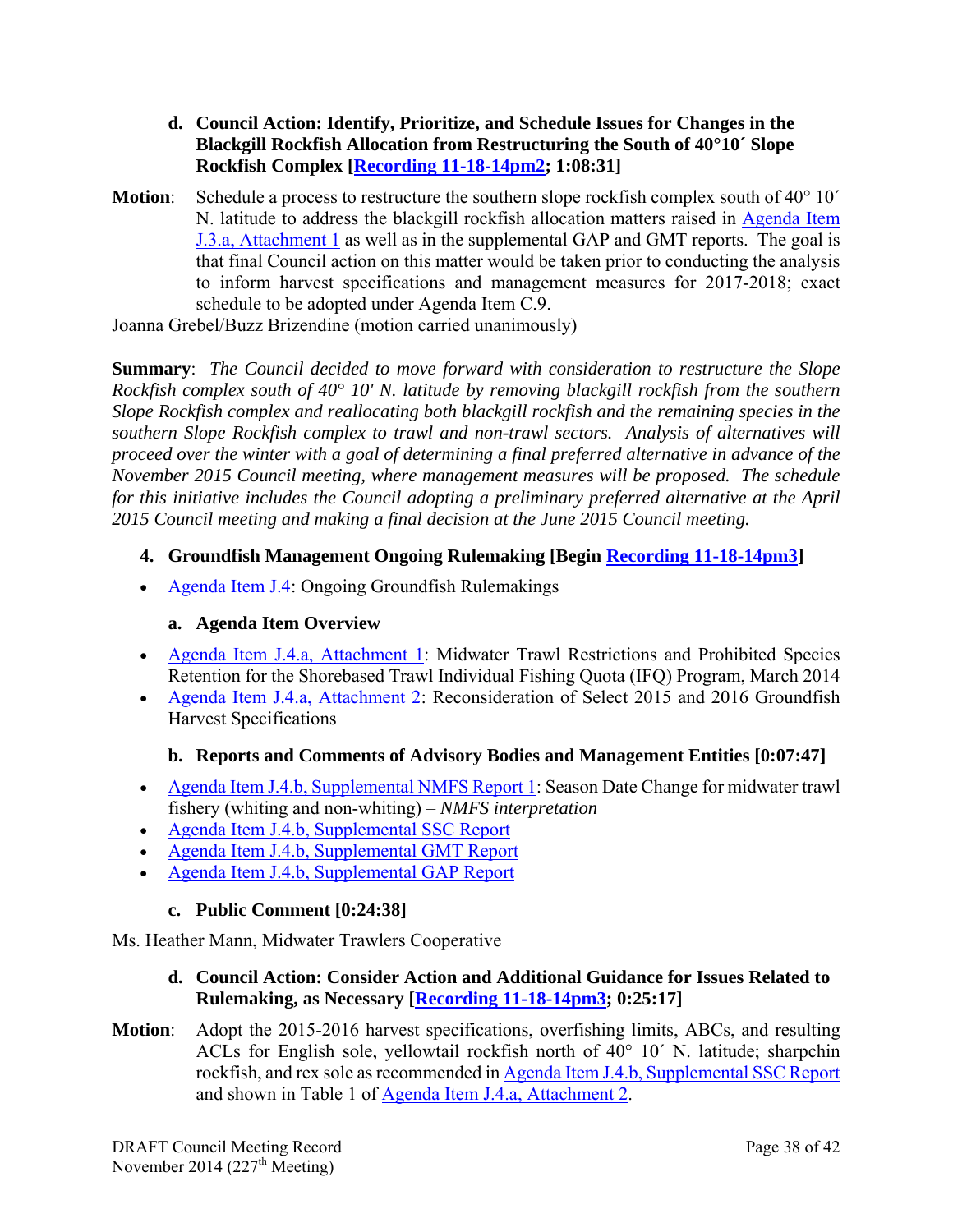Gway Kirchner/Jeff Feldner (motion carried unanimously)

**Summary**: *The Council concurred with the general description of provisions proposed for the whiting clean-up rule, including defining trips with more than 50 percent whiting as Pacific whiting trips. The Council revised the overfishing limits, ABCs, and ACLs for English sole, yellowtail rockfish north of 40° 10' N. latitude, sharpchin rockfish, and rex sole, as well as the harvest specifications for the Slope Rockfish complexes and the Other Flatfish complex, as described in Agenda Item, J.4.a, Attachment 2. The Council concurred with the NMFS interpretation of the whiting season start date as provided in Agenda Item J.4.b, Supplemental NMFS Report 1.*

### **5. Economic Data Collection Report on Fishery Status and Overview on Social Science Research [Recording 11-18-14pm3; 0:34:10]**

 Agenda Item J.5: Economic Data Collection Program Report on Fishery Status and Overview of Social Science Research

### **a. Agenda Item Overview**

### **b. National Marine Fisheries Service Reports**

- Agenda Item J.5.b, NWFSC Report 1: Economic Data Collection Program First Receiver and Shorebased Processor Report *(Full report electronic only)*
- Agenda Item J.5.b, NWFSC Report 2: Economic Data Collection Program Catcher Vessel Report *(Full report electronic only)*
- Agenda Item J.5.b, NWFSC Report 3: Economic Data Collection Program Catcher-Processor Report *(Full report electronic only)*
- Agenda Item J.5.b, NWFSC Report 4: Economic Data Collection Program Mothership Report *(Full report electronic only)*
- Agenda Item J.5.b, NWFSC Report 5: The Pacific Groundfish Fishery Social Study: An Initial Theme-Based Report
- Agenda Item J.5.b, Supplemental NWFSC Report 6: The Pacific Groundfish Fishery Social Study: An Overview of Initial Theme-Based Results – Slides Presented in Video
- Agenda Item J.5.b, Supplemental NWFSC PowerPoint 1: Economic Data Collection Program Report; 2009-2012 (*Electronic Only*)
- Agenda Item J.5.b, Supplemental NWFSC PowerPoint 2: Pacific Coast Groundfish Fishery Social Study: An Overview of Initial Theme Based Results (*Electronic Only*)

## **c. Reports and Comments of Advisory Bodies and Management Entities [1:11:21]**

- Agenda Item J.5.c, Supplemental SSC Report
- Agenda Item J.5.c, Supplemental GAP Report

## **d. Public Comment**

None.

## **e. Council Discussion [Recording 11-18-14pm3; 1:19:14]**

## **Motion**: None.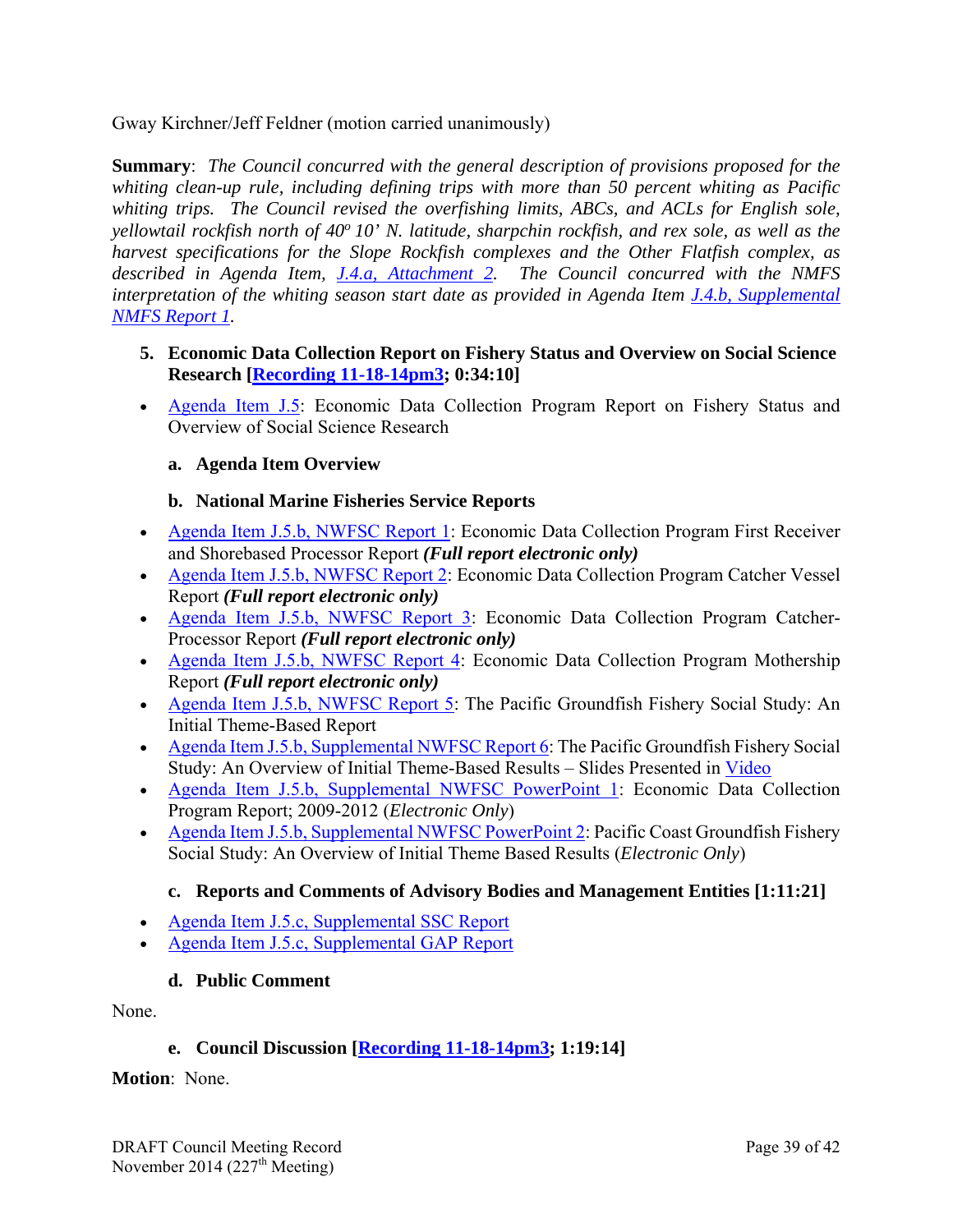#### **Summary**: None.

- **6. Methodology Review Process Council Operating Procedure [Recording 11-19- 14am1; 0:02:56]**
- Agenda Item J.6: Methodology Review Process Council Operating Procedure

#### **a. Agenda Item Overview**

• Agenda Item J.6.a, Attachment 1: Proposed Draft of Council Operating Procedure 25

### **b. Reports and Comments of Advisory Bodies and Management Entities [0:09:06]**

- Agenda Item J.6.b, Supplemental SSC Report
- Agenda Item J.6.b, Supplemental GMT Report
- Agenda Item J.6.b, Supplemental GAP Report

#### **c. Public Comment**

None.

#### **d. Council Action: Consider Establishing a Process and Schedule for Groundfish Methodology Reviews as a Council Operating Procedure [0:18:43]**

**Motion**: Adopt a process and schedule for groundfish methodology reviews as contained in proposed draft COP 25 (Agenda Item J.6.a, Attachment 1) with the final adoption of COP 25 to be made April 2015. The motion includes the recommendations of the GMT (Agenda Item J.6.b, Supplemental GMT Report), SSC (Agenda Item J.6.b, Supplemental SSC Report), and GAP (Agenda Item J.6.b, Supplemental GAP Report).

Joanna Grebel/David Crabbe (motion carried unanimously)

**Summary**: *The Council sanctioned moving forward with a process and schedule for groundfish methodology reviews as Council Operating Procedure (COP) 25. They recommended the draft COP 25 as shown in Agenda Item J.6.a, Attachment 1 be revised by incorporating the recommendations of the SSC, GMT, and GAP provided in supplemental reports under this agenda item. The Council has scheduled its final adoption of COP 25 for the April 2015 meeting.*

- **7. Reconsideration of Open Access Registration under Amendment 22 [Recording 11- 19-14am1; 0:27:40]**
- Agenda Item J.7: Reconsideration of Open Access Registration Under Amendment 22

#### **a. Agenda Item Overview**

- **b. Reports and Comments of Advisory Bodies and Management Entities [0:31:00]**
- Agenda Item J.7.b, Supplemental GAP Report
	- **c. Public Comment**

None.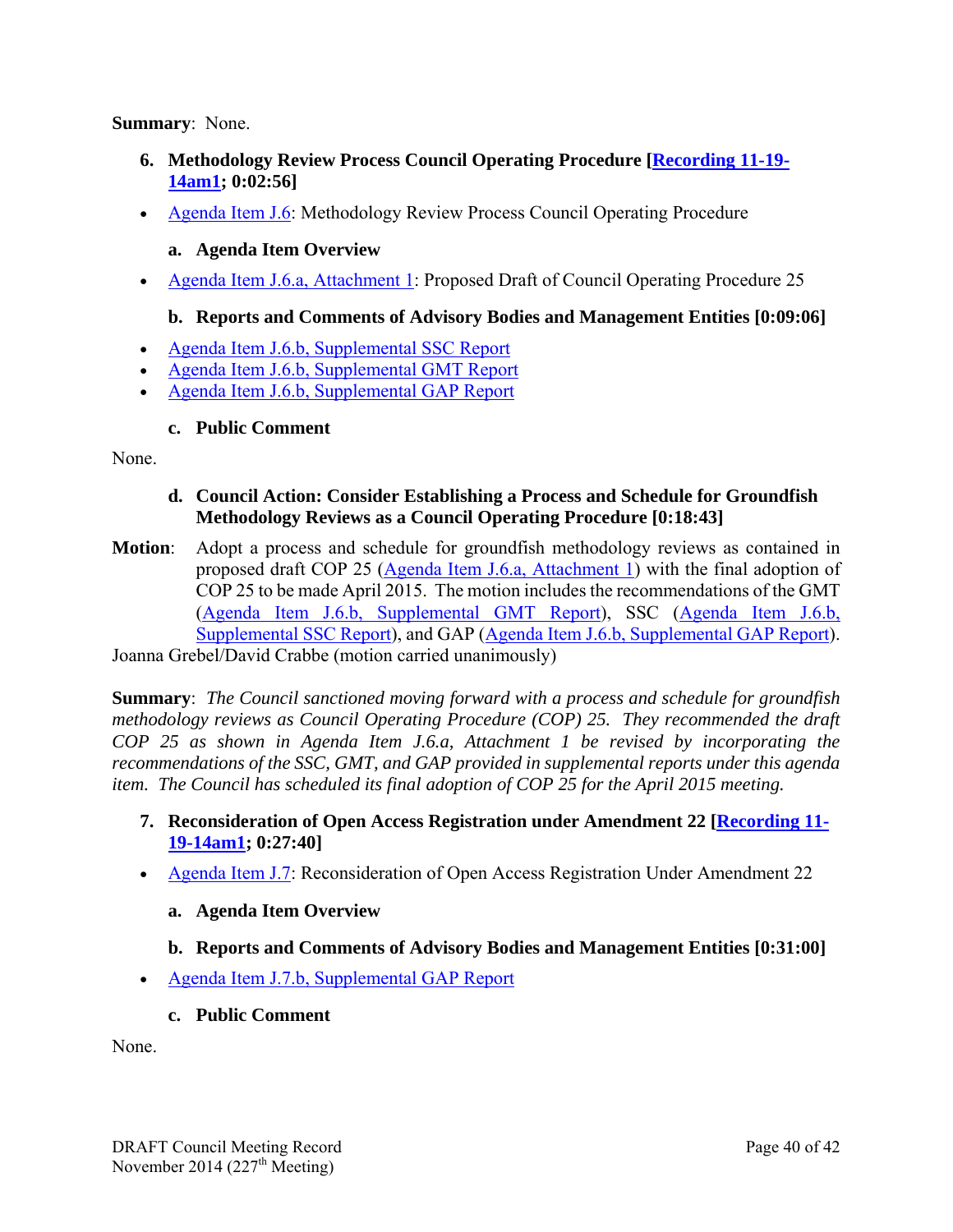#### **d. Council Action: Consider Final Action to Rescind or Revise Council Action of Open Access Registration under Amendment 22 [Recording 11-19-14am1; 0:33:28]**

**Motion**: Rescind the decision to create an open access registry under Amendment 22. Dan Wolford/Dorothy Lowman (motion carried unanimously)

**Summary**: *The Council voted to rescind their recommendation to create a registry of open access groundfish fishermen originally adopted under Amendment 22. The Council believes the costs of creating a registry outweigh the benefits, and the rescission would free up resources to advance other higher priority initiatives.*

## **8. Consideration of Inseason Adjustments [Recording 11-19-14am1; 0:36:42]**

• Agenda Item J.8: Consideration of Inseason Adjustments

## **a. Agenda Item Overview**

• Agenda Item J.8.a, Attachment 1: 2014 Pacific Coast Groundfish Trip Limits and RCA Boundaries

## **b. Reports and Comments of Advisory Bodies and Management Entities [0:42:38]**

- Agenda Item J.8.b, NMFS Report: National Marine Fisheries Service Report on Inseason Adjustments for 2015
- Agenda Item J.8.b, Supplemental CDFW Report: California Scorpionfish Fishery to Close Nov. 15
- Agenda Item J.8.b, Supplemental CDFW Report 2
- Agenda Item J.8.b, Supplemental GMT Report 1
- Agenda Item J.8.b, Supplemental GMT Report 2
- Agenda Item J.8.b, Supplemental GAP Report

## **c. Public Comment [1:11:32]**

Mr. Seth Atkinson, Natural Resources Defense Council Mr. Mike Thompson Mr. Gerry Richter, PCGA

#### **d. Council Action: Adopt Recommendations for Adjustments for 2014 and 2015 Groundfish Fisheries [Recording 11-19-14am1; 1:17:15]**

**Motion**: For the 2015-2016 recreational fishery in California, adopt a 5-fish sub-bag limit for black rockfish and a closure from September-December for California Scorpionfish as recommended in Agenda Item J.8.b, Supplemental CDFW Report 2 and Agenda Item J.8.b, Supplemental GAP Report.

Joanna Grebel/Dan Wolford (motion carried unanimously)

**Summary**: *The Council considered the higher than expected catches of black rockfish and California scorpionfish in the California recreational fishery in 2014 and recommended inseason adjustments for 2015. Specifically, a five fish black rockfish sub-bag limit within the ten fish rockfish, Cabezon, and greenling bag limit would be implemented in 2015. Additionally, retention*